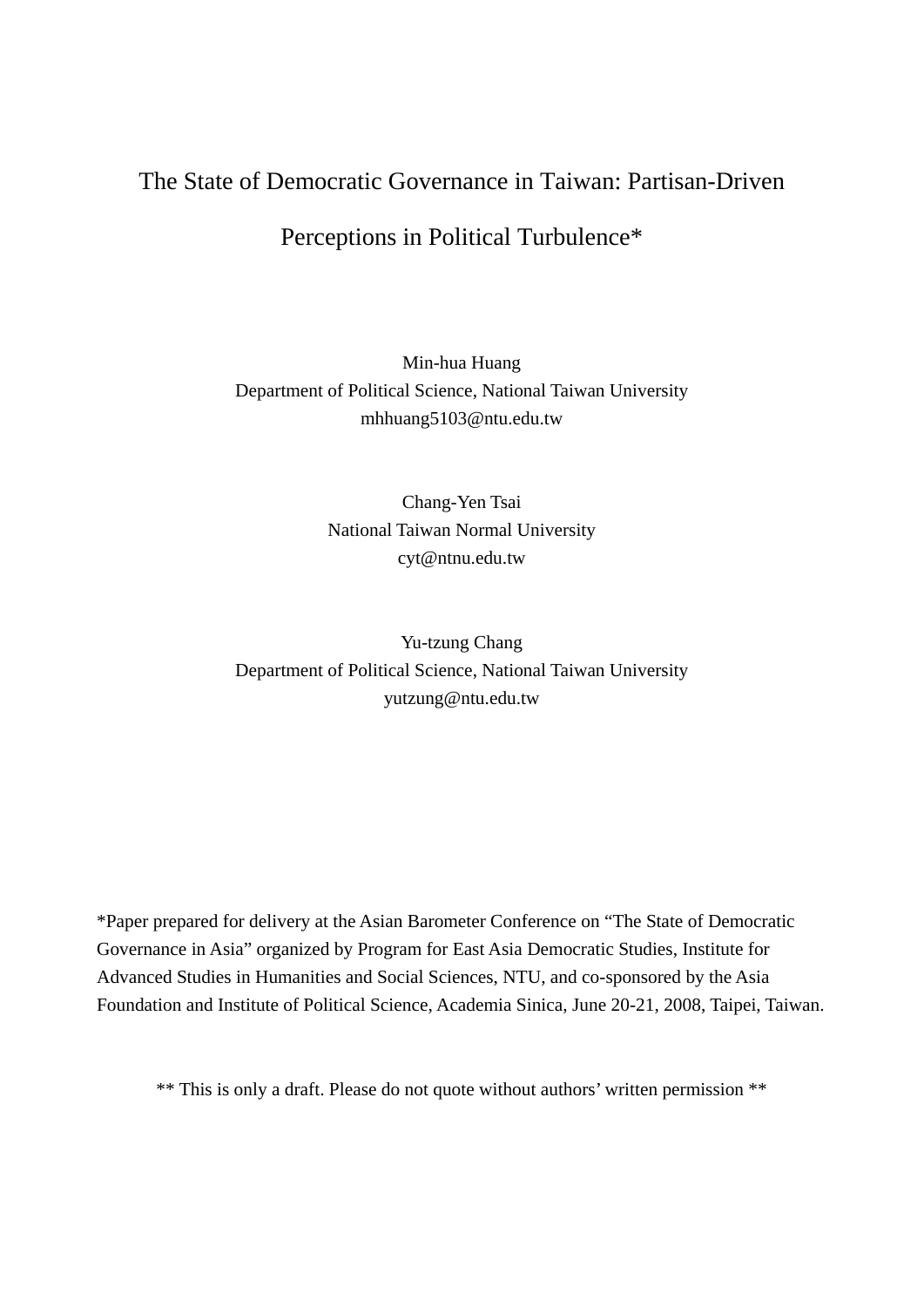#### **I. Introduction and Summary**

 $\overline{a}$ 

Over the last eight years since the first power alternation, Taiwan has gone through a longest period of economic recession and political turbulence. While the pan-blue's decisive victory in the two major national elections in early 2008 has resolved the political stalemate, which was largely resulted from electoral overcompetition and partisan confrontation, the nature of the problem remains the same and still pose a very tough test for the new President Ma Ying-jeou and his government. (Huang and Tsai, 2008) In a nutshell, the focal points of Taiwan politics are economic development, cross-strait relations, political reform, and quality of governance, but the primacy of partisan interest and electoral victory oftentimes twists a major policy issue into a partisan fight and leave no room for rational discussion. Not only political elites were divided nearly along the partisan line, but also the public were split in all of the issue areas according to different partisan stance. Under the divided government in the semi-presidential system, political gridlock always follows intense political struggle and leads to little substantial progress in any of the major policy arenas. (Hwang, 2003)

While the economy started to bounce back since reaching the bottom in 2001, the pace is so slow that it is hardly felt in the general public. The cross-strait relations were also going nowhere, especially after Chen's announcement of his hardliner policy such as "one country on each side"<sup>[1](#page-1-0)</sup> (2002) and "ceasing to function the National Unification Council and ceasing to apply the guideline for national unification"<sup>[2](#page-1-1)</sup> (2006). The agenda of political reform, especially constitutional reform regarding institutional innovation of the governmental and electoral system, stalk most of the time in the political gridlock between the pan-blue legislature and the pan-green presidency. The only achievement is to carry out the electoral reform which changes the SNTV into a SMP system, despite abounding criticisms and dissidence. (Sheng, 2006) During Present Chen's second term, the most striking feature in the society of Taiwan is that the partisan thinking has permeated through the people in all issue areas, particularly with respect to the perception of quality of governance. Divergent perception not just happens to the political sensitive questions such as those asking for evaluation of politicians or political parties, but it also occurs to political non-sensitive questions, for instance, those related to institutional trust and perceived quality of governance in various aspects.(Chu, Huang, Tsai, 2008) Generally speaking, people tend to be

<span id="page-1-0"></span><sup>&</sup>lt;sup>1</sup> Chen publicly announced this new policy on the occasion that he telecommunicated to greet the 29th annual meeting of World Federation of Taiwanese Associations in Tokyo. The most contentious phrase is "Taiwan is an independent nation-state…In short, Taiwan and China standing on opposite side of the Strait, there is one country on each side. This should be clear." The relevant information can be found at the United Daily News website by <http://issue.udn.com/FOCUSNEWS/TWOSIDES/index.htm>. (captured at January [2](http://issue.udn.com/FOCUSNEWS/TWOSIDES/index.htm)0, 2008)

<span id="page-1-1"></span> $2$  The Bush administration was once regarded by Taiwan as the most friendly U.S. government to Taiwan in 2001 and 2002. But as Chen put forth a series of policies such as "one country on each side", "referendums,

constitution-making, name-rectification", "amending the Taiwanese passport to include 'Taiwan'", "the cease to function National Unification Council (NUC) and the cease to apply the guideline set by NUC", the Bush administration has obviously changed their policy toward Chen and viewed many of his policies very disturbing to the cross-strait relationship. See Swaine (2004) and Dumbaugh (2007).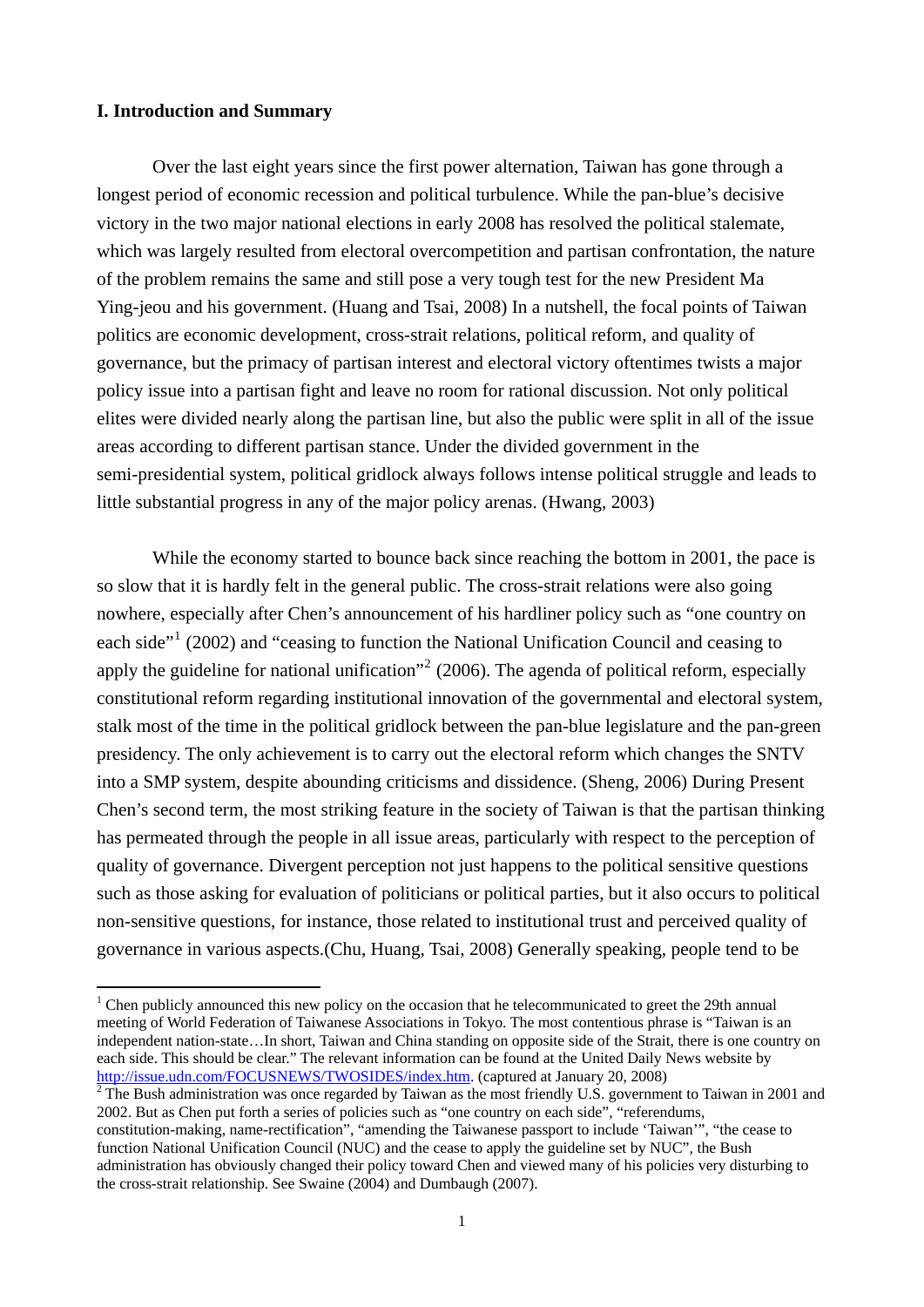very critical in their assessment of quality of governance, and anyone who wants to interpret the statistics properly in this survey should pay due attention to how people's perception on quality of governance was affected by partisanship.

#### **II. Historical Background of Taiwan's Democratization**

For a long time since the end of World War II, Taiwan was under the KMT's authoritarian rule for forty-seven years (1949~1996). While there was very little progress in democratization until the late Chiang Ching-kuo period in mid-1980s, Taiwan has a very efficient government in terms of policy making and economic development. In fact, both Chiang Kai-shiek and Chiang Ching-kuo often promoted the virtues of frugality, integrity, and moral righteousness, and they vowed to root up corruption in public. The image of the KMT government in the authoritarian period is very positive regarding the quality of governance and economic performance, although it is no doubt politically quite repressive.

 In 1980s, Chiang Ching-kuo started to liberalize the political system. He allowed the formation of the opposition party, Democratic Progressive Party, ended the martial law, and opened up the cross-strait relationship by permitting family visit to mainland China. He also loosened up political control gradually and many political and social organizations were developing thrivingly. After Chiang Ching-kuo died in 1988 and Lee Teng-hui succeeded to power, he speeded up the democratization process by a series of political reform including abolishing the [Temporary Provisions Effective During the Period of Communist Rebellion,](http://en.wikipedia.org/wiki/Temporary_Provisions_Effective_During_the_Period_of_Communist_Rebellion) recovering the democratic function of the government and the society, and opening up the popular election for important political position such as Taipei and Kaohsiung Mayor, Taiwan Provincial Governor, and the President. Lee Teng-hui is also the first popular-elected presient in 1996, and that momonet becomes the milestone of Taiwan's democartization transition.

During the period of Lee Teng-hui as president, KMT was managed to maintain economic prosperity consistently but many political, social, and economic problems started to emerge and develop. One of the serious problems is corruption, especially the collusion among elected representatives, government officials, and business enterprise. Many corruption scandals were broken out and very few of those suspects were sentenced guilty and had the punishment. Therefore, the public image of the KMT government in this period went sour quickly and became very notorious. In addition, Lee Teng-hui gradually indigenized KMT party and discarded the ideas and policies inherited from the traditional KMT platform. To a large extent people do think the role Lee Teng-hui's played transcend any particular partisan stance and are willing to give him the credit for his effort to achieve Taiwan's democratic transition.

Chen Shui-ban's victory in the 2000 presidential election was unexpected to most of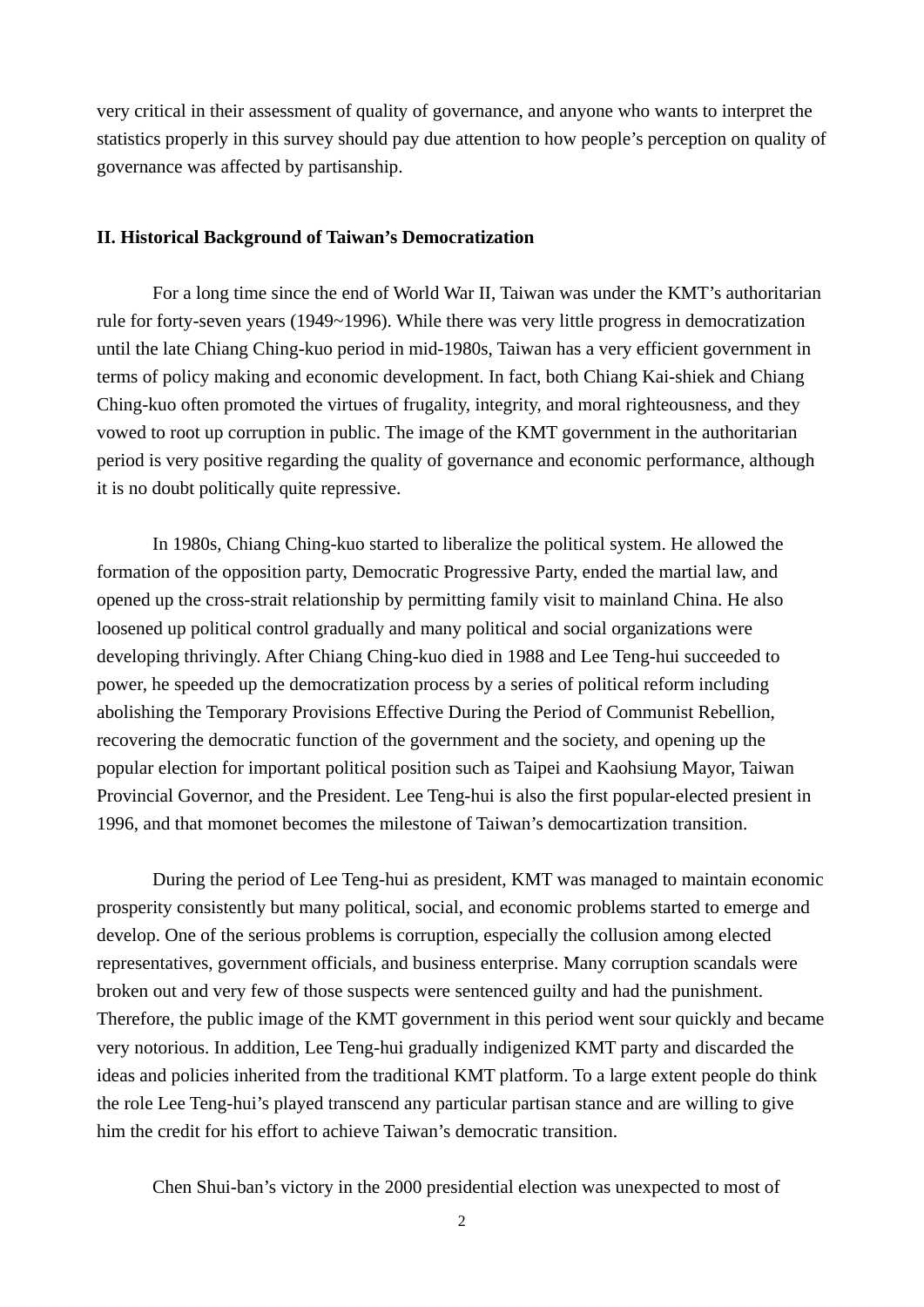people in advance and brought fundamental changes to Taiwan's democracy. First of all, his ascendancy to president terminated the KMT's rule over fifty years. Second, Taiwan never experienced a peaceful transition of power under a democratic system before Chen was elected. Third, Chen won the election with 39.3% popular votes, only 2.5% ahead of James Soong's votes. In a semi-presidential system where the president only has less than 40% popular votes and does not have the support of the legislative majority, Chen faced a very tough political environment to work with. In fact, the problem of the minority government to certain extent contributes to the poor performance of his government for the past eight years. But the failure of his presidency cannot be explained solely by the disadvantageous political environment. The critical problem is his lack of political leadership and his unwillingness to share the power with pan-blue legislature

In the beginning of Chen Shui-ban's first term, his popularity at once reached to 80%. He also vowed to adopt the so-called "Middle Line Policy", which is a moderate political platform to bring different partisan interests together. Based on this principle, he appointed Tang Fei, a pre-KMT minister of defense and the chief of the general staff, as the premier to form a coalition government. However, the coalition government only lasted for 5 months and then dissolved, and soon the Fourth Nuclear Power Plant dispute happened and destroyed political trust between the Chen administration and pan-blue politicians. Since then, political confrontation between the Chen administration and the pan-blue legislature never stopped. As the 2004 presidential election was approaching, political antagonism between pan-blue and pan-green gradually built up and reached the culminating point on the eve of the election day when the 319 incident just happened and no one knew how it would affect the presidential election.

Chen again won the presidential election by a very slim margin of 0.2% (50.1% vs. 49.9%), but the electoral process was full of controversy, especially the impact of 319 incident. Pan-blue candidates refused to concede the election and called for the crowd to organize large-scale demonstration protesting the Chen administration rigging the election. Despite the fact that both pan-blue and pan-green agreed to resolve the dispute through the legal system, neither of them satisfied with the judicial system, and particularly the pan-blue camp challenged the police investigation and question the independence of the public prosecutor's office. The pan-blue controlled legislature even established "the 319 Shooting Truth Investigation Special Committee" to seek for their own investigation. In the end pan-blue candidates lost the case and there were still intense mutual distrust and partisan antagonism between both sides throughout Chen's second term as president.

All in all, Taiwan's democratization is at the crossroad from democratic transition to democratic consolidation. For the past eight years since the first power alternation, Taiwan's democracy was facing many unprecedented problems and the economic recession related to the Nasdaq/IT Bubble and the 911 terrorist attack even complicated the nature of the problem. It is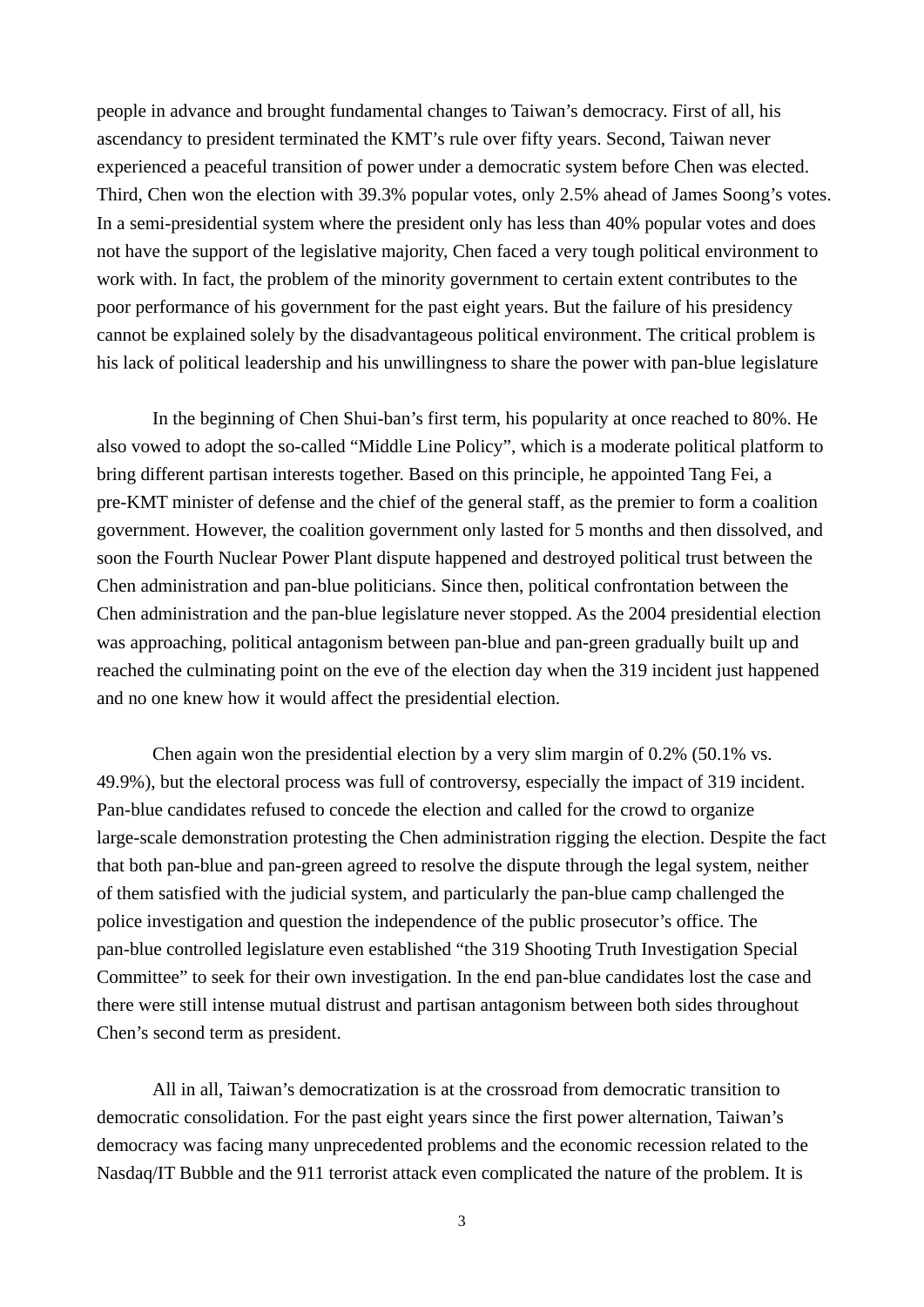not just simply the issue of minority government, economic downturn, inferior government performance, poor political leadership, or any disagreement on public policy or cross-strait relationship, but it is a giant conglomerate problem in which all of the above issues are entangled together.

#### **III. Socio-Political Profile**

#### Economy and National Welfare

Despite the stagnant number of nominal GDP per capita since 2000, Taiwan's economic performance is comparatively better to most of the surveyed countries in the second-wave ABS. In terms of GDP per capita based purchasing power parity, as can be seen in Table 1, Taiwan ranks the fourth and only slightly falls behind Hong Kong, Japan, and Singapore. The figure is also higher than Korea by the margin of 7367USD, which strongly contradicts the general perception that Korea has doubled its nominal GDP per capita within 8 years since 1998 after the financial crisis and overtakes Taiwan in 2006. The two pieces of information are both correct and careful reading should be noted that Taiwan has a better capacity in controlling commodity price and the inflation rate is much lower, and therefore Taiwan has a higher purchasing power parity estimate of GDP per capita while the measure of nominal GDP per capita is about the same level as Korea.

#### [Table 1 about here]

The estimate of Gini coefficient measures the degree of income inequality in a society. From 1988 to 2000, Taiwan's gini coefficient slowly climbed from 0.303 to 0.326. The statistics jumped after 2000 and always lingers around 0.34, and specifically the Gini coefficient in 2006 is 0.35. In view of the regional perspective, the level of income inequality in Taiwan is lower than average and approximately comparable to the level of Korea, Mongolia, and Indonesia, which is fairly acceptable. However, the feeling in the Taiwan society that income inequality is worsening may be related to the following facts after power alternation in 2000 such as unemployment rate increasing from 2.99% (2000) to above 4%(2001), a great amount of government expenditure being spent on short-term income subsidy of creating lower-wage jobs, the number of person supported in each household increasing from 1.91 (1999) to 3.43 (2005), and the negative growth of real disposal income. Adding all the information together, income inequality in fact should be greater than the moderate Gini coefficient indicates. Therefore, the national statistics of Gini coefficient in Taiwan might not be able to reflect the perception of the general public.

#### Number of Effective Parties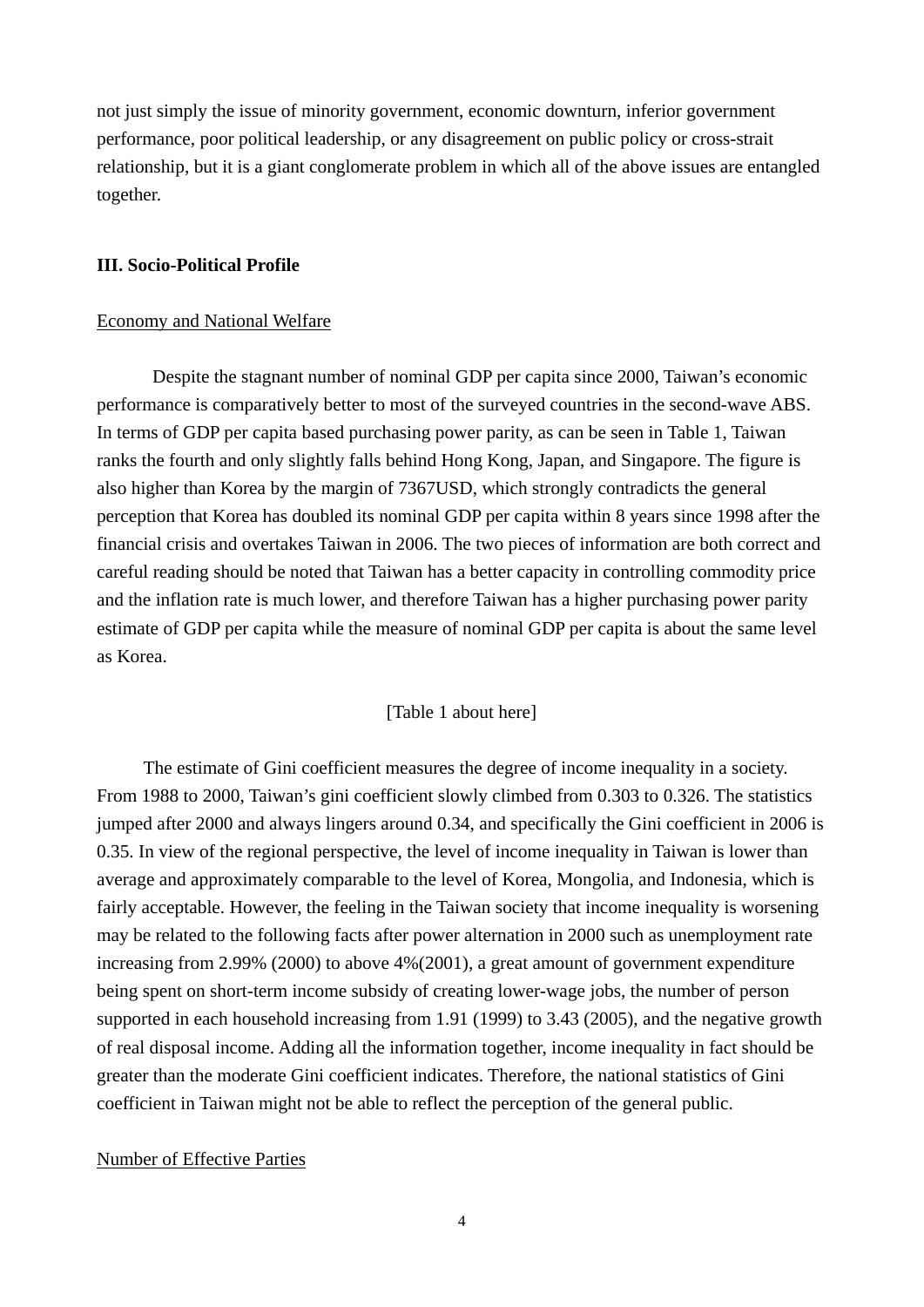Taiwan used to have a one-party (KMT) dominated system in the authoritarian era. In 1986, the major opposition party, Democratic Progressive Party (DPP) was founded and able to win large numbers of seats in various national and local elections. Since then, the political landscape of Taiwan politics is composed of the two major parties plus some small parties such as New Party (founded in 1993), Taiwan Independent Party (founded in 1996), People First Party (founded in 2000), and Taiwan Solidarity Union (founded in 2001). Some of these small parties at certain moments were quite powerful and capable in winning substantial numbers of seats. According to the last national election (2004 legislative election) before the time of the fieldwork, the effective number of parties is 3.835. But this figure is probably smaller than 2 in the latest legislative election (2008 legislative election), in which KMT won the election overwhelmingly by 71.7% vs. 23.9% in terms of the seat percentage. Such a dramatic change is related to the effects of the latest electoral reform which adopts the SMP system and also reduces the total seats in half.

### Freedom House Scores

Political environment in Taiwan is very liberal and open to any opinions and criticisms. Although dissatisfaction and complaint about political and civil rights still exist, Taiwan has been rated as free in these two categories for eleven consecutive years since 1996. In 2006, political and civil rights in Taiwan are rated the top score simultaneously for the first time. A careful review of the subscores can find that Taiwan is doing very good in all of the subcategories by expert judgment. Comparing to the freest countries such as Sweden or Switzerland, the only subcategory Taiwan falls behind a little bit is *Personal Autonomy and Individual Rights*, which scores 13 as opposed to the perfect score 16 for the two countries. Other than that, Taiwan has a very close score in electoral process (11 vs. 12), political pluralism and participation (15 vs. 16), functioning of government (10 vs. 12), freedom of expression and belief (16 vs. 16), association and organization rights (11 vs. 12), and rule of law (15 vs. 16).

#### World Bank Governance Indicator (WBGI)

 Another set of governance indicators developed by the World Bank (WBGI) also corroborates the Freedom House's judgment. Among the four WBGI comparable indicators, Taiwan's scores are all obviously higher than the eleven-country averages. Specifically, the rule of law indicator scores 0.77 and ranks 74.8% percentile, the government effective indicator scores 1.11 and ranks 83.9% percentile, the voice and accountability indicator scores 0.79 and ranks 72.1% percentile, and the control of corruption indicator scores 0.53 and ranks 70.4% percentile. All of the above statistics show a very positive evaluation of quality of democratic governance in Taiwan. In fact, Taiwan has an even better record of WBGI indictors before 2000 except the voice and accountability indicators. Most of the WBGI indicators are near or above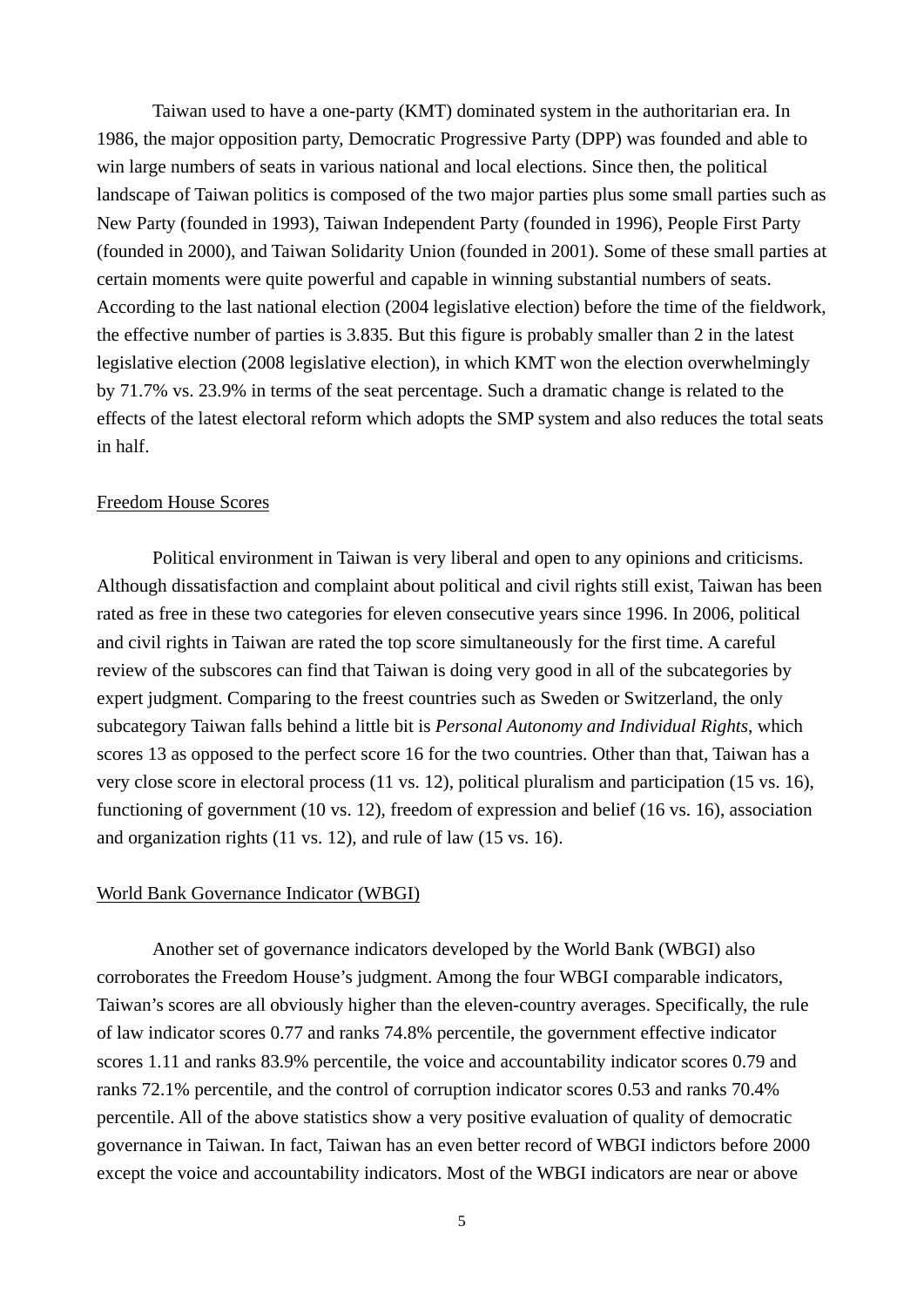80% percentile before the first power alteration.

#### **IV. The Asian Barometer Survey (ABS) in Taiwan**

The fieldwork of the ABS Taiwan Survey was conducted between January 14 and February 15, 2006. It covers the area of Taiwan Province, including two metropolises -- Taipei City and Kaoshiung City. Data was gathered through face-to-face interviews of voting-age adults (20 years old and above), who had registered in the household system in Taiwan Province. The baseline information and addresses were drawn from the household information compiled by the Ministry of Interior and excluded residents in military organizations, hospitals, medical care centers, schools, vocational training centers, dormitories, detention centers, and prisons. The sampling method applied to the Survey involves two sets of samples; one is the main sample that was selected according to cluster analysis and PPS. The other is an extension sample that compensated for the unsuccessful cases in the main sample to fulfill the required number of cases that can fully represent the population. In order to secure the reliability and validity of the responses, one fifth of interviewees were selected for a re-test. Systematic sampling was applied in the sampling procedure for the re-test to draw out the interviewees from each SSU.<sup>[3](#page-6-0)</sup> The procedure of pre-test was also carried out to evaluate the face validity of the questionnaire design before the fieldwork.

 So far most the indicators related to quality of governance are developed through expert judgment or applying mixed methods, but none of them is probabilistic and representative national samples. One disadvantage of using such indicators for inference is that people might not have the same perception as those experts or non-random respondents do, and thus a huge gap could exist between the so-called objective and subjective measurement of quality of governance. Nevertheless, it is the voters of the democratic system who make the final judgment of whether the government delivers good quality of governance. Therefore, we need to apply survey data to evaluate the quality of governance through respondents' subjective perceptions. In this regard, the ABS Taiwan survey offer a valuable source of data since it contains several batteries of items tapping into different dimensions of quality of governance, which are developed from the framework of Diamond and Morlino (2005).

## **A. Rule of Law**

 $\overline{a}$ 

#### Law-abiding Government

<span id="page-6-0"></span><sup>&</sup>lt;sup>3</sup> It was required that the re-test should be conducted according to the respondent sequence arranged by the systematic sampling. However, considering that interviewees might refuse to be interviewed again, the interviewers were allowed to take the next respondent on the list to complete the required number of re-tests.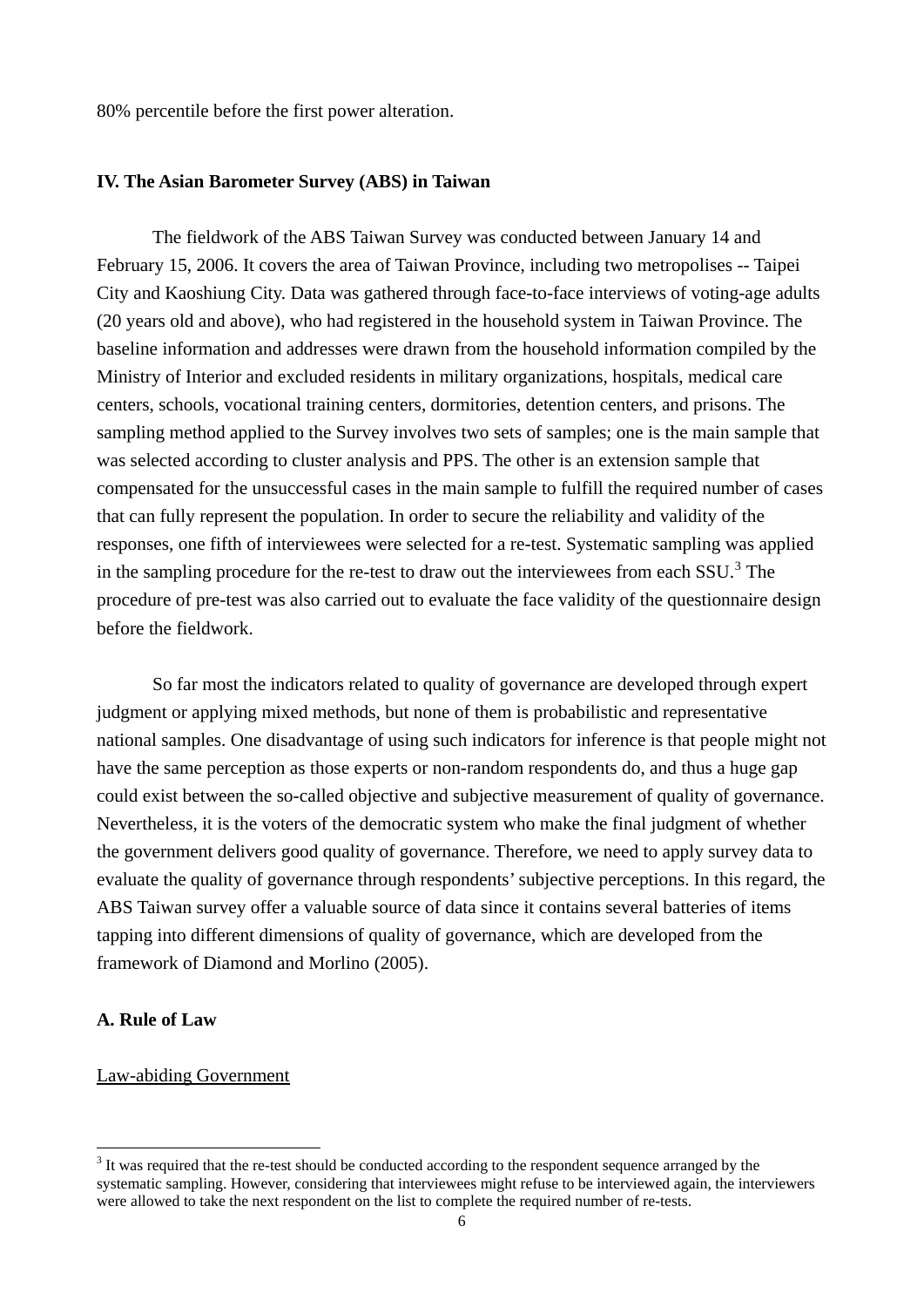One of the key features in a democracy is whether the government officials abide by the law to exercise their power. This is a concept of limited government which protects people's rights from any illegal infringement by those who have the power. In ABS second-wave survey, there are two questions measuring the dimension of law-abiding government:

1) Our current courts always punish the guilty even if they are high-ranking officials. (II-Q104) 2) How often do national government officials abide by the law? (II-Q113)

As can be seen in Table 2, 6.1% and 37.6% of the respondents strongly agree or somewhat agree the statements that our current courts always punish the guilty even if they are high-ranking officials. Those who somewhat disagree or strongly disagree is 42.0% and 9.5%, and the number in sum is slightly higher than those who strongly agree or somewhat agree. However, it is striking that Taiwan is ranked very well by Freedom House and World Bank but domestically early half of the respondents do not think the government abiding by the law.

#### [Table 2 about here]

 Another measure further confirms this perception. When respondents are asked "how often do national government officials abide by the law" directly, only 2.3% and 34.3% answer "always" and "most of the time". On the other hand, those who answer "sometimes" or "rarely" is 32.6% and 24.1%, which means more than half of the people do give a negative evaluation in terms of law-abiding government to the Chen administration.

During President Chen's second term, his government was criticized by not being able to punish the high-ranking officials who violate the law. As a matter of fact, not just the government officials, Chen's close friends, subordinates, family members, his wife and even himself were all involved with some corruption scandals such as "Illegal Political Donation from Chen Yu-hao" (involved with Present Chen and the First Lady Wu, March 2004), "Vultures Fund Scandal" (involved with Council for Economic Planning and Development Committee Chief Li Chin-cheng, January 2005), "the Electronic Toll Collection (ETC) Scandal" (involved with the Minister of Transportation and Communication Lin Ling-san, April 2005), "the Foreign Worker Riot and the KRTC Scandal"(involved with Presidential Office deputy secretary-general Chen Che-nan, August 2005), etc.

### Controlling Corruption

Control of corruption is highly related to the concept of law-abiding government. As mentioned above, the Chen administration started to ran into a series of political scandals after his reelection in 2004, and most of them are related to corruption rather than simply abusing of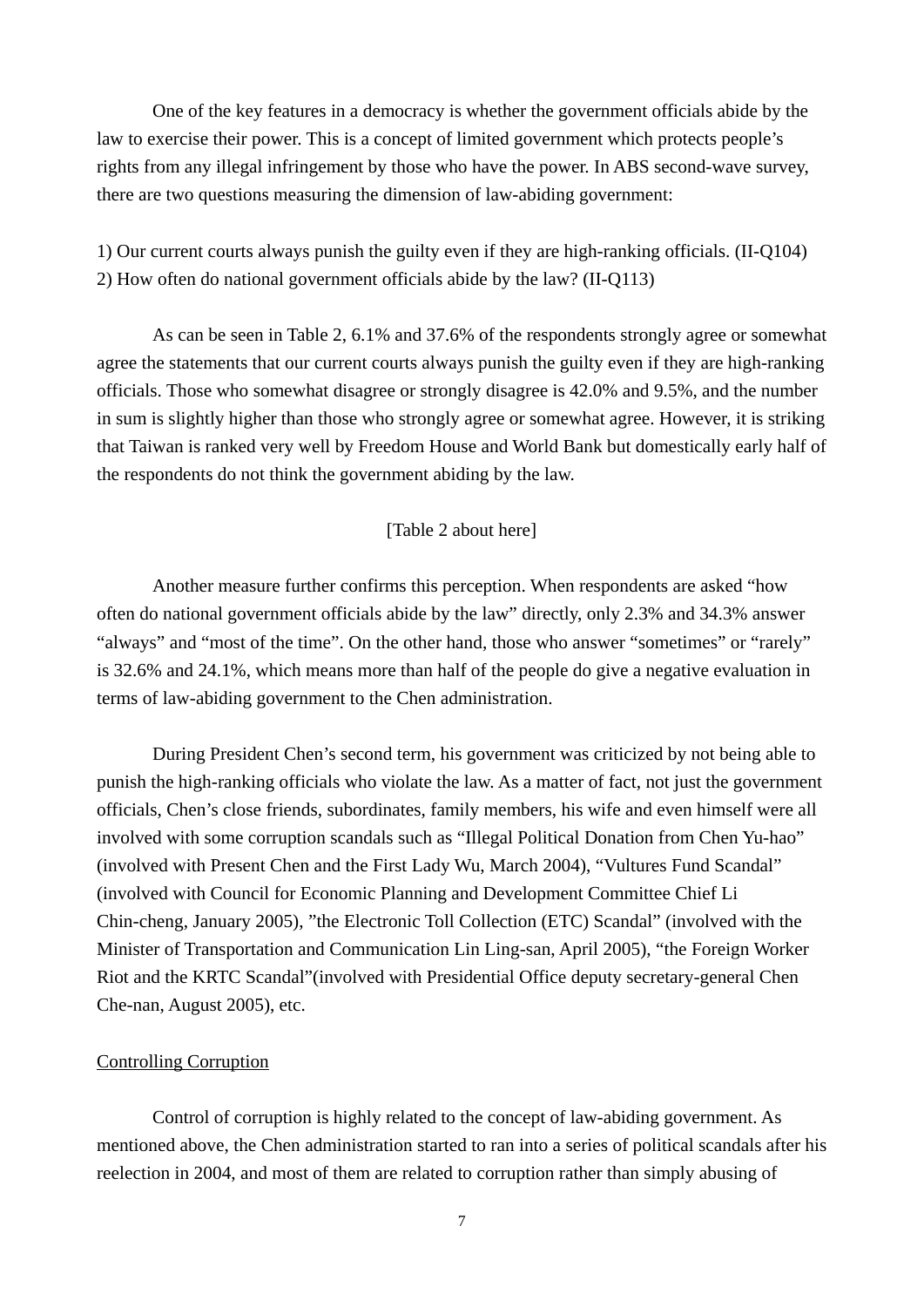power or violating the law. Therefore, it would be appealing to see how people evaluate whether the government did well in controlling corruption. In ABS second-wave survey, there are two questions measuring this dimension:

- 1) How widespread do you think corruption and bribe-taking are in your local/municipal government? (I-Q114 ) (II-Q117)
- 2) How widespread do you think corruption and bribe-taking are in the national government? (I-Q115 ) (II-Q118)

As can been in Table 3, more than half of the people in both of 2001 and 2006 surveys think most officials or everyone is corrupt, and the conclusion applies to both local and national governments. In fact, very little change in the distribution of two questions for the both surveys, and only less than 30% of the respondents believe that corruption is not critical. This result indicates that people do perceive corruption is a general problem for all levels of governments.

### [Table 3 about here]

Nevertheless, when the respondents are asked whether the government is actually working on solving the corruption problem, they tend to give an encouraging answer that they do think political corruption to certain level is under control or at least the government has put a lot of efforts to crack down corruption and root out bribes. For the both waves of ABS surveys, there is one particular but different question tapping into this attitude.

- 3) Corruption in politics and government is under control (I-Q108, the first wave)
- 4) In your opinion, is the government working to crackdown corruption and root out bribes? (II Q120, the second wave)

As can be seen in Table 4, in the first wave of the survey, there are 9.3% and 34.9% of the respondents who think corruption in politics and government is under control and much better than the past regime under the martial law. 24.2% think it is much same, and only 21% think it is somewhat or much worse. Also, a similar positive evaluation can be found in the second-wave survey. 7.9% and 55.1% agree that the government is doing its best or at least doing something to crack down corruption and root out bribes, only 21.9% and 8.9% think the government is not do much or nothing.

### [Table 4 about here]

In sum, people perceive corruption a serious problem in reality but they are willing to give credit to the government efforts, but not the result. When comparing to the measurement of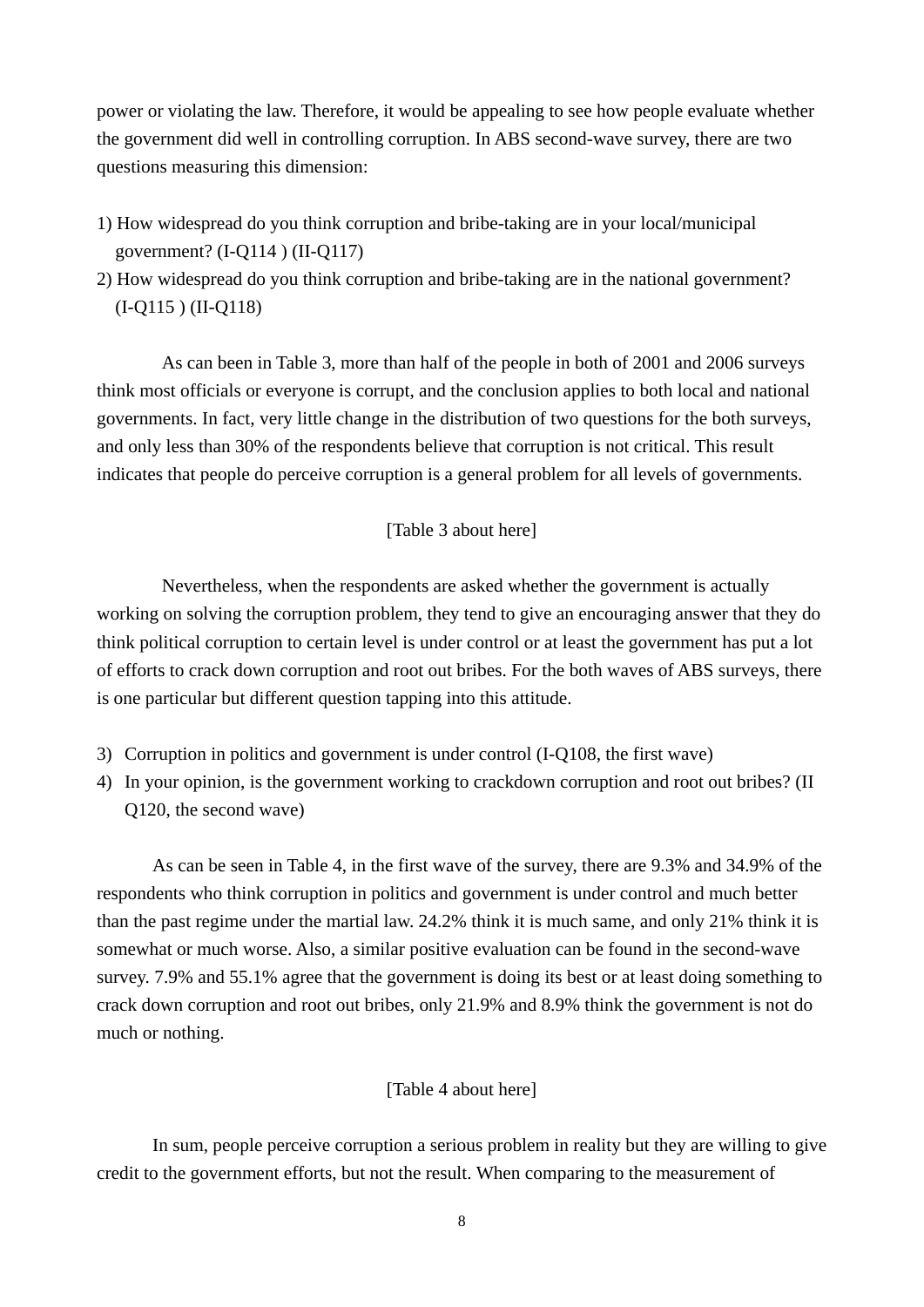WBGI control of corruption indictor, it is the statistics of "attempt" rather than "result" in the ABS survey that match WBGI rating. It might reflect a thought that people do believe corruption is an ingrained problem that might happen anyway regardless who is in power, and thus they are willing to encourage any effort to work on that problem even though the result might not be successful.

### **B. Competition**

One possible drawback of democracy is that the election does not offer real choices between different parties or candidates. In other words, people are not satisfactory with the quality of all the parties or candidates and believe little difference will made regardless who wins the election. This attitude is an important cause of political apathy and might lead to alienation from participating in politics. In the second wave of ABS survey, there is a specific question measuring this attitude:

1) How often do your think our elections offer the voters a real choice between different parties/candidates? (II-Q114)

As can be seen in Table 5a, most of the respondents are positive that the election can offer real choices. 9.9% think "always", 41.3% think "most of the time", 29.6% think "sometimes" and all of the three answers in sum are counted 80.3%. Only 12.9% tend to give a negative answer. If we cross-tabulate with partisanship, there is no significant difference between those who feel closer to a particular party and those who don't. A slight difference is that the Don't Know/Not Available answer has 6% more for those who don't have partisanship and it is about the same amount of reduction for the answers of "most of the time". The above finding indicates people are quite optimistic about the recruiting mechanism of elections under democracy.

### [Table 5a about here]

Procedural justice is another defining feature of a democratic system. Among many possible indicators that can evaluate procedural justice, equal access to the mass media during the election period is an important sign showing whether different parties or candidates have equal ground at a minimal sense for running the campaign. In the second-wave of ABS survey, we apply the following question to measure equal access to the mass media:

2) Political parties or candidates in our country have equal access to the mass media during the election period. (II-Q105)

The result is presented in Table 5b. Generally, people agree the statement that political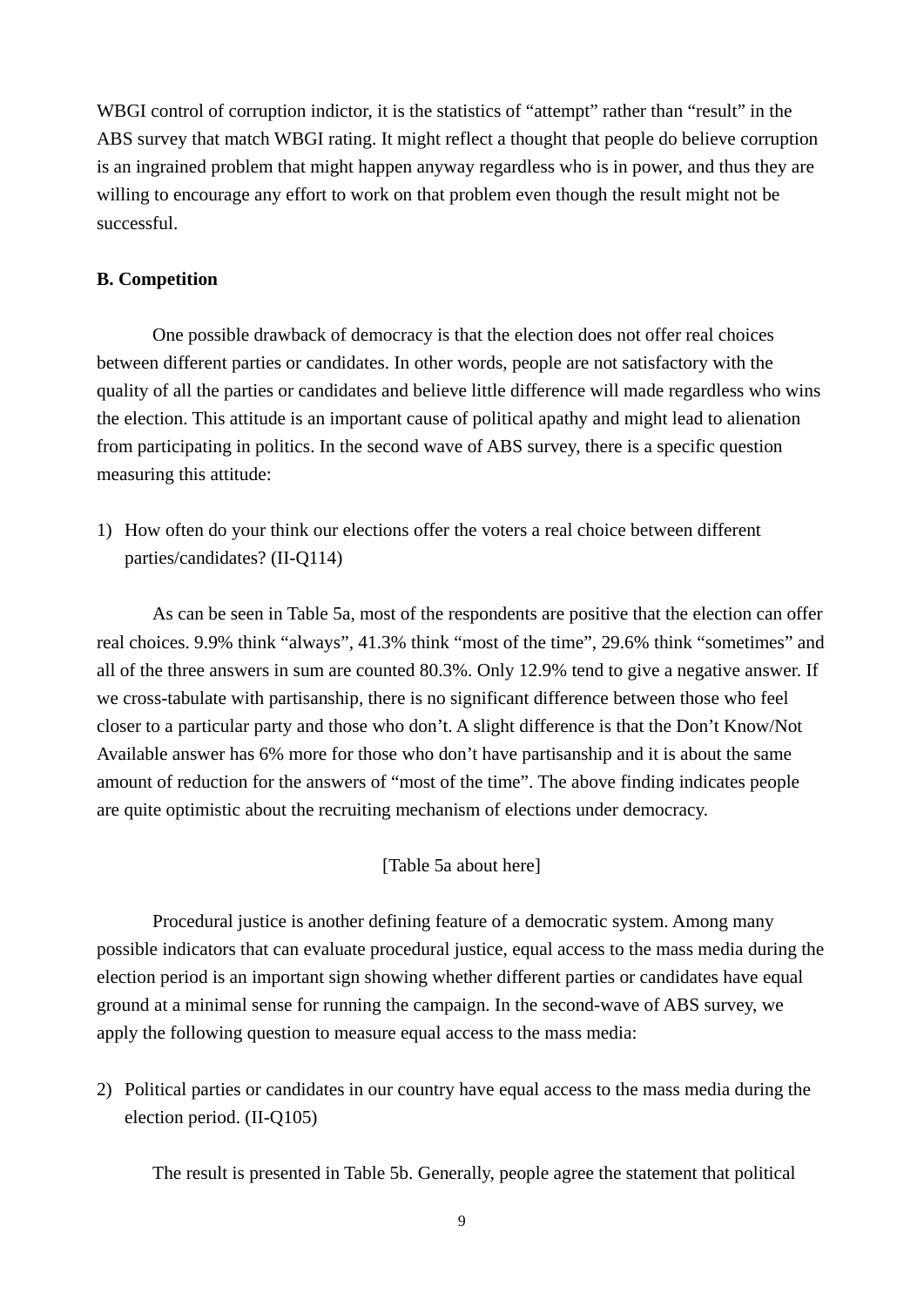parties or candidates have equal access to the mass media during the election period. Specifically 4.9% and 56.6% of the respondents strongly agree or somewhat agree. Those who don't agree are only 29.9% in total. In addition, if we cross-tabulate with the voting choice in the 2004 president election, the result does not change and a similar conclusion can be also applied to the winning or losing side.

### [Table 5b about here]

Chen's reelection for his second term of presidency is full of controversy. Not only he won by a very slim margin, there were many incidents during the campaign process that provoked mutual distrust with respect to the concern of free and fairness of the election. For many pan-blue supporters, they believed that President Chen took advantage of his administrative power to play many election tricks during the campaign process and thus made the 2004 presidential election on the verge of unfair election. They suspected not only the central election committee involved, but also the whole government institutions, such as the National Security Bureau, the courts, and the military, all cooperate with Chen to execute his election tricks and the happening of the 319 incident has explained everything.

 Does this perception really exist in people's mind? We can delve into this question by cross-tabulate how respondentse rate the freeness and fairness of the presidential election and their voting choice as Table 5c shows.

#### [Table 5c about here]

3) On the whole, how would you rate the freeness and fairness of the last national election? (II-Q43)

As can be seen, if we do not distinguish the respondent's voting choice, there are slightly more people who give positive evaluation toward the freeness and fairness of the election. 16.0% think the election completely free, 30.7% think the election free and fair but with minor problems, and the sum of both figures is a little bit higher than the sum of those who think the election having major problems (15.7%) or not free and fair (25.6%). However, polarized perceptions ostensibly exist in different groups of people based on partisanship. Just as we have mentioned before, 73.5% of those who support for President Chen rate the election free and fair, but only 21.8% of the people who support pan-blue presidential candidate think so. This result suggests that people's perception about the freeness and fairness of the election is highly dependent on their partisanship. Therefore, perception about other aspects of quality of governance may be also highly influenced by the partisanship as well.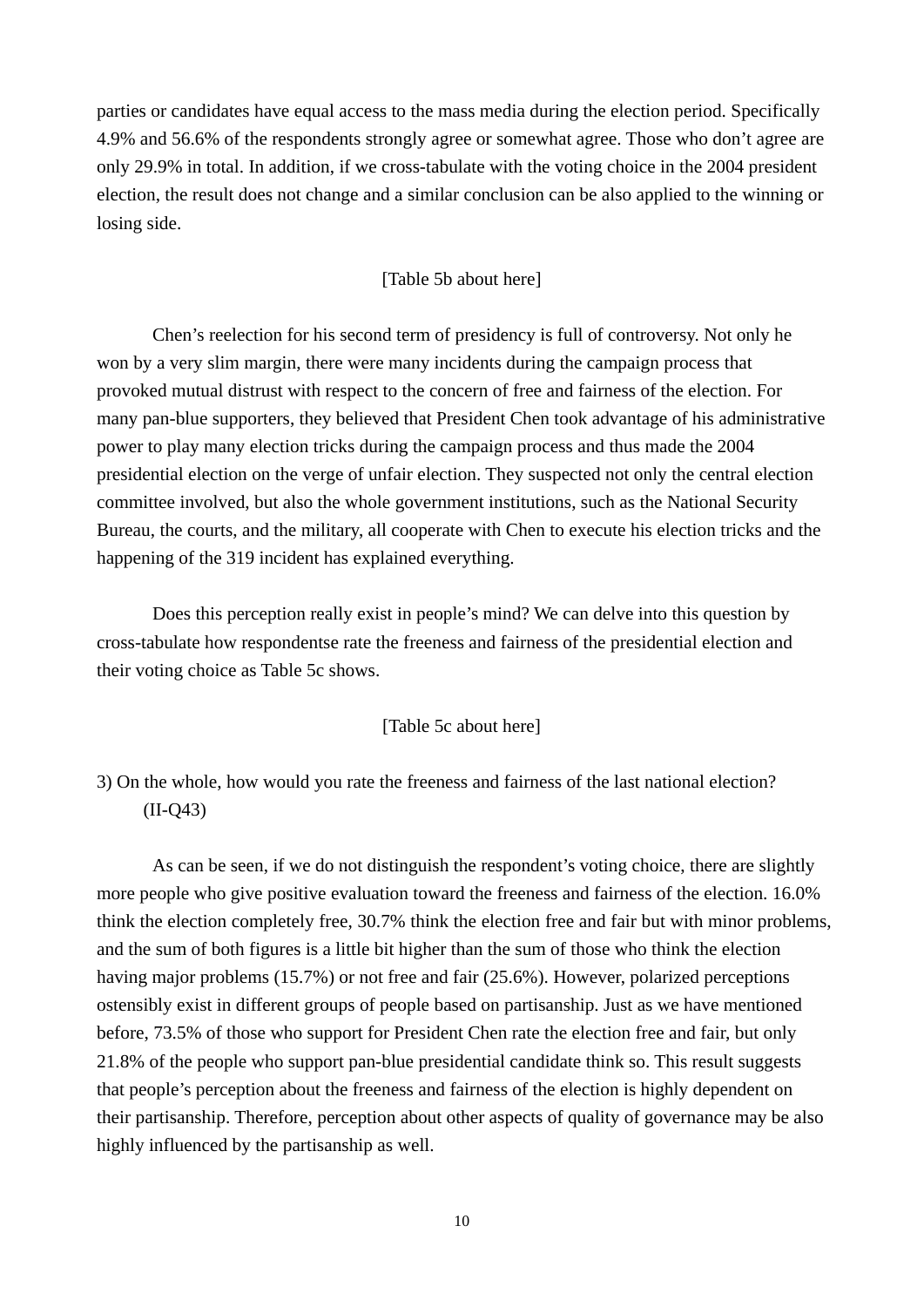### **C. Participation**

Political participation usually reflects how important the citizen view politics and are willing to bear the opportunity cost to cast a ballot. Here we ask the respondent whether their participated in three kinds of activities in the last national elections: voting, attending a campaign meeting or rally, and persuading others to vote for a certain candidate and party.

### Electoral Participation

- 1) In talking to people about elections, we often find that a lot of people were not able to vote because they were away from home, they were sick or they just didn't have time. How about you? Did you vote in the election [the most recent national election, parliamentary or presidential] held in [year]? (IQ-27 and II-Q38)
- 2) Thinking about the national election in [year], did you attend a campaign meeting or rally? (I-Q29 and II-Q 40)
- 3) Thinking about the national election in [year], did you try to persuade others to vote for a certain candidate or party? (I-Q30 and II Q-41)

As can be seen in Table 6a, if we compare the level of participation in the first and second-wave surveys, the figures are slightly higher in 2006 than 2001 with a very small margin of 6.6% and 5.2% for the percentage of casting a ballot and persuading others. In terms of attending a campaign or rally, the difference is too small (0.6%) and statistically it is not significant. So there is not much difference in terms of the level of political participation. If we cross-tabulate the three measures of participation with two basic demographic variables education and gender (see Table 6b), again we find very little difference for males and females in terms of level of participation, but education indeed affects participation quite obviously. Generally, the higher the education, the lower the voting rate. With regard to attending a campaign or rally, people with a high school education are the most active group among all, and people with an education in primary school or no education are apparently less active to persuade others to vote for a certain candidate or party.

[Table 6a about here]

#### [Table 6b about here]

In democracy, the interest in politics indicates a sense of citizen duty to care about public affairs. Nevertheless, in traditional Chinese culture or under KMT authoritarian regime, interest in politics for ordinary people was not encouraged and even regarded a negative character such as being a radical political activist. Therefore, many people in Taiwan still tend to avoid being labeled as having interest in politics. In the two waves of ABS surveys, political interest is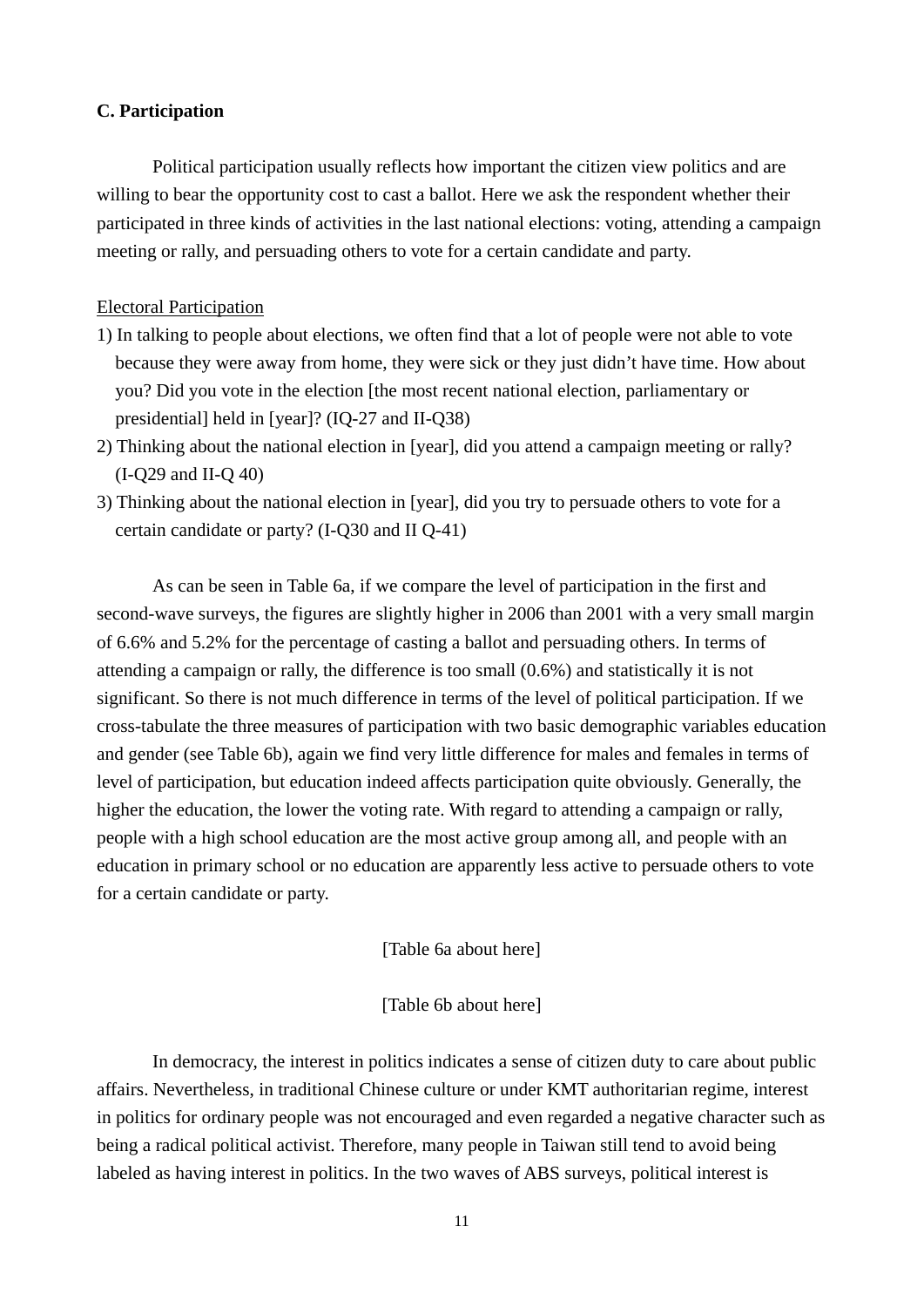measure with two questions:

#### Political Interest

1) How interested would you say you are in politics? (I-Q56 and II-Q49 ) 2) How often do you follow news about politics and government? (I-Q57 and II-Q50)

As can be seen in Table 7a, only 5.4% and 23.7% in 2001 and 4.6% and 27.7% in 2006 would say they are very interested or somewhat interested in politics, but 70.3% in 2001 and 66.6% in 2006 express they are not very interested or even no interested at all. No significant difference exists for the results of the surveys in 2001 and 2006.

#### [Table 7a about here]

However, when they are asked how often they follow news about politics and government, 44.8% and 12.9% in 2001 follow news about politics and government everyday or several times a week, and we can derive similar figures in 2006 in which 40.3% follows news everyday and 13.5% several times a week. Again, there is little difference for both waves of surveys. The above findings indicate that most of people do care about politics but they hesitate or are unwilling to admit their interest in politics. Cultural factors play heavily for the underestimate of interest of politics measurement, specifically with the question directly asking how interested they are in politics.

#### Political Efficacy

Political efficacy is about the degree people recognize they have enough capacity to understand politics and engage in political affairs. As mentioned before, the traditional culture and authoritarian history in the past all discourage people participating in politics. In the two waves of ABS surveys, there are two questions with different directions of wording to tap into this concept as follow:

- (1) I think I have the ability to participate in politics. (I-Q126 and II-Q127)
- (2) Sometimes politics and government seems so complicated that a person like me can't really understand what is going on. (I-Q127 and II-Q128)

As can be seen in Table 7b, when respondents are asked whether they think they have the ability to participate in politics, only 30.0% in 2001 and 35.0% in 2006 said they strongly agree or somewhat agree the statement, and 61.6% in 2001 and 60.1% in 2006 somewhat disagree or strongly disagree. This result shows a consistent low level of political efficacy in both waves of surveys. When we reversed the wording and asked whether politics and government seems so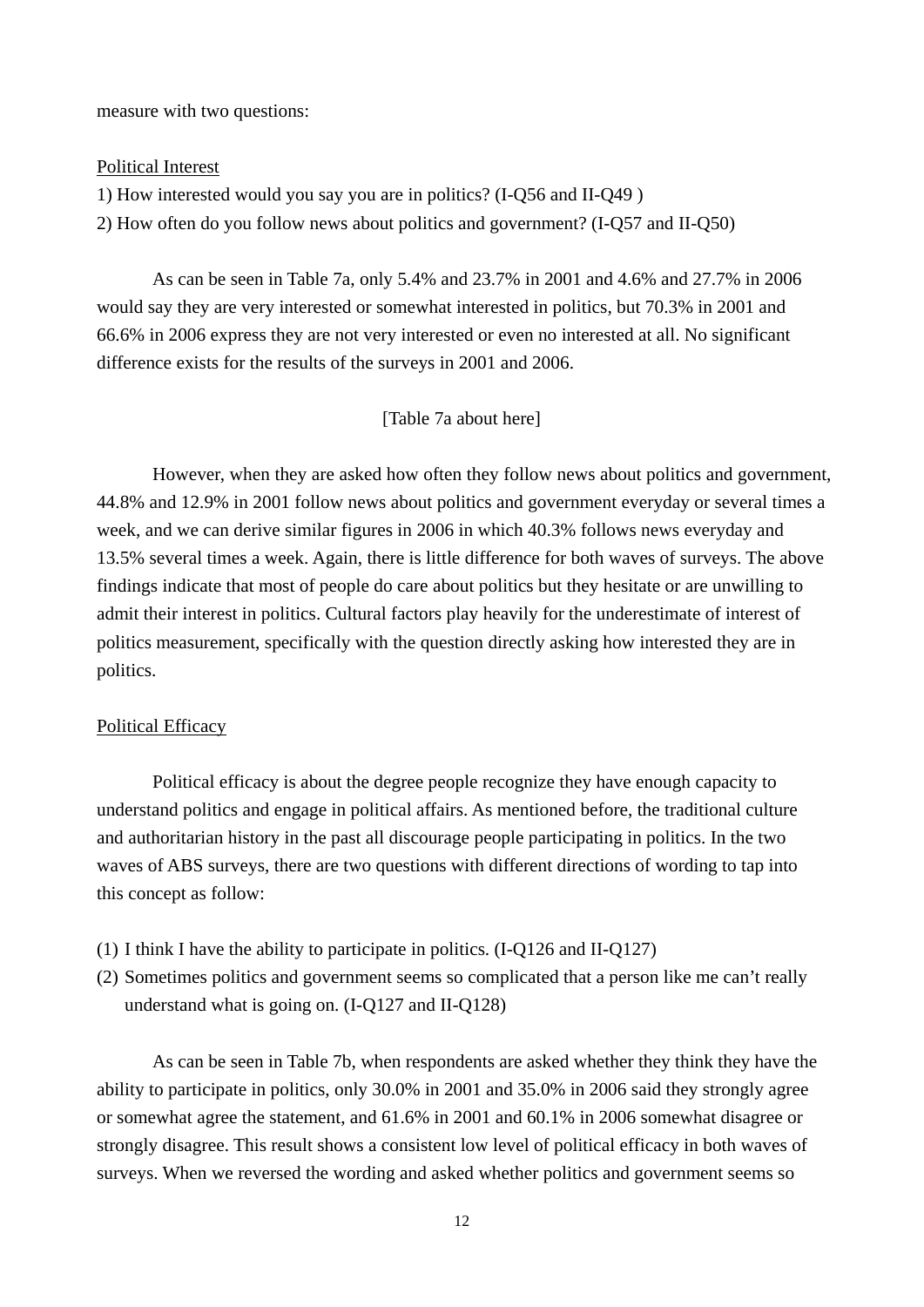complicated that they can't really understand what is going on, we have similar measurement results indicating low political efficacy. 71.5% in 2001 and 73.4% in 2006 strongly agree or somewhat agree this statement that they can't really understand politics, and only 23.6% in 2001 and 23.8% in 2006 strongly disagree or somewhat disagree. Again, the finding is consistent and robust.

### [Table 7b about here]

If we cross-tabulate with gender and education, we can find both factors are associated with the measure of political efficacy. As can be seen in Table 7c, 39.0% and 28.2% of the males show positive responses with regard to the two questions of political efficacy, and both figures are higher than females by 8.0% and 9.0% respectively. However, if we counted the percentage of those who give positive response to both questions, the margin reduces to 4.3% (15.8% vs. 11.5%) and that the figure is apparently very low for a democracy such as Taiwan. With regard to education, two conclusions can be drawn immediately from the cross-table. First, the higher the education, the stronger the political efficacy. Second, given on the same level of education, the question applying positive wording of political efficacy has the higher measurement than the one using negative wording. However, it may not be necessary caused by the different wording style, and perhaps this could be related to people's different perception about the two questions. We need further research on cognitive testing to solve the problem.

### [Table 7c about here]

Accountability is the central concept of democracy in that there should be some mechanisms to ensure the government's responsibility from the people as well as from the institutional check. Vertical accountability measures whether people think they are capable of holding the government responsible. Horizontal accountability, on the other hand, measures whether people think institutional check can hold the government responsible.

### **D. Vertical Accountability**

- 1) People have the power to change a government they don't like. (II-Q103)
- 2) Between elections, the people have no way of holding the government responsible for its actions. (II-Q106)
- 3) How often do government officials withhold important information from the public view? (II-Q112)

As can be seen in Table 8, there are three questions in the second-wave of ABS surveys measuring vertical accountability. 59.4% strongly agree or somewhat agree that they have the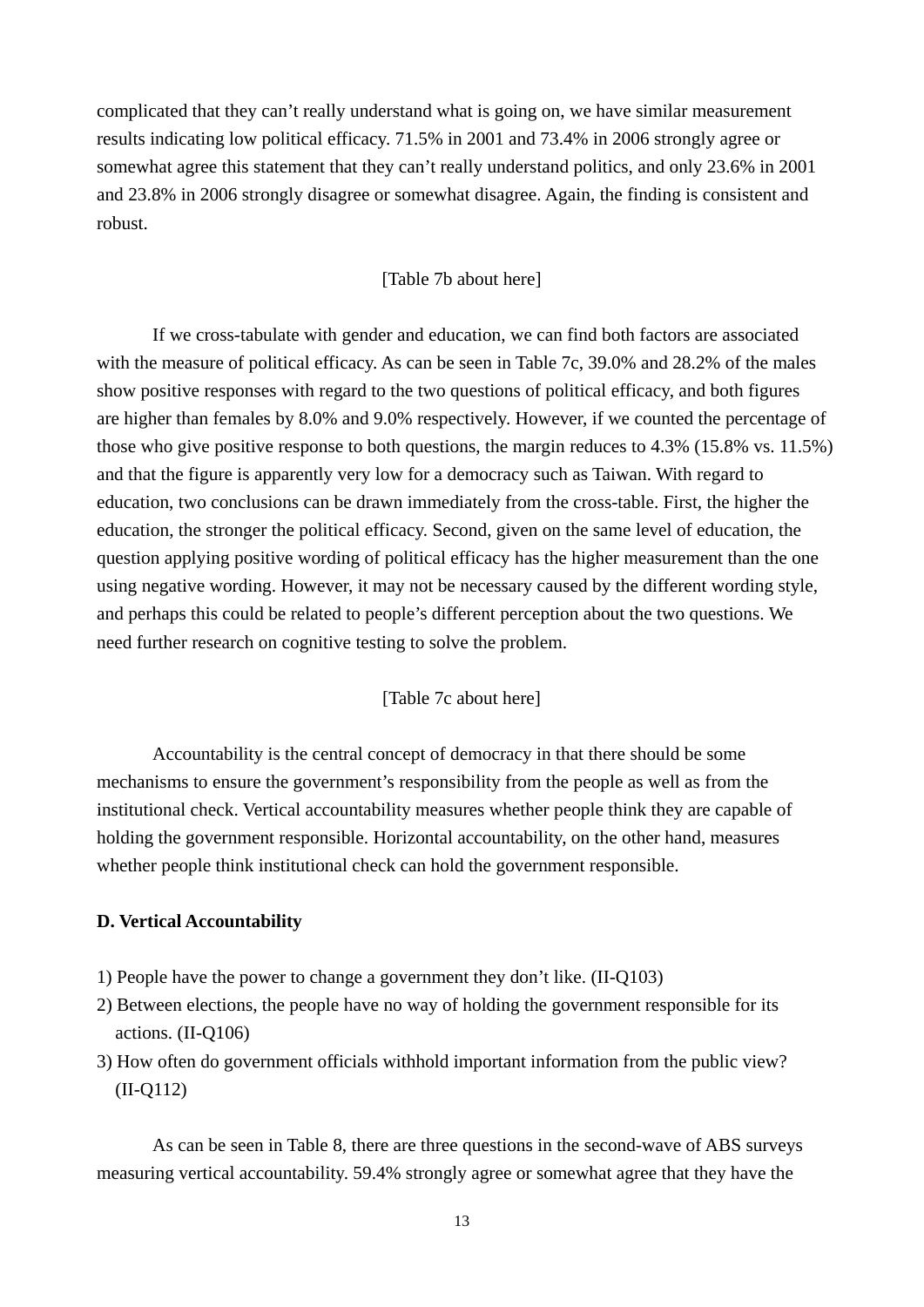power to change a government they don't like, but only 33.4% strongly disagree or somewhat disagree that people have no way of holding the government responsible for its actions between elections. Here we found great difference in measurement when difference wording styles are applied. As to the question of how often government officials withhold important information from the public view, 48.6% answer "always" or "most of the time", and only 42.0% answer "sometime" or "rarely". If we adjust the coding scheme and unify into a positive measure of vertical accountability, the three questions obviously have different approval rate as 59.4%, 33.4%, and 42.0%, which may reflect the level of difficulty for each survey items. But the latter two measurements are actually a little bit lower, and it may be related to people's experiences under Chen's reign for the last eight years.

#### [Table 8 about here]

#### **E. Horizontal Accountability**

1) When the government breaks the laws, there is nothing the legal system can do. (II-Q107) 2) To what extent is the legislature capable of keeping the government in check? (II-Q115)

As can be seen in Table 9, when horizontal accountability is concerned, only 37.9% strongly disagree or somewhat disagree that there is nothing the legal system can do when the government breaks the law, but 54.9% strongly agree or somewhat agree and that shows a low level of accountability people perceive. However, when respondents are asked to what extent the legislature is capable of keeping the government in check, 51.1% think the legislature are very capable or capable, and only 40.4% think the legislature not capable or not at all capable. Here we find the two measurements are seemingly contradictory. Nevertheless, the legislature for the past eight years under the divided government was the main arena for political confrontation between pan-blue and pan-green. It is very likely that respondents perceive the question about institutional check of the legislative in a degrading sense instead of being a neutral term. Besides, the two questions are associated with different institutional system. The former is related to institutional check from the judicial system and the latter from the legislature. The two different institutions in fact perform very differently.

#### [Table 9 about here]

The last essential concept we haven't discussed is provision of political goods, which is very important for people in democracy to evaluate the quality of governance. In the following there are three dimensional measures for this concept: freedom, equality, and responsiveness.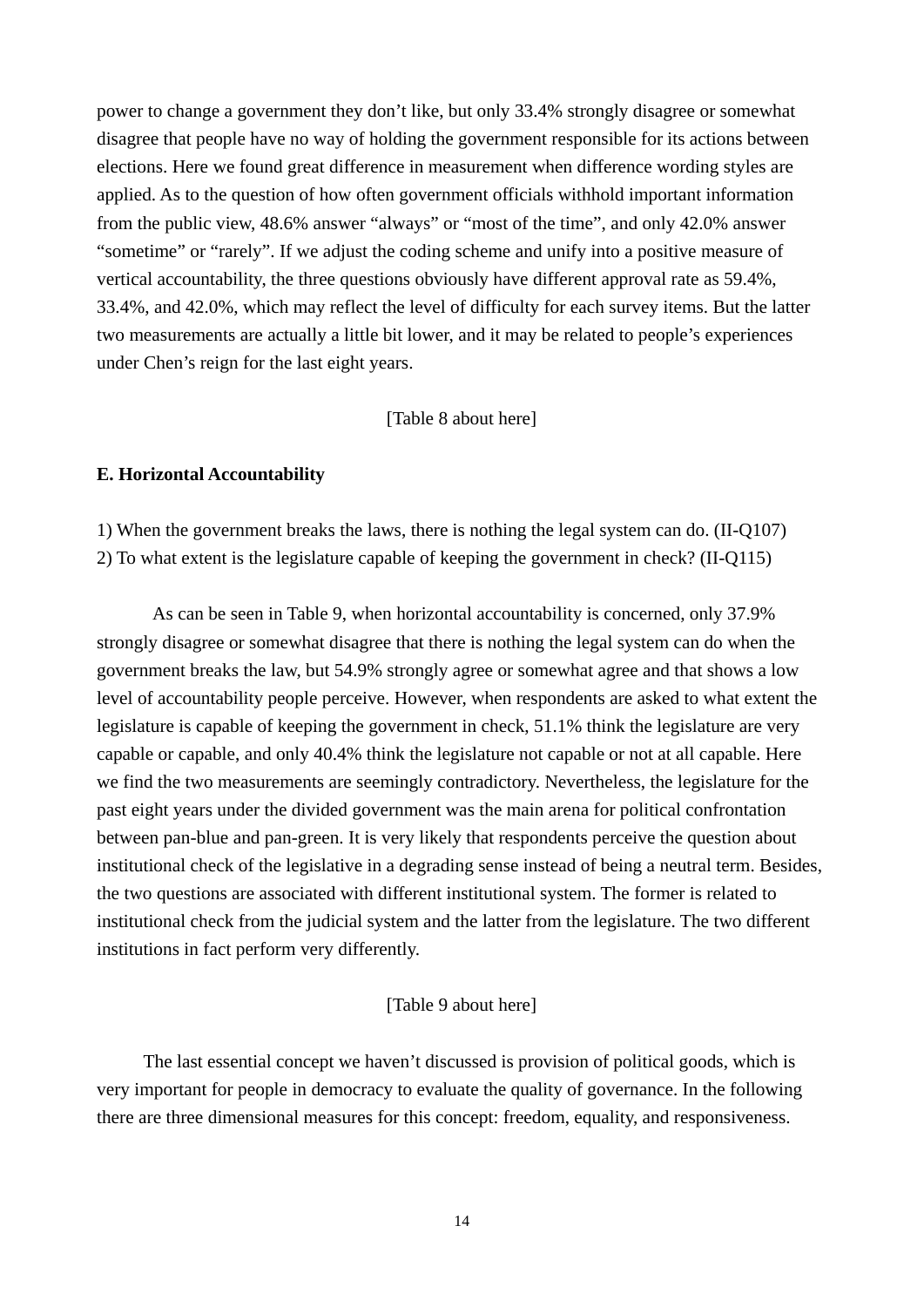### **F. Freedom**

1) People are free to speak what they think without fear. (I-Q105 and II Q110 )

2) People can join any organization they like without fear. (I-Q113 and II Q111)

As can be seen in Table 10, respondents are very positive toward the degree of freedom in the Taiwan Society. In the 2001 survey, 77.0% and 74.5% think the current regime is much better or somewhat better than the past regime under the martial law in terms of speaking without fear and joining organization without fear. In the 2006 survey, 73.0% and 76.9% strongly agree or somewhat agree that people are free to speak without fear or can join any organization without fear. While there is slightly wording difference for the two questions in 2001 and 2006, the number of negative evaluation is always under one fourth. It shows people are quite satisfactory with the freedom in Taiwan.

[Table 10 about here]

#### **G. Equality**

1) Everyone is treated equally by the government. (II-Q108)

As to equality, when people are asked whether everyone is treated equally by the government (see Table 11a), 54.1% disagree with this statement and only 42.6% agree. If we further explore whether this attitude is related to subjective social status, we find those who have "quite high" subjective social status are a little bit more negative toward the statement. But among those who identified themselves in the middle or lower social status, no significant difference can be concluded. This finding to a large extent maybe related to Chen's redistributive policy to favor senior farmers by increasing the monthly payment of the welfare pension, but he claimed the money should come from cutting the retirement benefit of civil and military servants, who usually identify themselves as upper middle class.

[Table 11a about here]

2) People have basic necessities like food, clothes, and shelter. (II-Q109)

Another question of equality is asking respondents whether they agree people have basic necessities food, clothes, and shelter. As can be seen in Table 11b, 63.6% agree and 34.4% disagree, by which the approval rate is not very high in terms of economic affluence in Taiwan. When we also explore its relationship with subjective social status, we find a similar distribution of the answers for those who agree and disagree. In other words, no correlation can be concluded.

[Table 11b about here]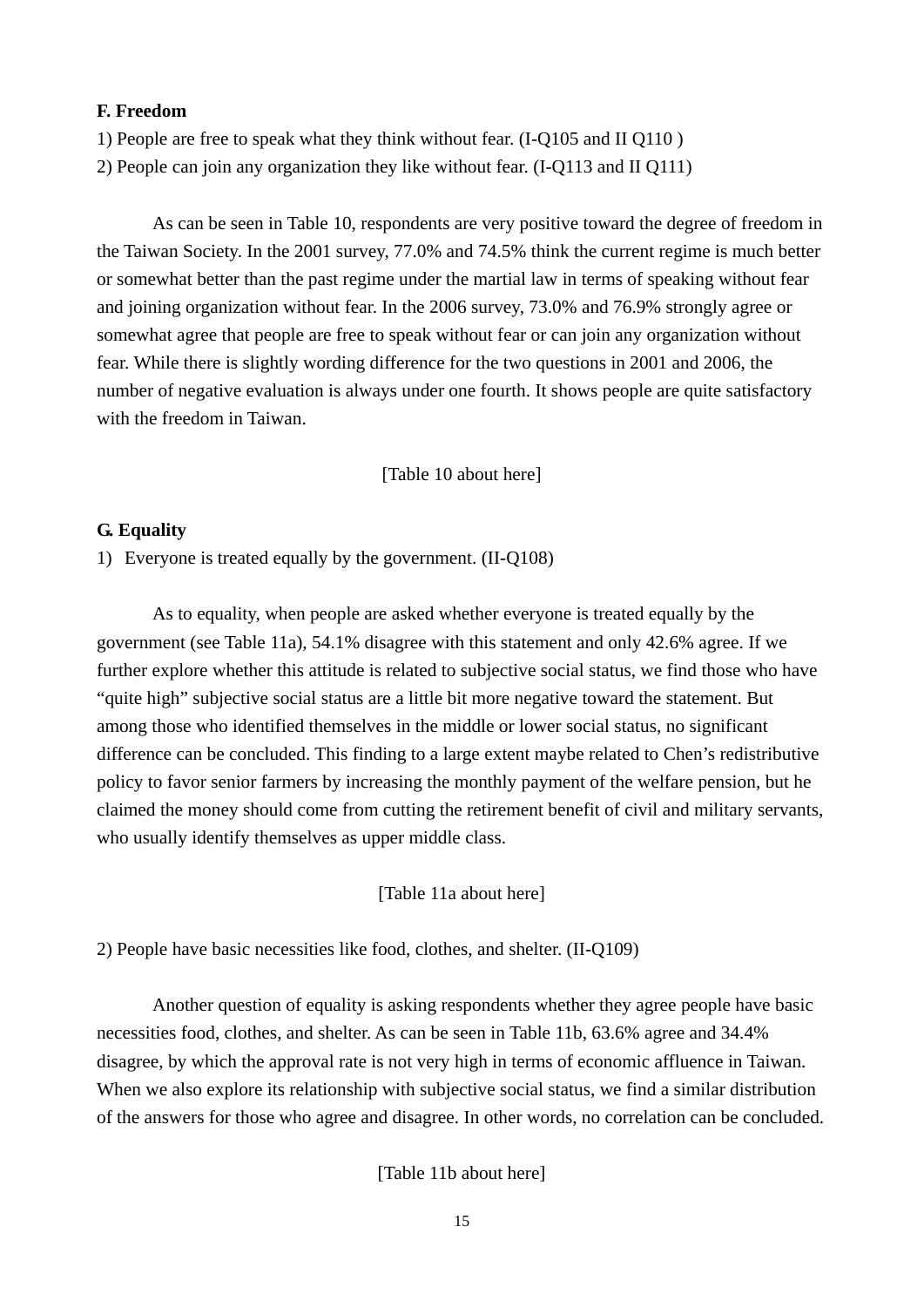#### **H. Responsiveness**

- 1) How well do you think the government responds to what people want? (II-Q116)
- 2) How likely is it that the government will solve the most important problem you identified within the next five years? (II-Q102a)

Lastly, two questions of responsiveness measure the overall evaluation of quality of governance. As can be seen in Table 12, when respondents are asked how well they think the government responds to what people want, only 35.8% said the government very responsive or largely responsive, but 59.2% give the negative answers of not very responsive or not responsive at all. Obviously people are not very positive toward the overall quality of governance. If we cross-tabulate this question with the one asking people how likely the government will solve the most important problem within the next five years, we can a clear relationship that people tend to give a positive evaluation toward the problem-solving ability if they think the government responsible, and for those who are negative in government responsiveness, they tend to be more pessimistic about the government's problem-solving ability within the next five years

[Table 12 about here]

#### **I. Partisan-Laden Perception of Quality of Governance**

As we have mentioned, intense partisan confrontation prevented the Chen administration from accomplishing many policy goals and therefore people tend to have a critical evaluation toward the quality of governance. In order to have an overall assessment on this issue, we conduct a cross-tabulation analysis for each of the items we examined above and see whether people's perception on quality of governance is strongly partisan-laden.

 As can be seen in Table 13, we can easily found that the phenomenon of partisan-laden perception does exist in many of the questions related to quality of governance. Generally, pan-green always have a higher approval rate for those questions wording in a positive way of quality assessment. For example, 38.1% thinks the government did well to respond to what people want, but that figure surges to 52.5% for the pan-green voters and plummet to 24.4% for the pan-blue voters. Also in terms of the assessment about law-abiding government, pan-green voters have an around or above 50% approval rate in both questions, but the numbers are down to 30% for the pan-blue voters. If we adopt the criterion of 15% difference between pan-blue's and pan-green's approval rate to define partisan laden perception, such a phenomenon happens in eight of the eleven dimensions of quality assessment we discussed above. Therefore, the overall approval rate can be very deceiving since pan-blue and pan-green voters' opinion might be very polarized and no one can tell this phenomenon. Given this reason, we caution anyone who wants to use the second-wave Taiwan data, especially regarding the battery of quality of governance,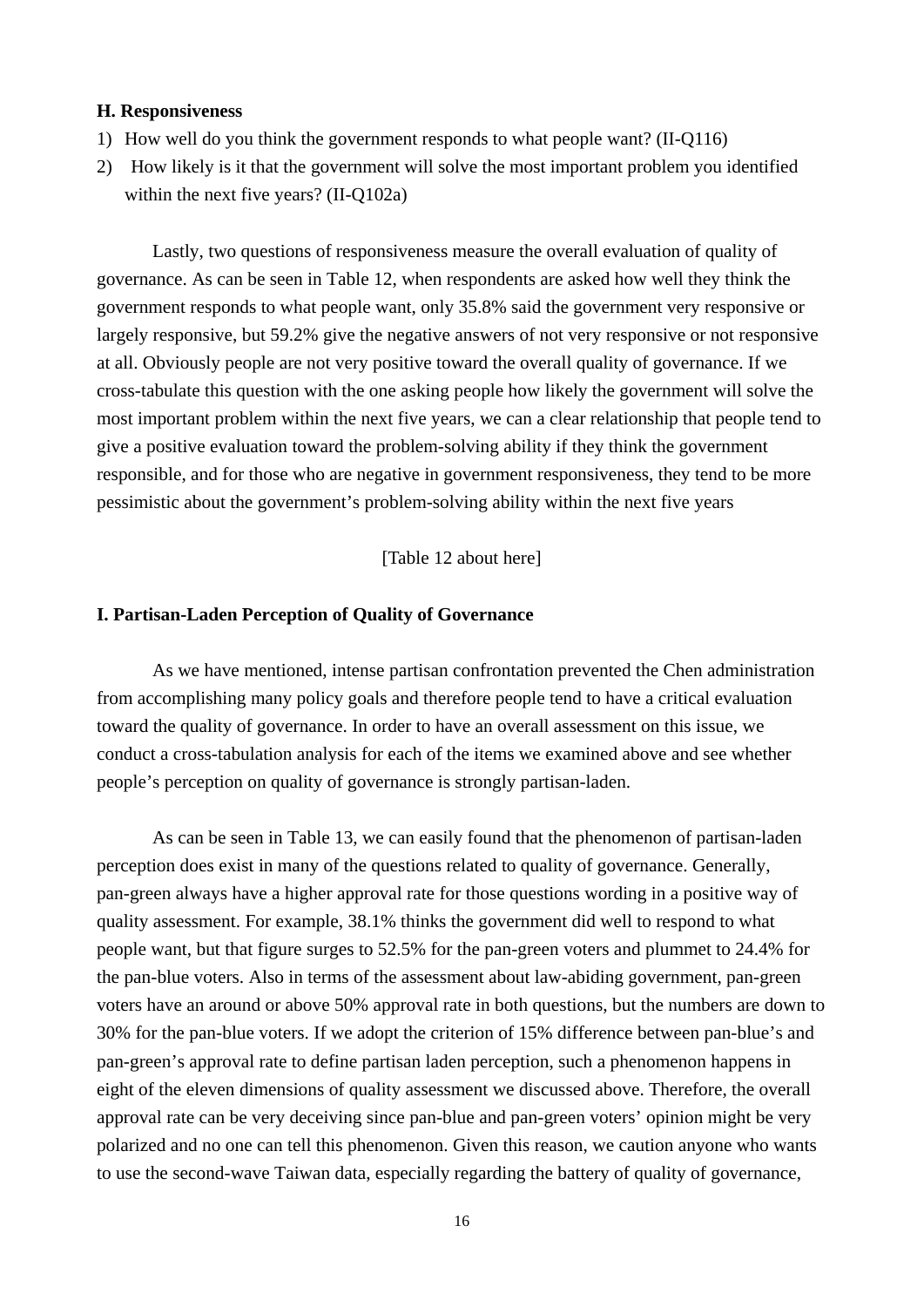that they should be extremely careful about interpreting the statistics without taking partisanship into consideration.

### [Table 13 about here]

### **J. A Summary of Quality Assessment**

A summary of different dimensions of quality assessment with regard to democratic governance is illustrated in Chart 1 by the mean scores. The detail of scaling for each variable can be found in appendix A. All the scales are standardized with the range of -1 to 1. As can be seen, people's subjective perception in Taiwan shows only the dimension of freedom has a better quality assessment. But in terms of responsiveness, political efficacy, electoral participation, and law-abiding government, apparently people give a quite negative evaluation. For the rest of other dimensions such as equality, vertical and horizontal accountability, political interest, competition, and controlling corruption, the result of quality assessment is at best mediocre. The overall picture indicates the public were quite critical and pessimistic about the current state and prospect of governance capability for the Chen administration in 2006. Indeed, most of the public opinion survey at the moment came up with a similar conclusion. $4$ 

[Chart 1 about here]

### **K. Quality of Governance and Regime Legitimacy**

 $\overline{a}$ 

We apply regression analyses to explore whether regime legitimacy would be affected by the subjective assessment of quality of governance. Four dependent variables are applied to measure regime legitimacy: satisfaction with democracy, support for democracy, detachment from authoritarianism, and diffuse regime support. The detail of variable construction can be found in appendix A. Regarding explanatory variables, we include 11 variables that measure for the different dimensions of quality of governance discussed earlier. Besides, we add two more variables which measure people's subjective evaluation of the country's overall economic condition and personal economic condition.

Table 14 presents the results of the four regression analyses. The dependent variable of the first regression is satisfaction with democracy. Since all of the scales have been standardized, we can compare the magnitude of each factor's influence by the beta-coefficients. As can be seen, among the thirteenth explanatory variables selected into the model, only three variables in the

<span id="page-17-0"></span><sup>&</sup>lt;sup>4</sup> According to TVBS poll results, Chen's approval rate (satisfaction) has been down to 10% in the December 2005, one month before the ABS survey began. The report can be download from [http://www.gclub.com.tw/FILE\\_DB/DL\\_DB/yijung/200512/yijung-20051216190351.pdf.](http://www.gclub.com.tw/FILE_DB/DL_DB/yijung/200512/yijung-20051216190351.pdf)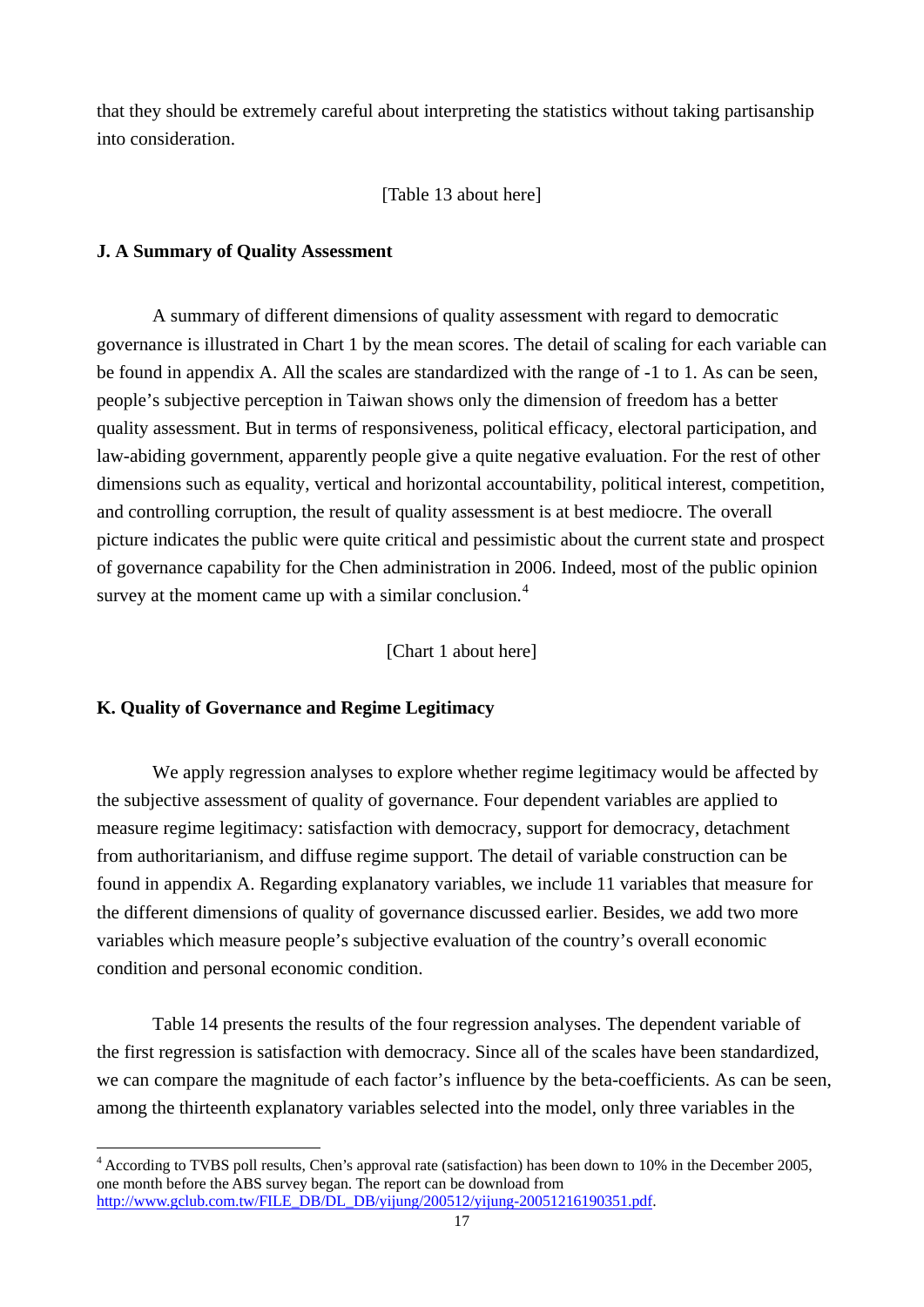category of political participation do not have explanatory power. For the rest variables, the findings show that the better the quality assessment, the higher the satisfaction with democracy. With regard to the magnitude of influence, there is not much difference except slightly lower beta for freedom and personal economic condition.

Our second dependent variable is support for democracy. There are several changes of the results. First, while electoral participation is not significant, political interest and political efficacy do have explanatory power on the level of support for democracy, and political interest is even the strongest predictor. Second, equality does not explain the level of support for democracy. This indicates that the show-term dissatisfaction with a given government does not reduce the faith in democracy as a favorable political system. Third, there is great variation of relative magnitude for the beat coefficient of competition from the strongest predictor explaining satisfaction with democracy to the weakest predictor for support for democracy. A plausible explanation is that people might not be satisfied with the procedural justice in a democracy, but that condition only has a quite limited impact on the support for democracy as opposed to other factors.

The next regression analysis is about the explanation for detachment from authoritarianism. The result is strikingly different from the previous two models. The most obvious difference is that the more critical the subjective assessment, the stronger the detachment from authoritarianism. For example, we can find a negative beta coefficient on law-abiding government, competition, equality and responsiveness. Also, various predictors of quality assessment lose the explanatory power such as controlling corruption, vertical accountability, horizontal accountability, freedom, the country's economic condition, suggesting that detachment from authoritarianism is a much tenacious value gradually shaped in the process of life experience during the authoritarianism period. Therefore, it is less likely being affected by the short-term quality assessment. At last we find political interest and political efficacy are the two consistent predictors that can explain both support for democracy and detachment from authoritarianism.

The final dependent variable is diffuse support regime support which measures the degree of faithfulness to the current regime. As can be seen, the whole results of beta coefficients are very similar to those in the model explaining satisfaction with democracy. Not just the level of significance is almost the same, and the distribution of beta coefficient's magnitude is very alike. This finding suggests that the measurement of satisfaction with democracy is highly correlated to that of diffuse regime support, at least in the Taiwanese context. Given our understanding of political situation at the time of survey, we find the meanings of the two questions are indeed quite possibly perceived as the same one: both could be thought as asking respondents how much they support the Chen Sui-ban government.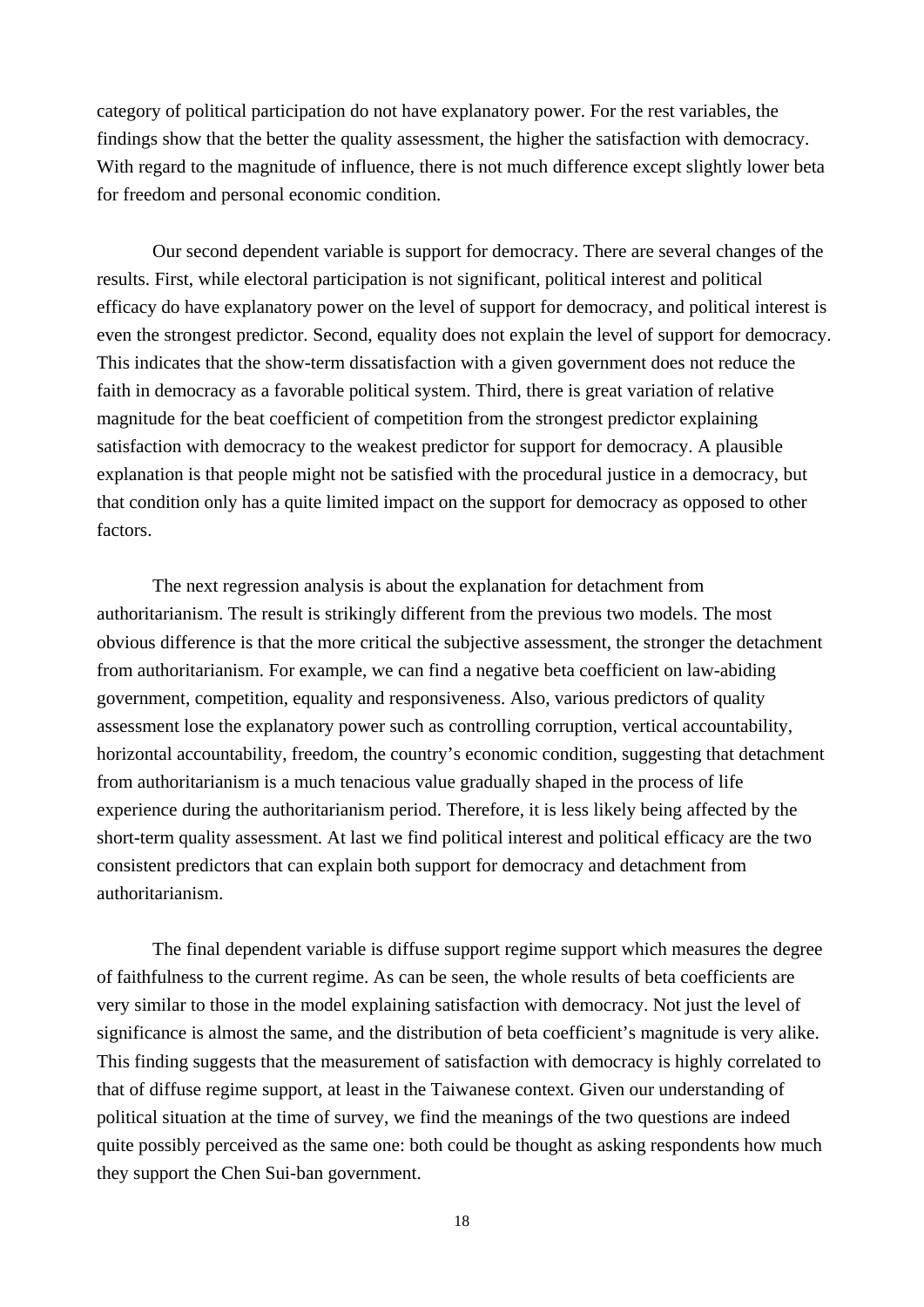### **V. Conclusion**

 $\overline{a}$ 

Three major findings can be concluded from the survey. First, most of the indicators that reflect people's subjective assessment of quality of governance are obviously lower than those measured by international organization with the method of expert judgment. It shows that people in Taiwan are more critical toward how democracy works, but the reality might not look so bad in terms of the comparative perspective in East Asia. However, there is no denying that the gap does exist between the subjective and objective measures of quality of governance in Taiwan.

 Second, there is another gap existed for the subjective quality assessment between the pan-blue and pan-green voters. For many survey results we presented in this paper, the overall statistics are quite misleading if we do not subdivided the sample into the pan-blue and pan-green parts. This finding pinpoints the general feeling in the Taiwan society for the past eight years that partisan interest is more important than any other social value, even the truth. Cognitive polarization is dangerous because people only see what they choose to see and hear what they choose to hear. However, the decisive victory of pan-blue and Ma Ying-jeou in the legislative and president elections in early 2008 seem to end this phenomenon. It is very interesting to see whether this would narrow the gap of the subjective quality assessment between the two political camps.

 Third, our regression analyses on the four measures of regime legitimacy conclude that subjective quality assessment does have a strong influence on the level of support for democracy. Except electoral participation, most of the indicators of quality assessment are consistently significant predictors. From the difference of beta-variation patterns, we found satisfaction with democracy and diffuse regime support nearly have the same regression results, suggesting both measurements are closely related and might reflect the same meaning. On the other hand, support for democracy and detachment from authoritarianism have very different results and strong evidence shows the two concepts should be conflated.<sup>[5](#page-19-0)</sup> We need more research to explore the meanings of the two measures and see why and how they tap into different concepts.

<span id="page-19-0"></span> $<sup>5</sup>$  Another paper in this conference also reaches the same conclusion. See Chu and Huang (2008).</sup>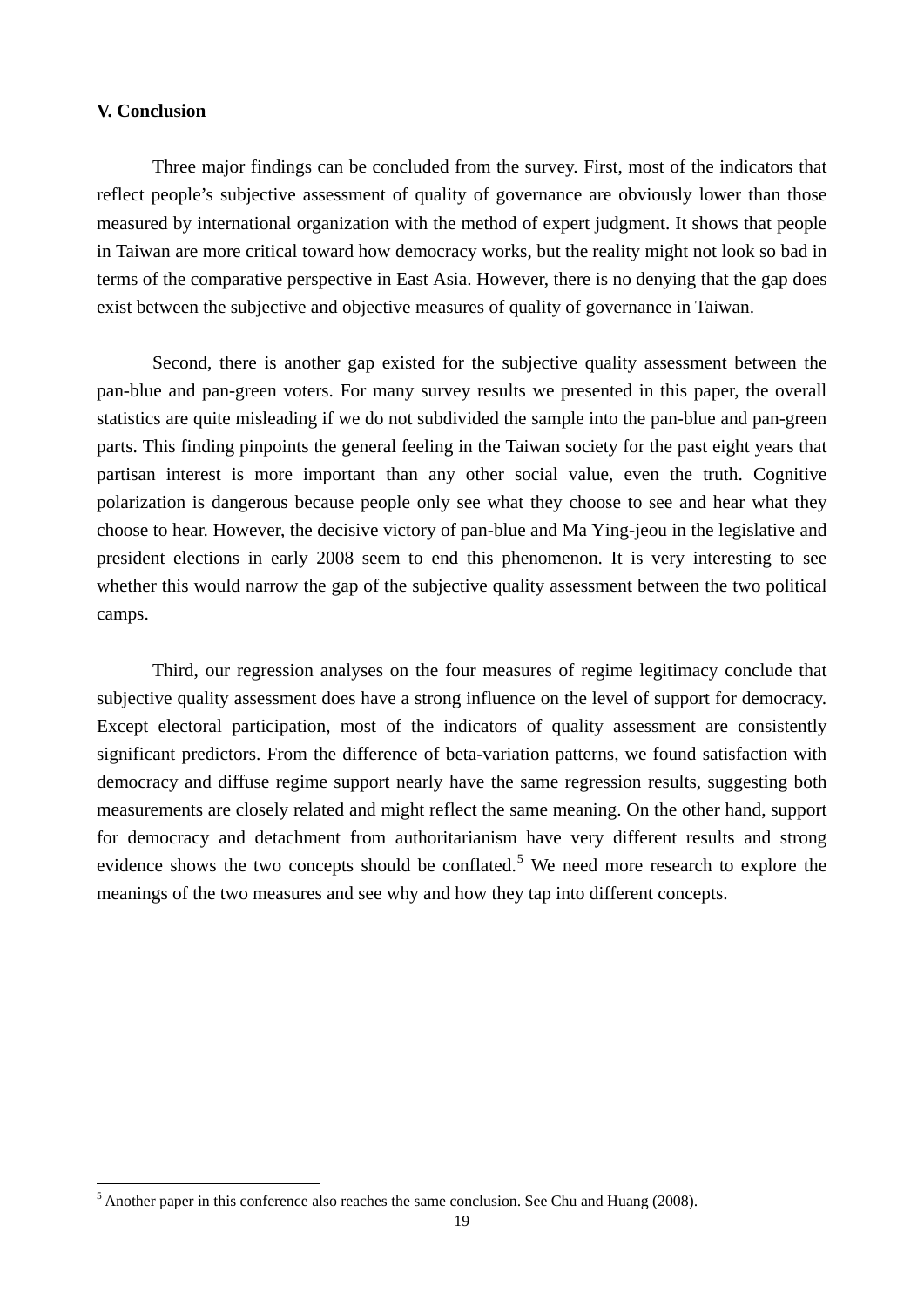### **References**

- Chu, Yun-han, Huang, Min-Hua, and Tsai, Chang-yen. 2008. Polarized Politics, Quality of Governance and Support for Democracy in Taiwan: A View from Asian Barometer. paper presented in the International Conference on "Democratic Consolidation in Taiwan", Center on Democracy, Development and the Rule of Law (CDDRL), Stanford University, May 30-31, 2008, San Francisco, California, United States.
- Chu, Yun-han and Huang, Min-Hua. 2008. A Synthetic Analysis of Sources of Democratic Legitimacy. paper presented in the Asian Barometer Workshop on "Why Asians Support Democracy and Why Not", Academia Sinica, June 22-23, 2008, Taipei, Taiwan.
- Diamond, Larry and Morlino, Leonardo. 2005. "Introduction" in Larry Diamond and Leonardo Morlino eds. *Assessing Quality of Democracy*. Baltimore : Johns Hopkins University Press, pp. x-xxxiv.
- Dumbaugh, Kerry. 2007. Underlying Strains in Taiwan-U.S. Political Relations, *CRS Report for Congress*, pp.7-13.
- Huang, Min-Hua, and Tsai,Chang-Yen Tsai. 2008. Polarized Politics and Evaluation of the Quality of Democracy in Taiwan: An Empirical Assessment. paper presented at the International Conference on "Polarized Politics in a Comparative Perspectives— America, South Korea, and Taiwan", January 26, 2008, Taipei, Taiwan.
- Hwang, Shiow-Duan. 2003. The Predicament of Minority Government in the Legislative Yuan. *Taiwanese Political Science Review*, 7(2): 3-49.

Swaine, Michael . 2004. Trouble in Taiwan, *Foreign Affairs* (Mar/Apr).

Sheng, Emile C. J. 2006. A Discussion of the Potential Influences of a Mixed-Member Electoral System on Taiwanese Partisan. Taiwan Democracy Quarterly, 3(2): 63-86.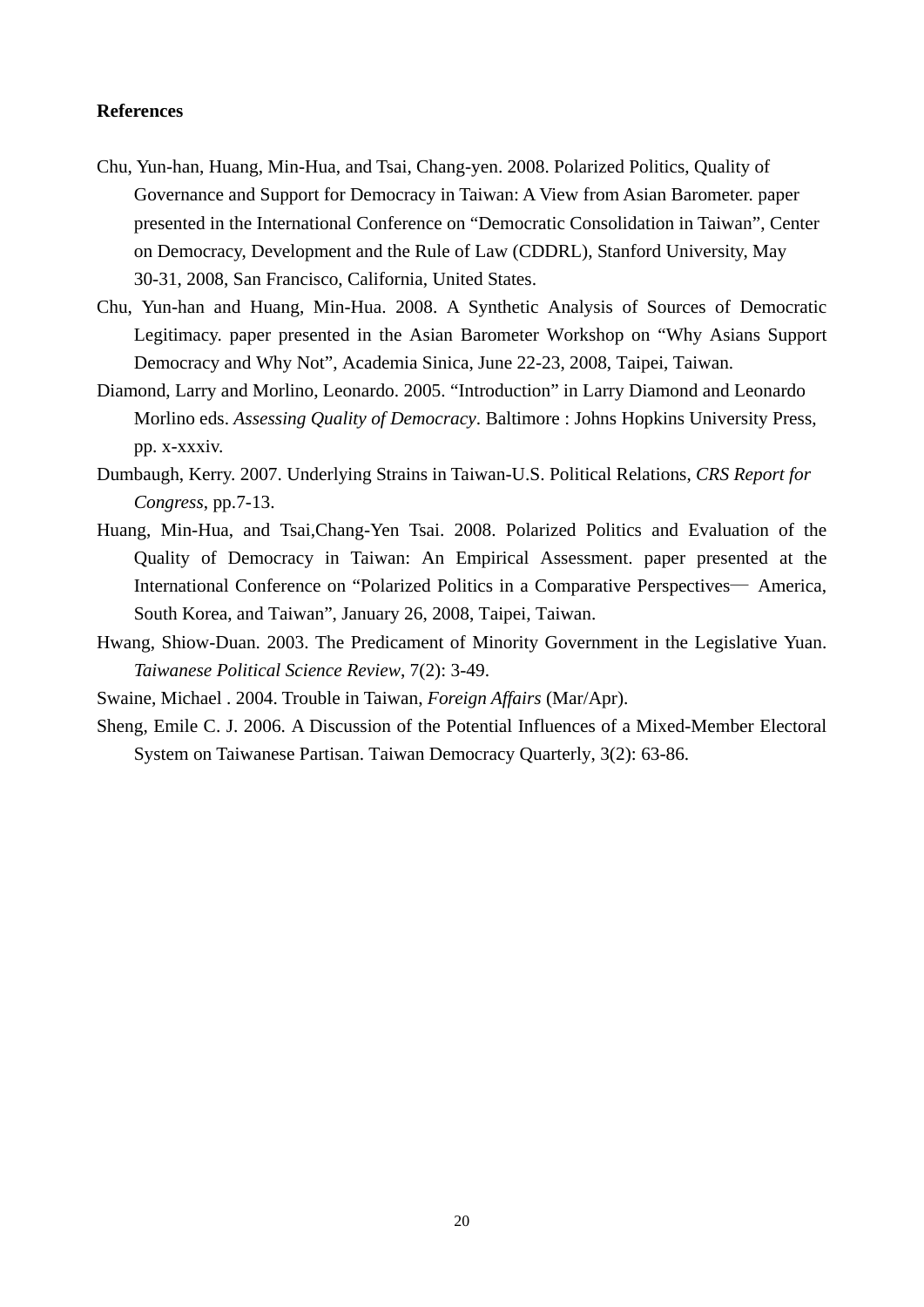#### **Appendix A Variable Construction**

- 1. A composite index of *law-abiding government*: create a nine-point scale (+4 thru –4) by adding up II-Q104 (coding  $+2$  for "strongly agree,"  $+1$  somewhat agree,  $-1$  "somewhat disagree",  $-2$  "strongly disagree", and 0 for DK/NA) and II-Q113 (coding  $+2$  "always", +1."most of the time", -1"sometimes", -2 "rarely", and 0 for DK/NA). Convert this scale to standardized  $-1.0$ ~1.0 scale by dividing the raw score with 4.
- 2. A composite index of *controlling corruption*: create a 13-point scale (+6~-6) by adding up II-Q117 (coding +2 for "Hardly anyone is involved", +1 "Not a lot of officials are corrupt, -1 "Most officials are corrupt" and –2 "Almost everyone is corrupt, and coding 0 for DK/NA), II-Q118 (same as before), and II-Q120 (coding +2 for "It is doing its best", etc.). Convert this scale to standardized  $-1.0$  and  $-1.0$  scale by dividing the raw score with 6.
- 3. A composite index of *competition*: create a 13-point scale (+6~-6) by adding up II-Q105 (coding +2 for "Strongly agree", etc.,), II-Q114 (coding +2 for "Always", etc.,) and II-Q43 (coding  $+2$  for "Complete free and fair", etc.,). Convert this scale to standardized  $-1.0 \sim 1.0$ scale by dividing the raw score with 6.
- 4. A composite index of *electoral participation*: create a four-point scale (+3 to 0) by adding up II-Q38, II-Q40 and II-Q41 (coding 1 for "Yes and 0 for all other answers). Convert this scale to standardized  $-1.0-1.0$  scale by subtracting it by 1.5 and then dividing the result with 1.5.
- 5. A composite index of *political interest*: create a nine-point scale (+4 thru –4) by adding up II-Q104 (coding +2 for "Very interested", +1 "Somewhat interested", -1 "not very interested", -2 "not at all interested, and coding 0 for DK/NA) and II-Q50 (coding +2 for "Everyday", +1 for "several times a week" or "twice or once a week",  $-1$  for "not even once a week,"  $-2$ "practically never", and 0 for DK/NA). Convert this scale to standardized  $-1.0 \sim 1.0$  scale by dividing the raw score with 4.
- 6. Create a composite index of political efficacy by constructing a nine-point scale (+4 thru –4) by adding up II-Q127 (coding +2 for "strongly agree," +1 somewhat agree, -1 "somewhat disagree", –2 "strongly disagree", and 0 for DK/NA) and II-Q128 (coding -2 for "strongly agree,"  $-1$  somewhat agree,  $+1$  "somewhat disagree",  $+2$  "strongly disagree", and 0 for DK/NA). Convert this scale to standardized  $-1.0$  - 1.0 scale by dividing the raw score with 4.
- 7. A composite index of *vertical accountability*: create a 13-point scale (+6~-6) by adding up II-Q 103 (coding +2 for "Strongly agree", etc.,) II-Q106 (coding –2 for "Strongly agree", -1 for "somewhat agree", +1 for "somewhat disagree", +2 for "Strongly disagree", and 0 for DK/NA) and II-Q112 (coding –2 for "Always", -1 for "most of the time", +1 for "sometimes",  $+2$  for "rarely", and 0 for DK/NA). Convert this scale to standardized  $-1.0$ ~1.0 scale by dividing the raw score with 6.
- 8. A composite index of *horizontal accountability*: create a nine-point scale (+4 thru –4) by adding up II-Q107 (coding  $-2$  for "Strongly agree",  $-1$  for "somewhat agree",  $+1$  for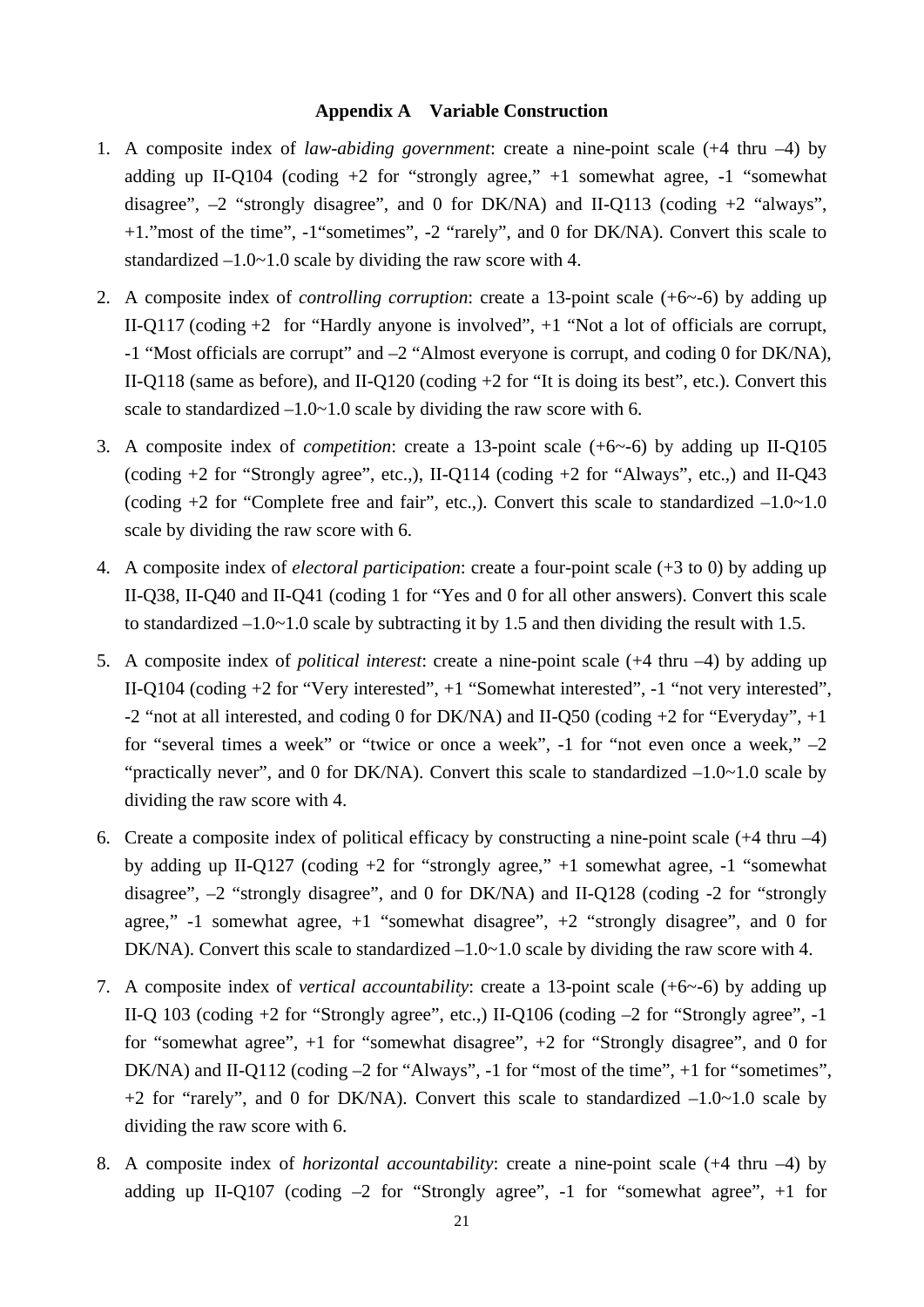"somewhat disagree",  $+2$  for "Strongly disagree", and 0 for DK/NA) and II-Q115 (coding  $+2$ for "Very capable", +1 for "Capable", -1 for "Not capable", -2 for "Not at all capable", and 0 for DK/AS). Convert this scale to standardized  $-1.0-1.0$  scale by dividing the raw score with 4.

- 9. A composite index of *freedom*: create a nine-point scale (+4 thru –4) by adding up II-Q110 (coding  $+2$  for "Strongly agree," etc.) and IIQ-111 (coding  $+2$  for "Strongly agree," etc.). Convert this scale to standardized  $-1.0 \times 1.0$  scale by dividing the raw score with 4.
- 10. A composite index of *equality*: create a nine-point scale (+4 thru –4) by adding up II-Q108 (coding  $+2$  for "Strongly agree," etc.) and II-Q109 (coding  $+2$  for "Strongly agree," etc.). Convert this scale to standardized  $-1.0 \sim 1.0$  scale by dividing the raw score with 4.
- 11. A composite index of *responsivenes*s: create a nine-point scale (+4 thru –4) by adding up II-Q116 coding +2 for "Very responsive", etc.,) and II-Q102a (coding +2 for "Very likely", etc.). Convert this scale to standardized –1.0~1.0 scale by dividing the raw score with 4.
- 12. Satisfaction with democracy (II-Q93): Use a +2~-2 scale with DK/NA being recoded as 0.
- 13. Index of support for democracy: create a 5~0 scale based on the total number of positive answers to II-Q97 (any point equal or above 6 is counted as a positive answer), II-Q98 (any point equal or above 6 is counted as a positive answer), II-Q121, II-Q122 and II-Q123.
- 14. Index of objection to non-democratic alternative: create a 3~0 scale based on the total number of objection (disapproval) to II-Q124, II-Q125 and II-Q126.
- 15. Diffuse regime support: II-Q129, "Whatever its faults may be, our form of government is still the best for us". [This indicator is especially important for non-democratic regime such as China, Vietnam and Cambodia and semi-democratic regimes such as Hong Kong, Singapore and Malaysia.]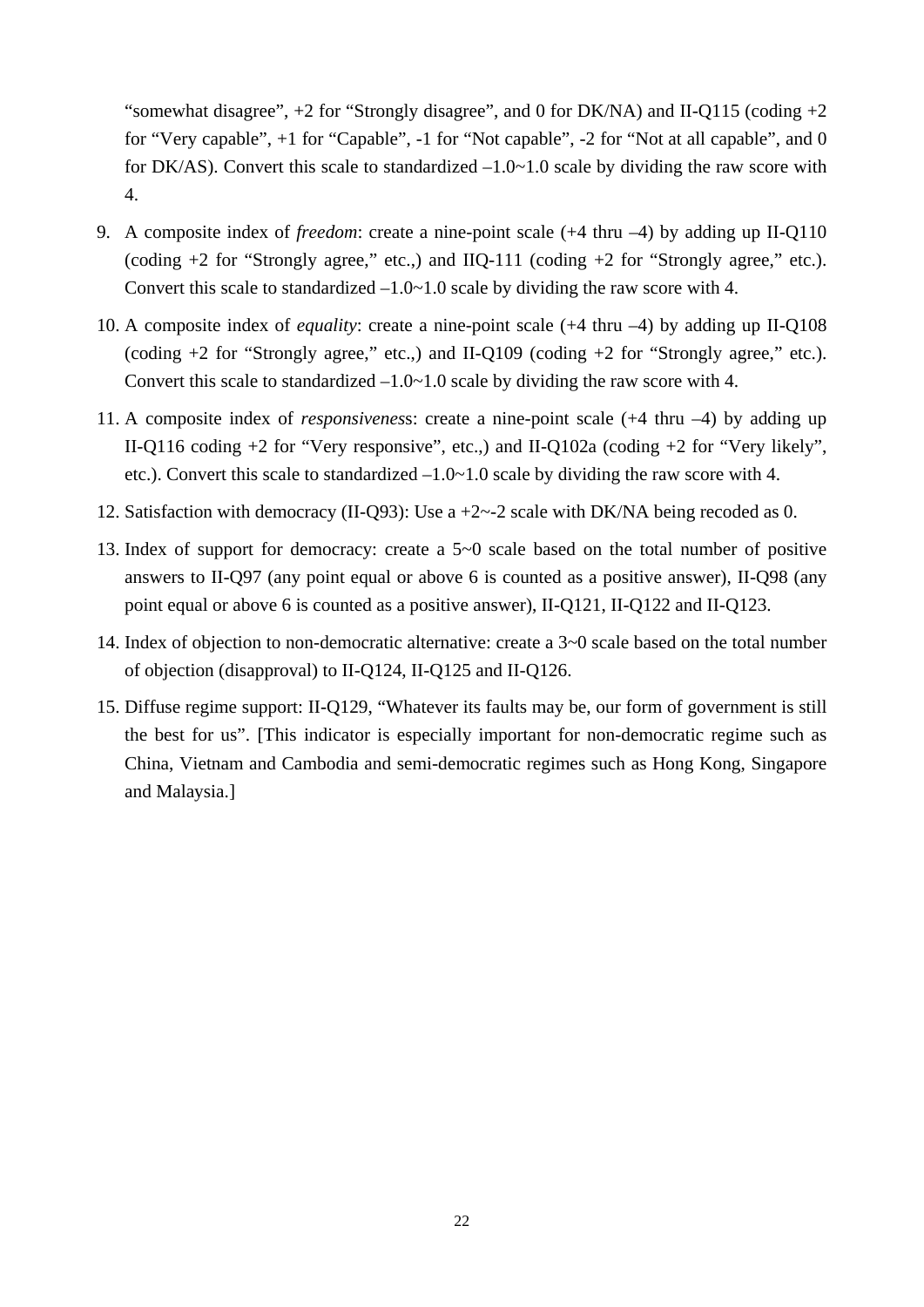# Table 1 Key Statistics for ABS Survey Countries

|                         | GDP per      | Gini Co-         | Freedom                       | Freedom            | WBGI Rule of  | <b>WBGI</b>  | <b>WBGI Voice</b>                   | <b>WBGI Control</b> |
|-------------------------|--------------|------------------|-------------------------------|--------------------|---------------|--------------|-------------------------------------|---------------------|
|                         | capita (PPP) | <b>Efficient</b> | House                         | <b>House Civil</b> | Law indicator | Government   | and                                 | of corruption       |
|                         | in 2006      | (latest)         | Political Right Liberty Score |                    | in 2006       |              | <b>Effectiveness Accountability</b> | Indicator in        |
|                         |              | available)       | Score in 2006                 | in 2006            |               | indicator in | Indicator in                        | 2006                |
|                         |              |                  |                               |                    |               | 2006         | 2006                                |                     |
|                         |              |                  |                               |                    |               |              |                                     |                     |
| Japan                   | 31865.98     | 25               | 1                             | $\overline{2}$     | 1.40          | 1.29         | 0.91                                | 1.31                |
| Hong Kong               | 35395.66     | 43               | 5                             | $\overline{2}$     | 1.45          | 1.76         | 0.55                                | 1.71                |
| Korea                   | 21876.57     | 32               | 1                             | $\overline{2}$     | 0.72          | 1.05         | 0.71                                | 0.31                |
| China                   | 8004.14      | 47               | $\overline{7}$                | 6                  | $-0.40$       | $-0.01$      | $-1.66$                             | $-0.53$             |
| Mongolia                | 2321.79      | 33               | $\overline{2}$                | $\overline{2}$     | $-0.32$       | $-0.46$      | 0.10                                | $-0.54$             |
| Philippines             | 5159.91      | 45               | 3                             | 3                  | $-0.48$       | $-0.01$      | $-0.18$                             | $-0.69$             |
| Taiwan                  | 29243.75     | 35               |                               |                    | 0.77          | 1.11         | 0.79                                | 0.53                |
| Thailand                | 8876.73      | 42               | 3                             | 3                  | 0.03          | 0.29         | $-0.50$                             | $-0.26$             |
| Indonesia               | 4752.88      | 34               | $\overline{2}$                | 3                  | $-0.82$       | $-0.38$      | $-0.25$                             | $-0.77$             |
| Singapore               | 29742.85     | 42               | 5                             | 4                  | 1.82          | 2.20         | $-0.07$                             | 2.30                |
| Vietnam                 | 3255.30      | 37               | 7                             | 5                  | $-0.43$       | $-0.37$      | $-1.45$                             | $-0.66$             |
| Cambodia                | 2533.71      | 42               | 3                             | 3                  | $-1.11$       | $-1.01$      | $-0.98$                             | $-1.19$             |
| Malaysia                | 11914.52     | 49               | 4                             | $\overline{4}$     | 0.58          | 1.02         | $-0.34$                             | 0.38                |
| Average of<br>East Asia | 14995.68     | 38.92            | 3.38                          | 3.08               | 0.25          | 0.50         | $-0.18$                             | 0.15                |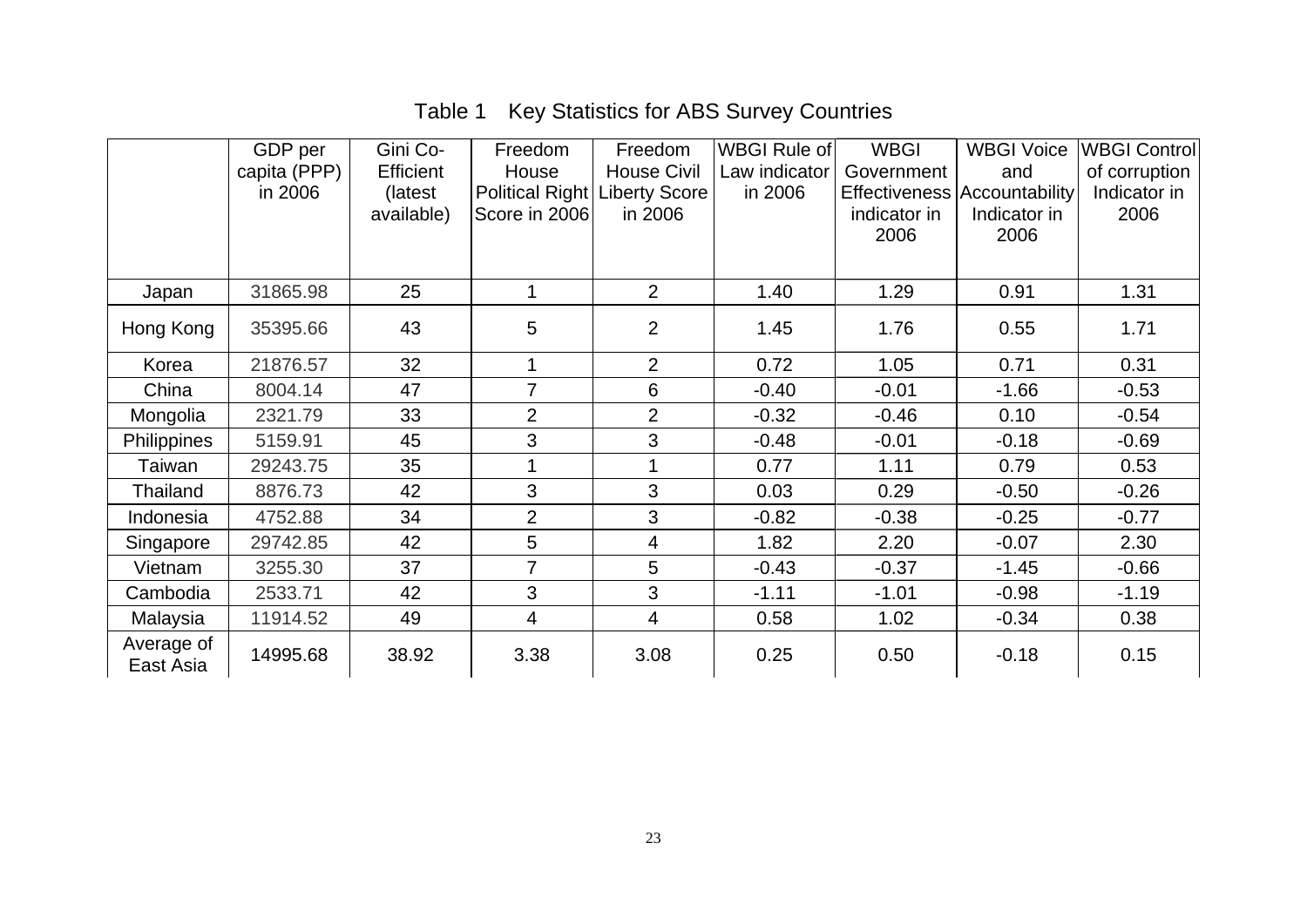|                                                                                            | (Percent of total sample) |                     |                             |                             |              |  |  |  |
|--------------------------------------------------------------------------------------------|---------------------------|---------------------|-----------------------------|-----------------------------|--------------|--|--|--|
| <b>Items</b>                                                                               |                           | 2006 Survey         |                             |                             |              |  |  |  |
| Our current courts always punish the<br>guilty even if they are high-ranking<br>officials. | Strongly<br>Agree         | Somewhat<br>Agree   | Somewhat<br><b>Disagree</b> | Strongly<br><b>Disagree</b> | <b>DK/NA</b> |  |  |  |
| Percent                                                                                    | 6.1                       | 37.6                | 42.0                        | 9.5                         | 4.8          |  |  |  |
| How often do national government<br>officials abide by the law?                            | Always                    | Most of the<br>time | Sometimes                   | Rarely                      | DK/NA        |  |  |  |
| Percent                                                                                    | 2.3                       | 34.3                | 32.6                        | 24.1                        | 6.6          |  |  |  |
| $N = 1587$                                                                                 |                           |                     |                             |                             |              |  |  |  |

# Table 2. Evaluation of Law-Abiding Government: Taiwan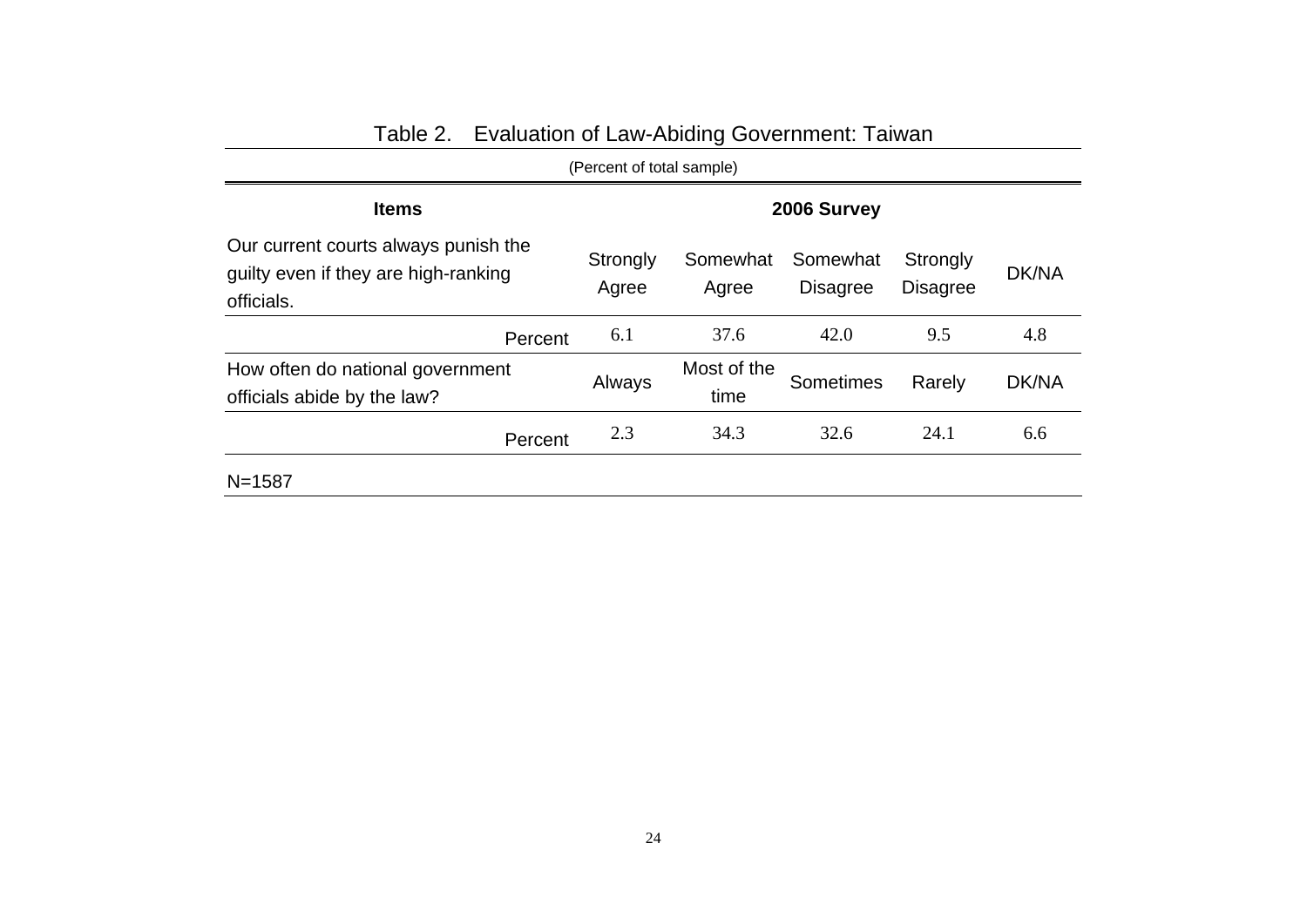# Table 3. Perception of Political Corruption at National and Local Levels: Taiwan in 2001 and 2006

(Percent of total sample)

|                                     | 2001 Survey |            | 2006 Survey       |            |  |
|-------------------------------------|-------------|------------|-------------------|------------|--|
| <b>Level of Government</b>          | National    | Local      | National          | Local      |  |
|                                     | Government  | Government | <b>Government</b> | Government |  |
| Hardly anyone is involved           | 1.8         | 1.6        | 2.7               | 3.5        |  |
| Not a lot of officials are involved | 24.3        | 22.5       | 25.9              | 26.7       |  |
| Most officials are corrupt          | 43.1        | 51.8       | 48.1              | 51.8       |  |
| Almost everyone is corrupt          | 5.7         | 5.9        | 10.0              | 7.4        |  |
| Don't know/no answer                | 25.2        | 18.2       | 13.3              | 10.6       |  |
| Total                               | 100.0       | 100.0      | 100.0             | 100.0      |  |
|                                     | $N = 1415$  |            | $N = 1587$        |            |  |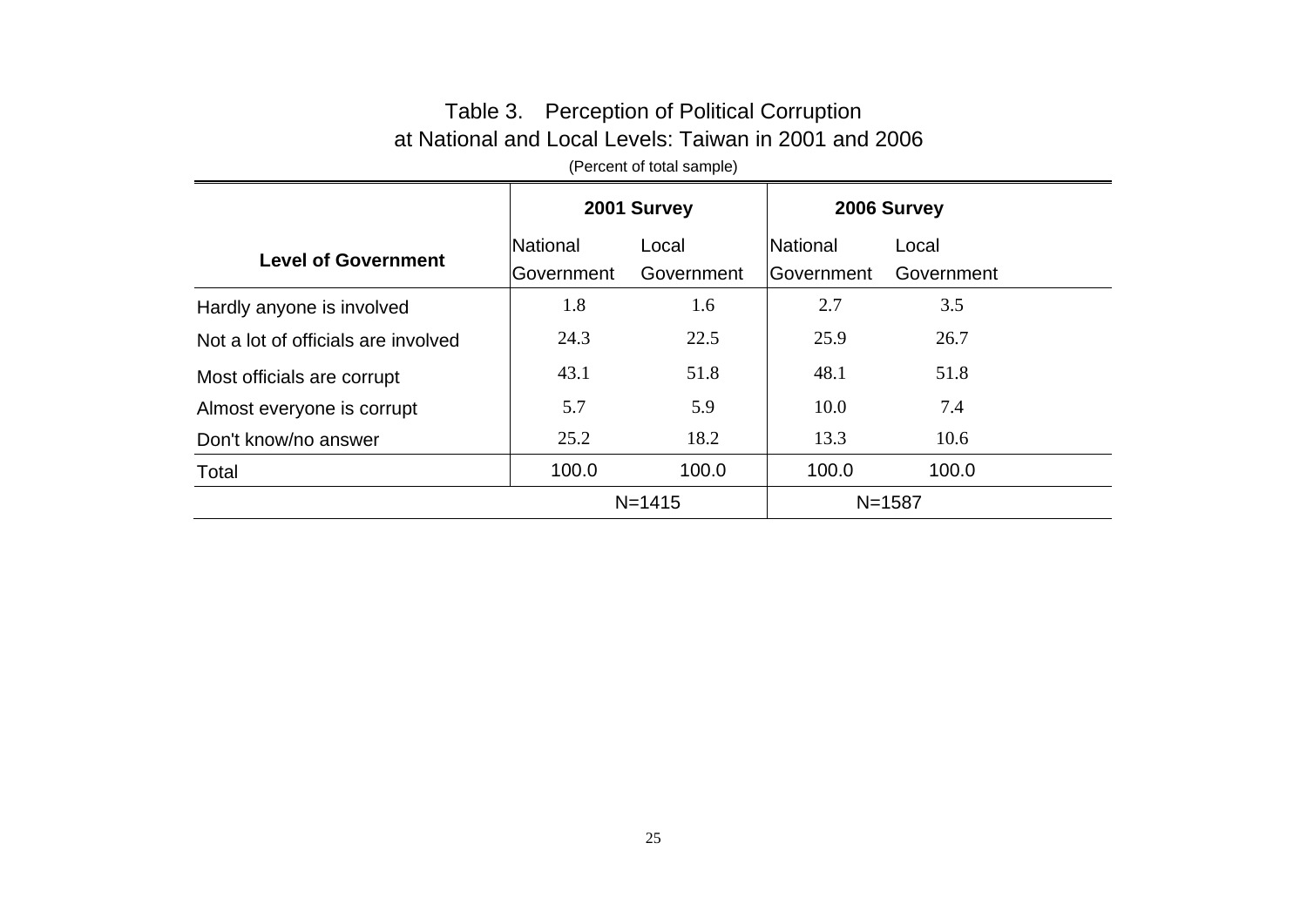|                                                                         |                            | (Percent of total sample) |                                                                         |                        |               |       |
|-------------------------------------------------------------------------|----------------------------|---------------------------|-------------------------------------------------------------------------|------------------------|---------------|-------|
| 2001 Survey                                                             |                            |                           | Comparing the current regime with the past regime under the Martial Law |                        |               |       |
| Corruption in politics and government<br>is under control.              | Much better<br>than Before | Somewhat<br><b>Better</b> | Much the<br>Same                                                        | Somewhat<br>Worse      | Much<br>Worse | DK/NA |
| Percent                                                                 | 9.3                        | 34.9                      | 24.2                                                                    | 12.5                   | 8.5           | 10.6  |
| $N = 1415$                                                              |                            |                           |                                                                         |                        |               |       |
| 2006 Survey<br>In your opinion, is the government                       |                            |                           |                                                                         |                        |               |       |
| working to crackdown corruption and It is doing its<br>root out bribes? | best                       | It is doing<br>something  | It is not doing<br>much                                                 | It is doing<br>nothing | DK/NA         |       |
| Percent                                                                 | 7.9                        | 55.1                      | 21.9                                                                    | 8.9                    | 6.2           |       |
| $N = 1587$                                                              |                            |                           |                                                                         |                        |               |       |

# Table 4. Perception of Controlling Political Corruption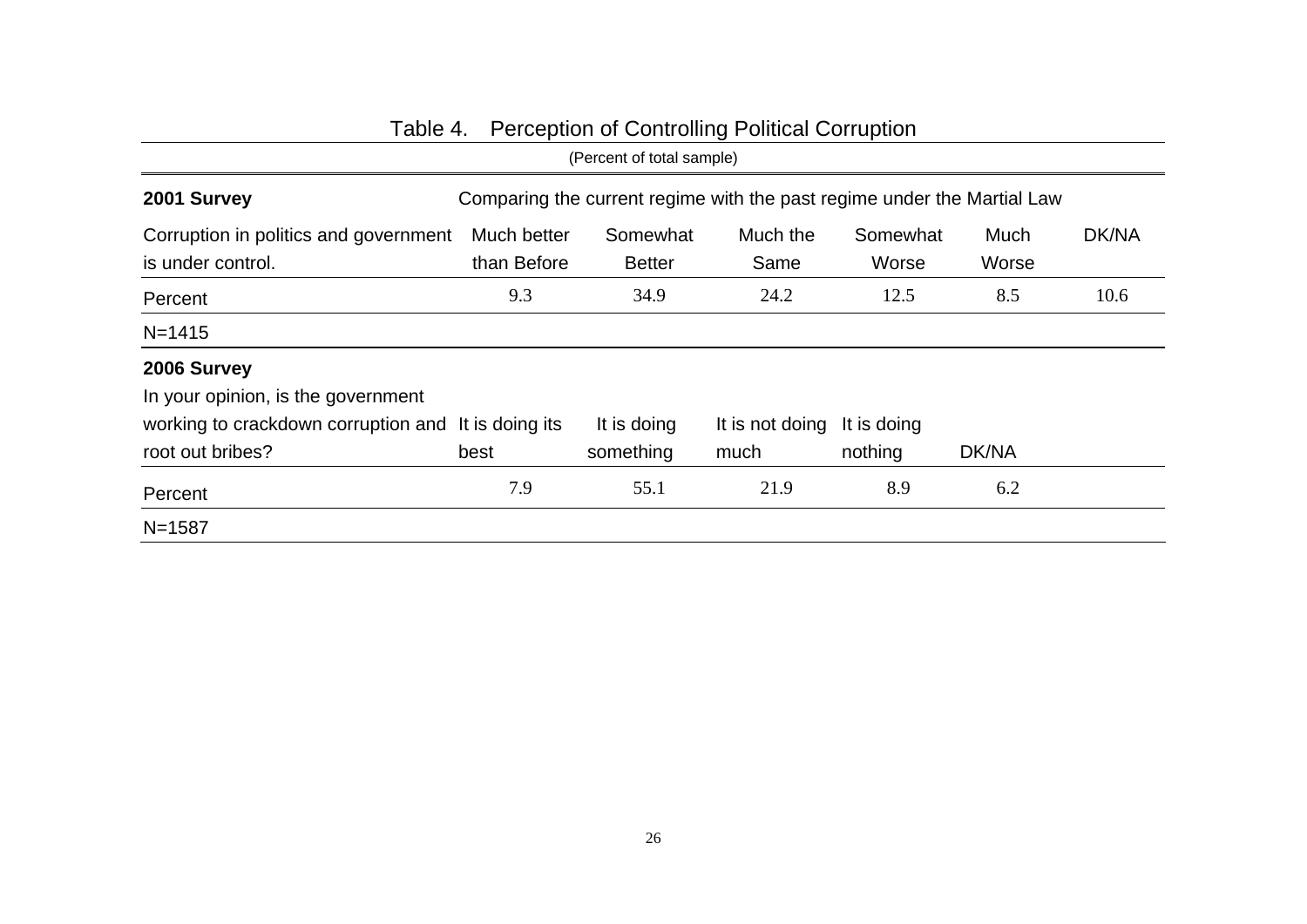|                                                      |                                     |                  | How often do your think our elections offer the voters a real choice between<br>different parties/candidates? |                   |                   |                  |                   |
|------------------------------------------------------|-------------------------------------|------------------|---------------------------------------------------------------------------------------------------------------|-------------------|-------------------|------------------|-------------------|
| Partisanship                                         |                                     | Always           | Most of the<br>time                                                                                           | <b>Sometimes</b>  | Rarely            | DK/NA            | Total             |
| Among the                                            | Feel close to a<br>particular party | 9.8              | 44.5                                                                                                          | 29.0              | 13.3              | 3.5              | 949<br>$(59.8\%)$ |
| political parties<br>listed here, which to any party | Do not feel close                   | 10.6             | 37.3                                                                                                          | 30.5              | 12.4              | 9.1              | 573<br>$(36.1\%)$ |
| party if any do<br>you feel closest<br>to?           | DK/NA                               | 4.6              | 30.8                                                                                                          | 29.2              | 12.3              | 23.1             | 65<br>$(4.1\%)$   |
|                                                      | Total                               | 157<br>$(9.9\%)$ | 656<br>$(41.3\%)$                                                                                             | 469<br>$(29.6\%)$ | 205<br>$(12.9\%)$ | 100<br>$(6.3\%)$ | 1587<br>$(100\%)$ |
| $N = 1587$                                           |                                     |                  |                                                                                                               |                   |                   |                  |                   |

# Table 5a. Partisanship and Quality of Electoral Choice: Taiwan 2006 Survey

**Quality of Electoral Choice**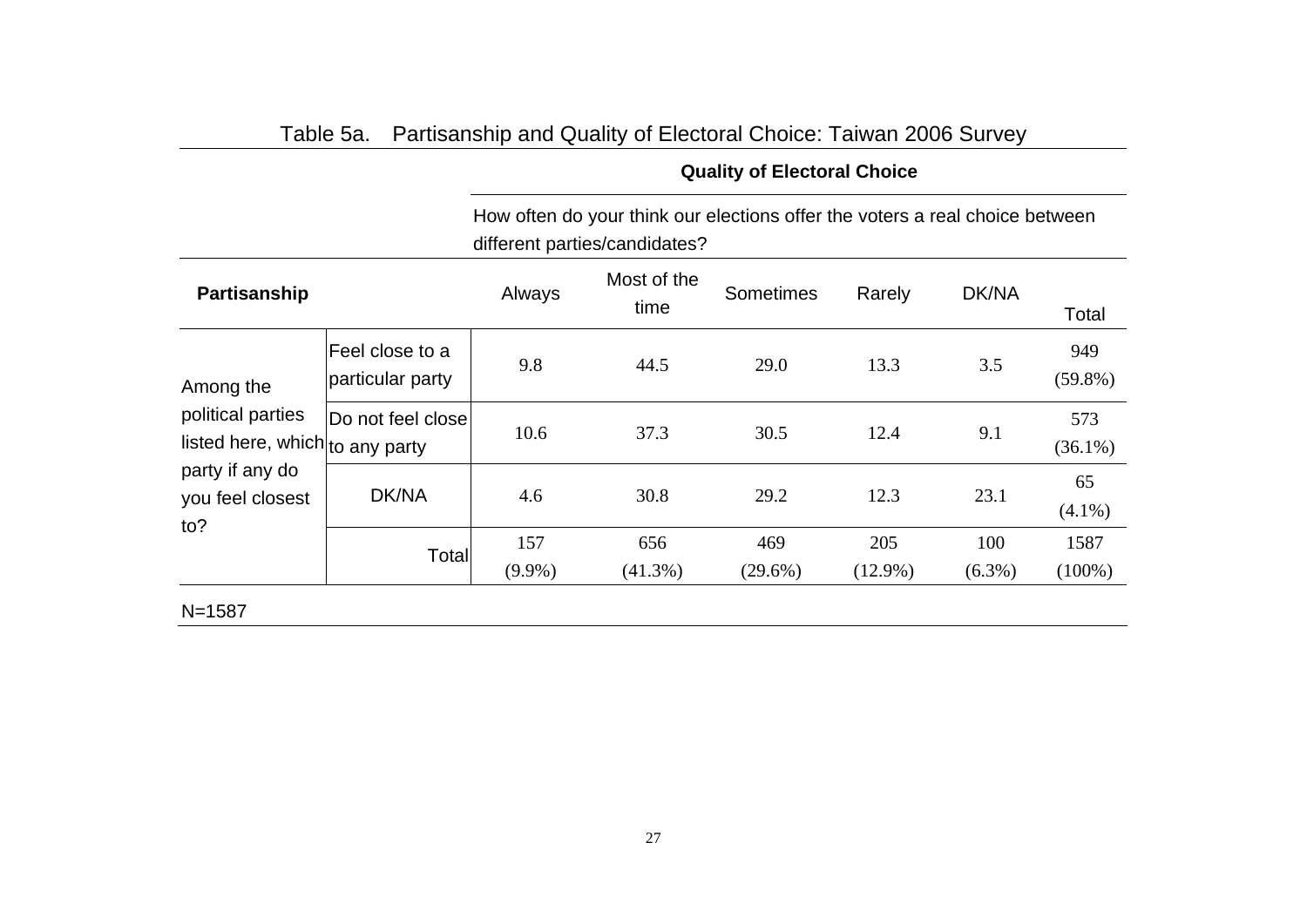|                                                        |                               | Political parties or candidates in our country have equal access to the mass<br>media during the election period. |                   |                             |                             |                  |                   |  |
|--------------------------------------------------------|-------------------------------|-------------------------------------------------------------------------------------------------------------------|-------------------|-----------------------------|-----------------------------|------------------|-------------------|--|
| <b>Partisan Choice</b>                                 |                               | Strongly<br>Agree                                                                                                 | Somewhat<br>Agree | Somewhat<br><b>Disagree</b> | Strongly<br><b>Disagree</b> | DK/NA            | Total             |  |
|                                                        | Voted for the<br>winning camp | 5.2                                                                                                               | 57.8              | 23.7                        | 2.5                         | 10.8             | 519<br>(32.7%)    |  |
| Vote choice in<br>the 2004<br>presidential<br>election | Voted for the<br>loosing camp | 3.5                                                                                                               | 56.4              | 32.4                        | 3.5                         | 4.2              | 518<br>$(32.6\%)$ |  |
|                                                        | Did not vote                  | 7.5                                                                                                               | 58.7              | 26.4                        | 1.5                         | 6.0              | 201<br>(12.7%)    |  |
|                                                        | DK/NA                         | 5.2                                                                                                               | 53.9              | 26.9                        | 0.6                         | 13.5             | 349<br>$(22.0\%)$ |  |
|                                                        | Total                         | 78<br>$(4.9\%)$                                                                                                   | 898<br>$(56.6\%)$ | 438<br>$(27.6\%)$           | 36<br>$(2.3\%)$             | 137<br>$(8.6\%)$ | 1587<br>$(100\%)$ |  |

# Table 5b. Partisan Choice and Perception of Media Access: Taiwan 2006 Survey

**Equal Access to Media** 

#### 28

N=1587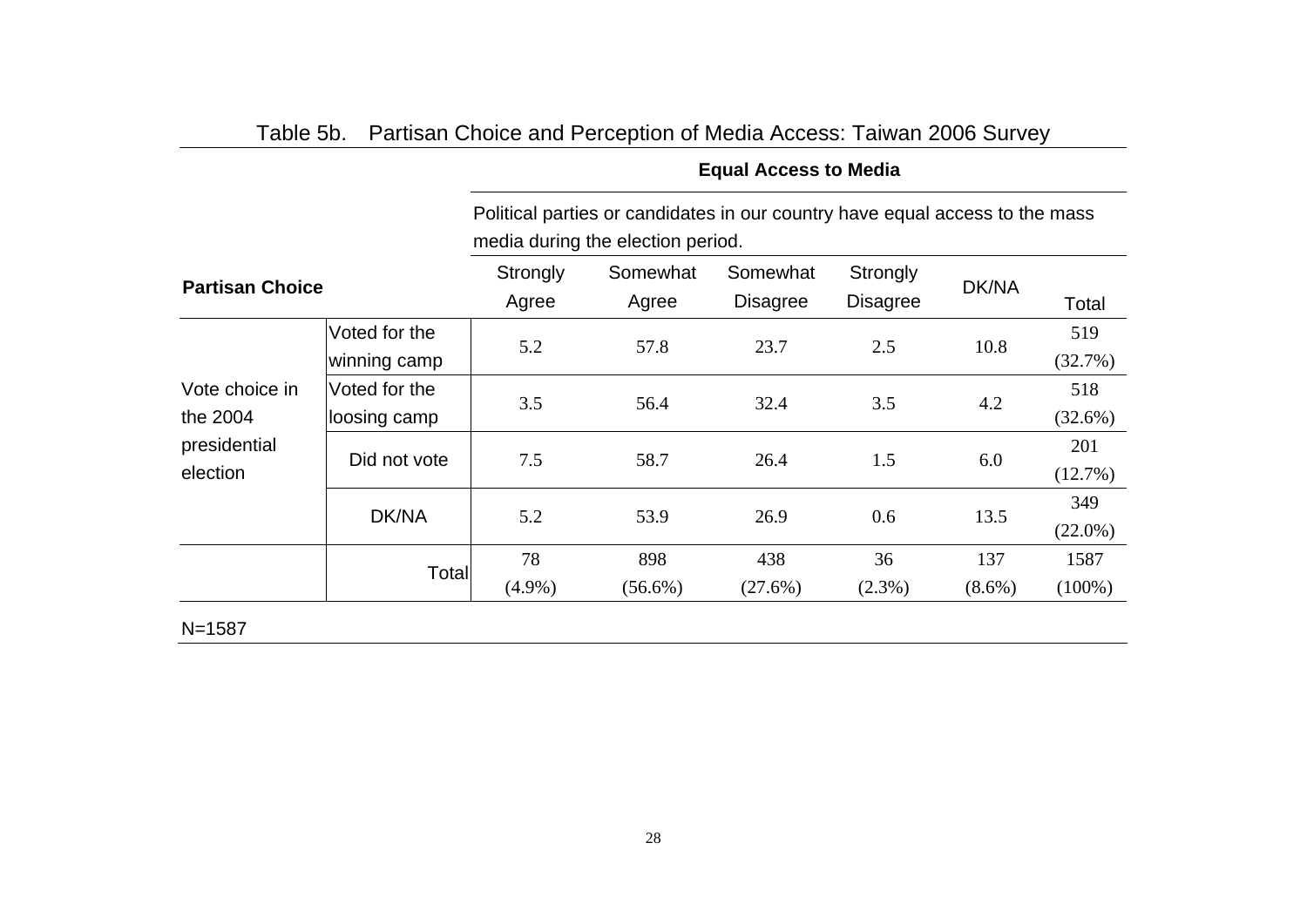|                            |                               | On the whole, how would you rate the freeness and fairness of the last national<br>election? |                                              |                                             |                      |                   |                   |  |  |
|----------------------------|-------------------------------|----------------------------------------------------------------------------------------------|----------------------------------------------|---------------------------------------------|----------------------|-------------------|-------------------|--|--|
| <b>Partisan Choice</b>     |                               | Completely<br>Free and Fair                                                                  | Free and fair,<br>but with minor<br>problems | Free and<br>fair, with<br>major<br>problems | Not free and<br>fair | DK/NA             | Total             |  |  |
|                            | Voted for the<br>winning camp | 35.5                                                                                         | 38.0                                         | 11.2                                        | 5.6                  | 9.8               | 519<br>(32.7%)    |  |  |
| Vote choice in<br>the 2004 | Voted for the<br>loosing camp | 4.2                                                                                          | 17.6                                         | 19.5                                        | 52.7                 | 6.0               | 518<br>(32.6%)    |  |  |
| presidential<br>election   | Did not vote                  | 7.5                                                                                          | 34.3                                         | 19.9                                        | 21.9                 | 16.4              | 201<br>(12.7%)    |  |  |
|                            | DK/NA                         | 9.5                                                                                          | 37.5                                         | 14.3                                        | 17.5                 | 21.2              | 349<br>$(22.0\%)$ |  |  |
| Total                      |                               | 254<br>$(16.0\%)$                                                                            | 488<br>$(30.7\%)$                            | 249<br>$(15.7\%)$                           | 407<br>$(25.6\%)$    | 189<br>$(11.9\%)$ | 1587<br>$(100\%)$ |  |  |

# Table 5c. Partisan Choice and Perception of Fairness: Taiwan 2006 Survey

**Free and Fair Election** 

#### 29

N=1587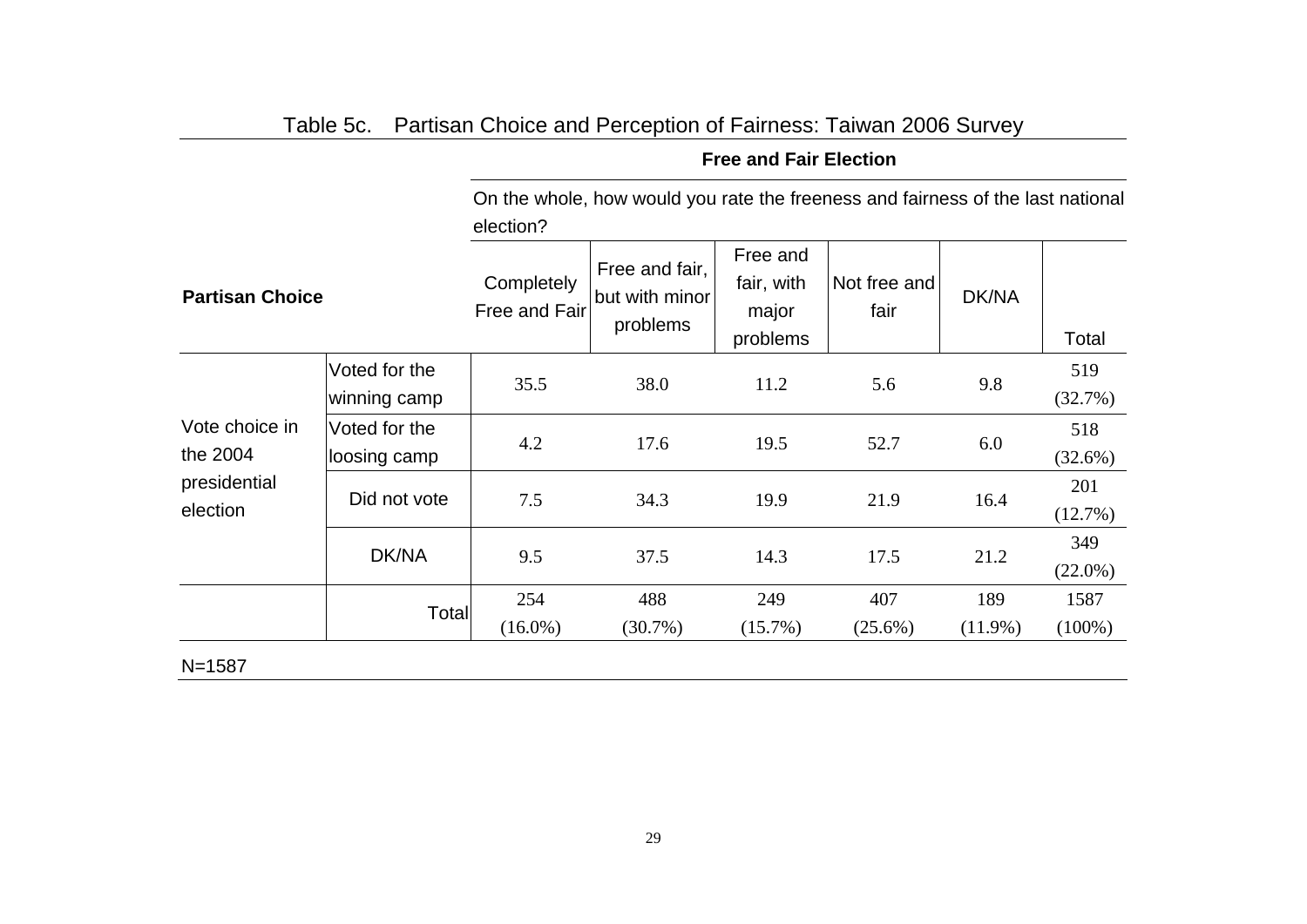# Table 6a. Level of Electoral Participation

## Taiwan in 2001 and 2006

# (Percent of total sample)

|                                                                                     | 2001 Survey | 2006 Survey |
|-------------------------------------------------------------------------------------|-------------|-------------|
| <b>Electoral Participation</b>                                                      |             |             |
| Voted in the last parliamentary election                                            | 89.3        | 82.6        |
| Attended rallies during the last election                                           | 12.8        | 13.4        |
| Persuaded other to vote for a particular<br>candidate or party in the last election | 21.3        | 16.1        |
| Did all of the above                                                                | 6.7         | 6.2         |
|                                                                                     | $N = 1415$  | $N = 1587$  |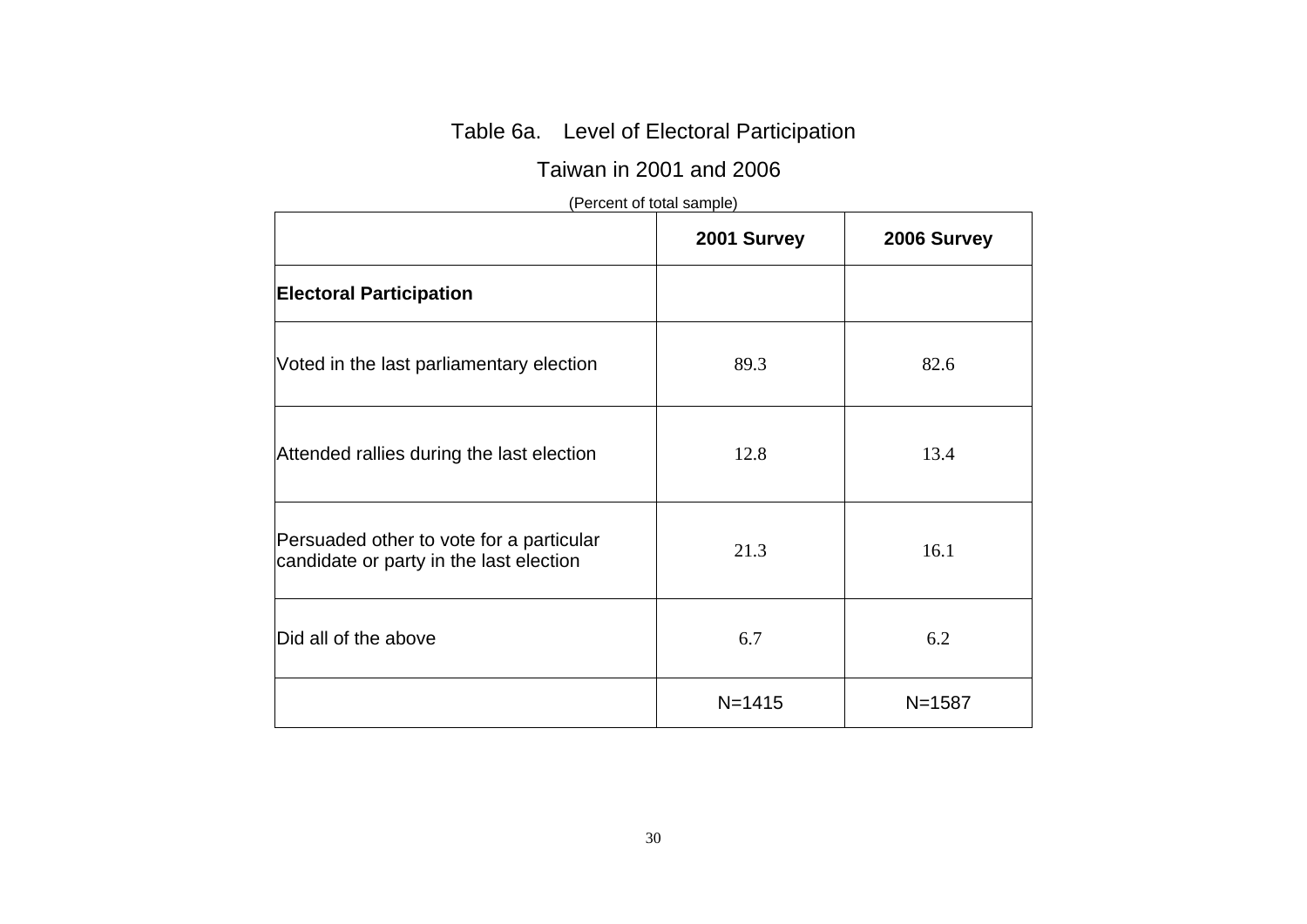|                                                                                        |      | <b>Demographic Background</b> |                     |                |                          |                   |                                     |       |
|----------------------------------------------------------------------------------------|------|-------------------------------|---------------------|----------------|--------------------------|-------------------|-------------------------------------|-------|
|                                                                                        |      | Gender                        |                     |                | <b>Education</b>         |                   |                                     |       |
| <b>Electoral Participation</b>                                                         | Male | Female                        | College or<br>above | High<br>School | Junior<br>High<br>School | Primary<br>School | Little or<br><b>No</b><br>Education | Total |
| Voted in the last national<br>election                                                 | 81.8 | 83.4                          | 73.9                | 86.0           | 81.9                     | 92.8              | 90.7                                | 82.6  |
| Attended rallies during the<br>last election                                           | 15.2 | 11.6                          | 11.8                | 16.2           | 12.4                     | 14.1              | 10.3                                | 13.4  |
| Persuaded other to vote<br>for a particular candidate<br>or party in the last election | 17.4 | 14.8                          | 18.4                | 20.3           | 13.0                     | 10.1              | 7.2                                 | 16.1  |
| Did all of the above                                                                   | 6.8  | 5.6                           | 6.1                 | 8.8            | 4.7                      | 4.7               | 2.1                                 | 6.2   |
| $N = 1587$                                                                             |      |                               |                     |                |                          |                   |                                     | 100%  |

Table 6b. Demographic Background and Electoral Participation: Taiwan 2006 Survey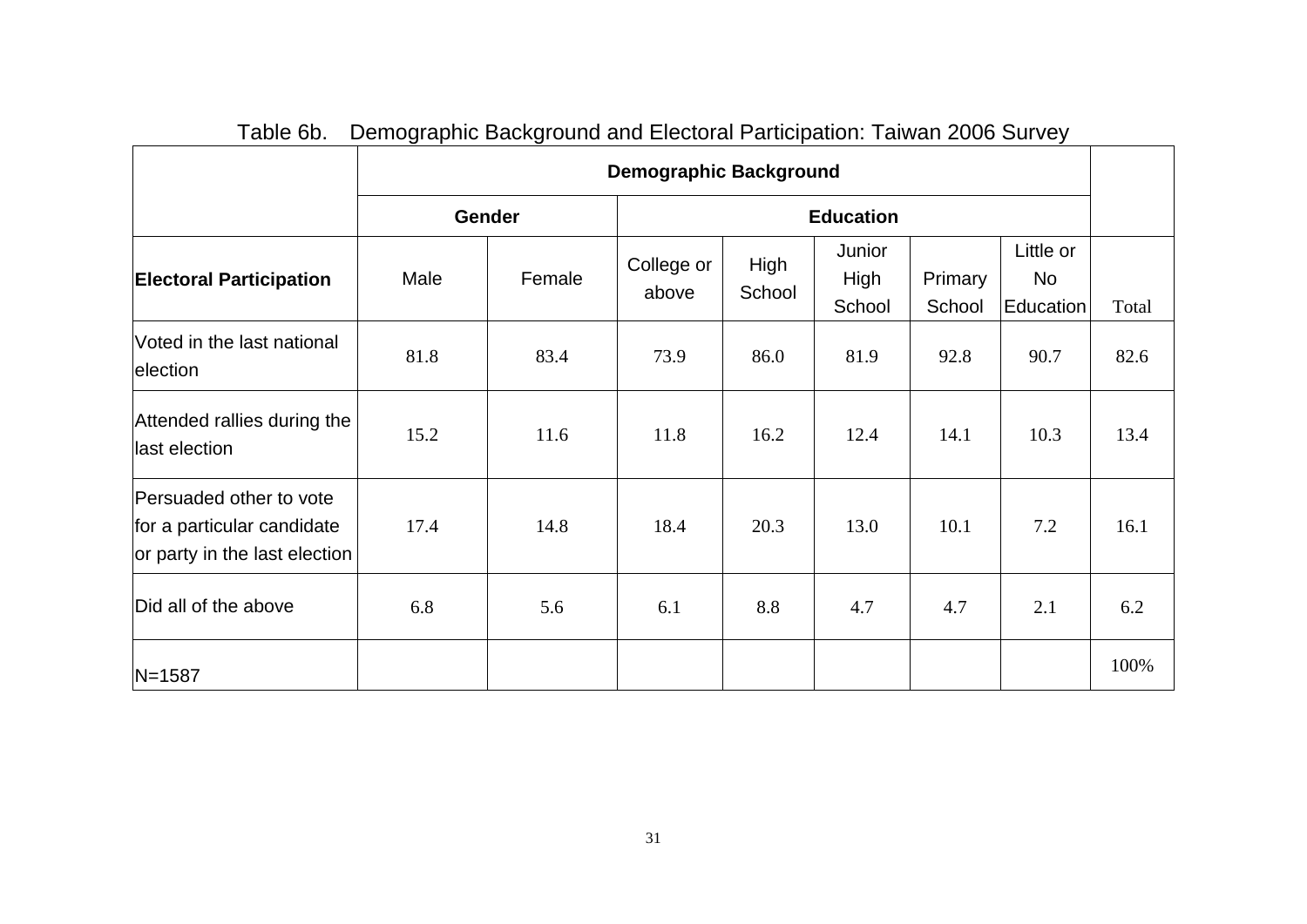|                           | (Percent of total sample) |                                                      |                        |                          |       |  |  |  |  |
|---------------------------|---------------------------|------------------------------------------------------|------------------------|--------------------------|-------|--|--|--|--|
|                           |                           | 1. How interested would you say you are in politics? |                        |                          |       |  |  |  |  |
|                           | Very interested           | Somewhat<br>interested                               | Not very<br>interested | Not at all<br>interested | DK/NA |  |  |  |  |
| 2001 Survey<br>$(N=1415)$ | 5.4                       | 23.7                                                 | 49.0                   | 21.3                     | 0.6   |  |  |  |  |
| 2006 Survey<br>$(N=1587)$ | 4.6                       | 27.7                                                 | 39.6                   | 27.0                     | 1.1   |  |  |  |  |

# Table 7a. Level of Political Interest: Taiwan in 2001 and 2006

2. How often do you follow news about politics and government?

|                           | Everyday | Several times a Once or twice a Not even once<br>week | week | a week | Practically<br>never | <b>DK/NA</b> |
|---------------------------|----------|-------------------------------------------------------|------|--------|----------------------|--------------|
| 2001 Survey<br>$(N=1415)$ | 44.8     | 12.9                                                  | 13.1 | 20.1   | 8.8                  | 0.3          |
| 2006 Survey<br>$(N=1587)$ | 40.3     | 13.5                                                  | 17.9 | 7.9    | 19.5                 | 0.9          |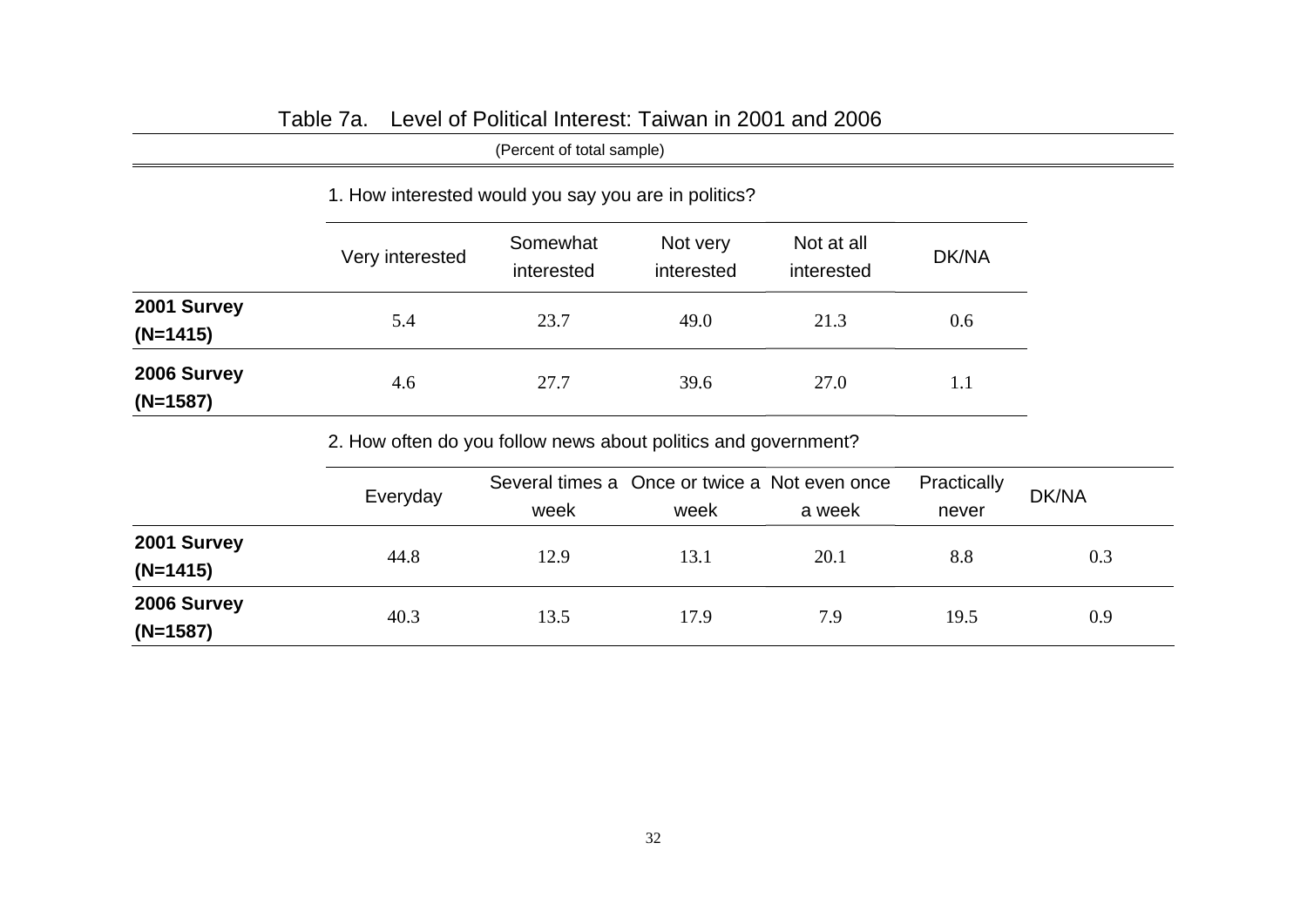|                           | (Percent of total sample)                                        |                                                           |                             |                      |       |  |  |  |  |  |  |
|---------------------------|------------------------------------------------------------------|-----------------------------------------------------------|-----------------------------|----------------------|-------|--|--|--|--|--|--|
|                           |                                                                  | 1. I think I have the ability to participate in politics. |                             |                      |       |  |  |  |  |  |  |
|                           | <b>Strongly Agree</b>                                            | Somewhat<br>Agree                                         | Somewhat<br><b>Disagree</b> | Strongly<br>Disagree | DK/NA |  |  |  |  |  |  |
| 2001 Survey<br>$(N=1415)$ | 1.98                                                             | 28.06                                                     | 52.23                       | 9.40                 | 8.34  |  |  |  |  |  |  |
| 2006 Survey<br>(N=1587)   | 2.14                                                             | 50.47                                                     | 9.64                        | 4.85                 |       |  |  |  |  |  |  |
|                           | 2. Sometimes politics and government seems so complicated that a |                                                           |                             |                      |       |  |  |  |  |  |  |
|                           | person like me can't really understand what is going on.         |                                                           |                             |                      |       |  |  |  |  |  |  |
|                           | Strongly                                                         | Somewhat                                                  | Somewhat                    | Strongly             |       |  |  |  |  |  |  |
|                           | <b>Disagree</b>                                                  | Disagree                                                  | Agree                       | Agree                | DK/NA |  |  |  |  |  |  |
| 2001 Survey<br>$(N=1415)$ | 1.77                                                             | 21.84                                                     | 62.40                       | 9.05                 | 4.95  |  |  |  |  |  |  |
| 2006 Survey<br>(N=1587)   | 1.89                                                             | 21.87                                                     | 63.01                       | 10.40                | 2.84  |  |  |  |  |  |  |

# Table 7b. Level of Political Efficacy: Taiwan in 2001 and 2006

33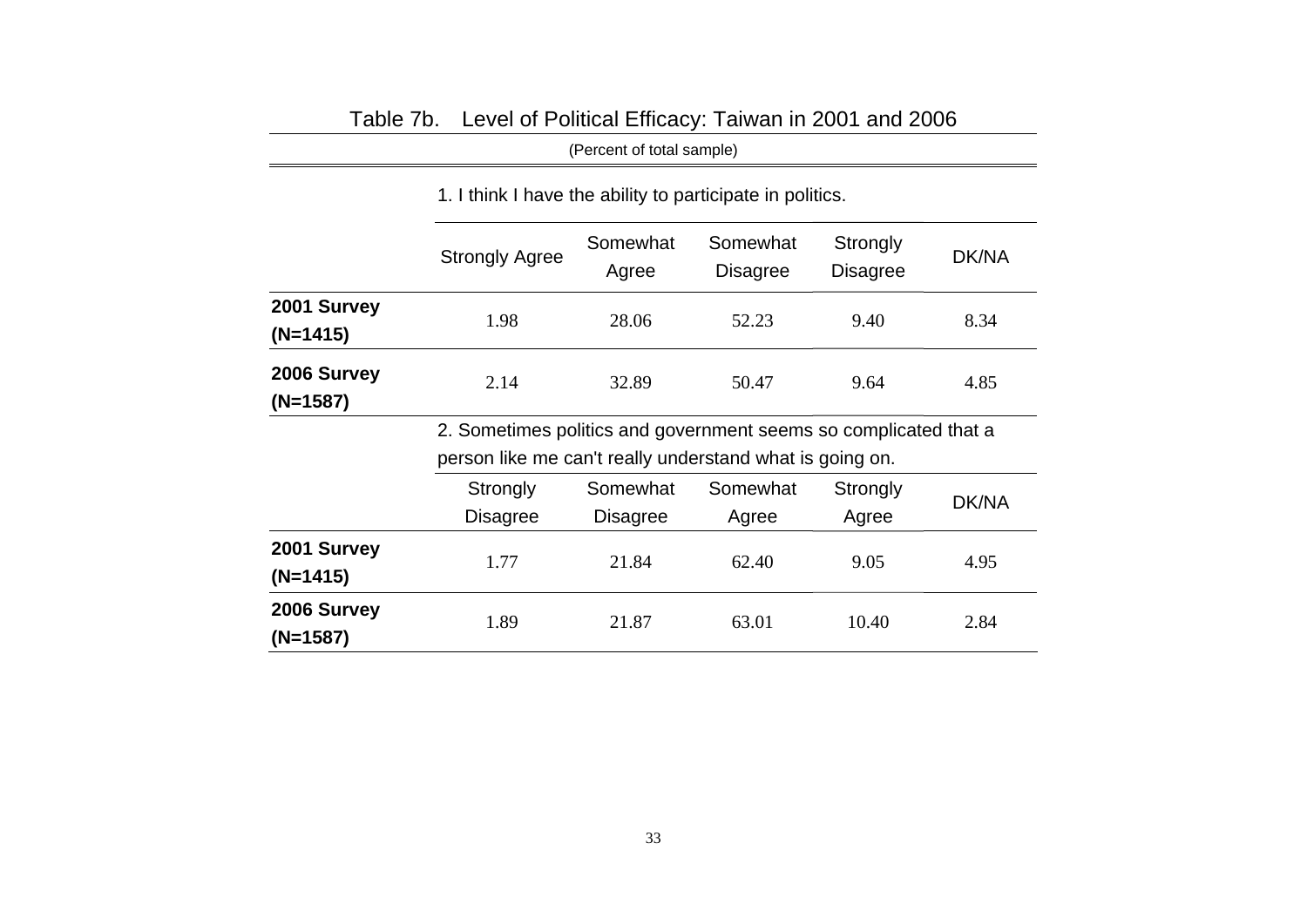| Percent of People with Efficacy                                                                                                          |       |               |                     |                    |                       |                   |                           |       |  |  |  |
|------------------------------------------------------------------------------------------------------------------------------------------|-------|---------------|---------------------|--------------------|-----------------------|-------------------|---------------------------|-------|--|--|--|
| <b>Demographic Background</b>                                                                                                            |       |               |                     |                    |                       |                   |                           |       |  |  |  |
|                                                                                                                                          |       | <b>Gender</b> | <b>Education</b>    |                    |                       |                   |                           |       |  |  |  |
| <b>Political Efficacy</b>                                                                                                                | Male  | Female        | College or<br>above | <b>High School</b> | Junior High<br>School | Primary<br>School | Little or No<br>Education | Total |  |  |  |
| I think I have the<br>ability to participate<br>in politics.                                                                             | 39.02 | 31.01         | 47.30               | 37.16              | 26.94                 | 20.29             | 11.34                     | 35.03 |  |  |  |
| Sometimes politics<br>and government<br>seems so<br>complicated that a<br>person like me can't<br>really understand<br>what is going on. | 28.23 | 19.24         | 38.09               | 21.40              | 14.51                 | 11.23             | 4.12                      | 23.76 |  |  |  |
| <b>Both</b>                                                                                                                              | 15.81 | 11.52         | 24.52               | 11.94              | 5.70                  | 4.35              | 0.0                       | 13.67 |  |  |  |
| $N = 1587$                                                                                                                               |       |               |                     |                    |                       |                   |                           | 100%  |  |  |  |

Table 7c. Demographic Background and Political Efficacy: Taiwan 2006 Survey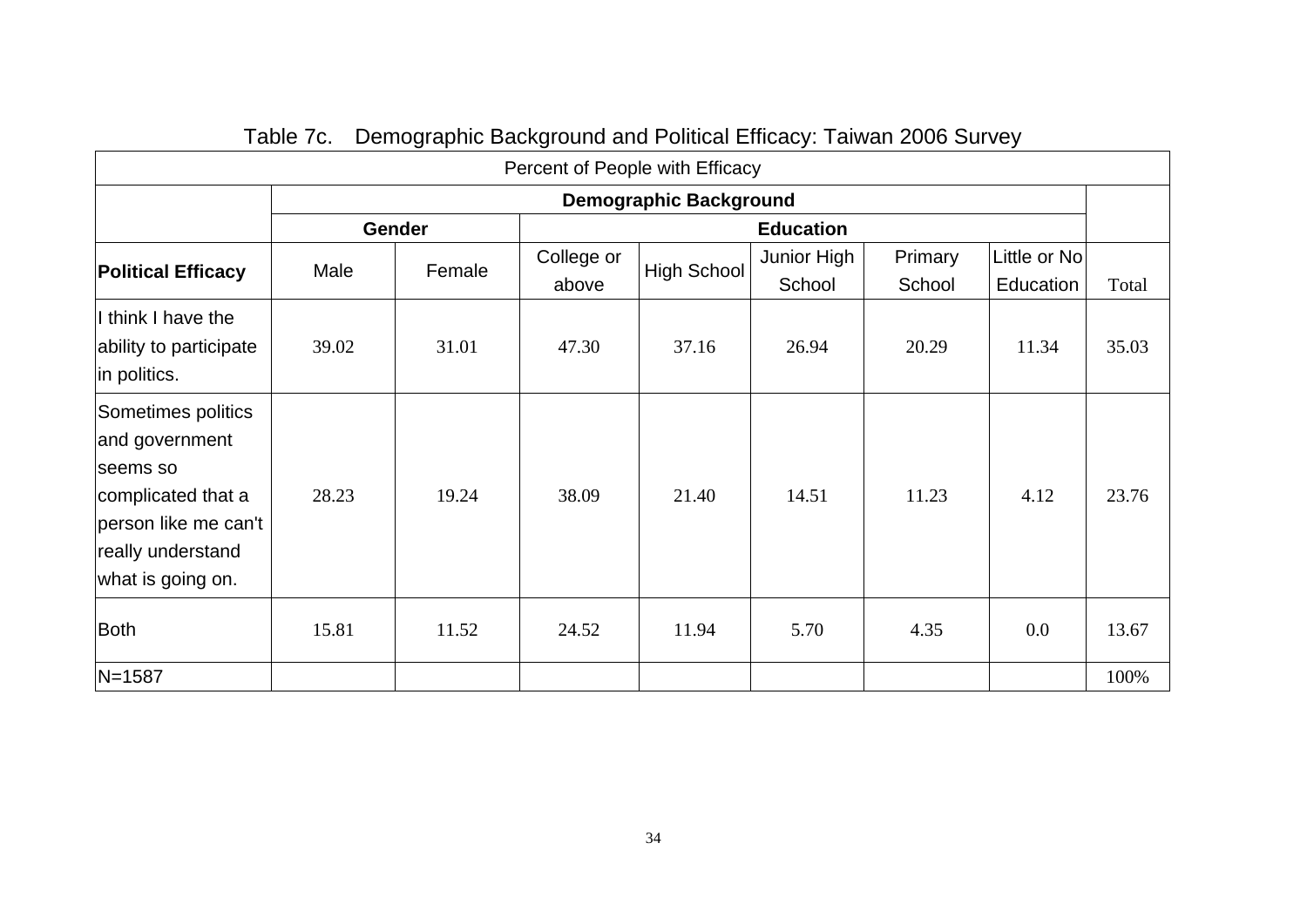| (Percent of total sample)                                                                                    |                   |                     |                             |                      |       |  |  |  |  |
|--------------------------------------------------------------------------------------------------------------|-------------------|---------------------|-----------------------------|----------------------|-------|--|--|--|--|
| <b>Items</b>                                                                                                 |                   |                     |                             |                      |       |  |  |  |  |
| 1. People have the power to<br>change a government they<br>don't like                                        | Strongly<br>Agree | Somewhat<br>Agree   | Somewhat<br><b>Disagree</b> | Strongly<br>Disagree | DK/NA |  |  |  |  |
| Percent                                                                                                      | 6.1               | 53.3                | 31.4                        | 3.3                  | 5.9   |  |  |  |  |
| 2. Between elections, the<br>people have no way of holding<br>the government responsible for<br>its actions. | Strongly<br>Agree | Somewhat<br>Agree   | Somewhat<br><b>Disagree</b> | Strongly<br>Disagree | DK/NA |  |  |  |  |
| Percent                                                                                                      | 6.7               | 54.3                | 30.7                        | 2.6                  | 5.6   |  |  |  |  |
| 3. How often do government<br>officials withhold important<br>information from the public<br>view?           | Always            | Most of the<br>time | Sometimes                   | Rarely               | DK/NA |  |  |  |  |
| Percent                                                                                                      | 13.7              | 34.9                | 35.2                        | 6.9                  | 9.3   |  |  |  |  |
| $N = 1587$                                                                                                   |                   |                     |                             |                      |       |  |  |  |  |

| Table 8. | Evaluation of Vertical Accountability: Taiwan in 2006 |  |  |  |  |
|----------|-------------------------------------------------------|--|--|--|--|
|----------|-------------------------------------------------------|--|--|--|--|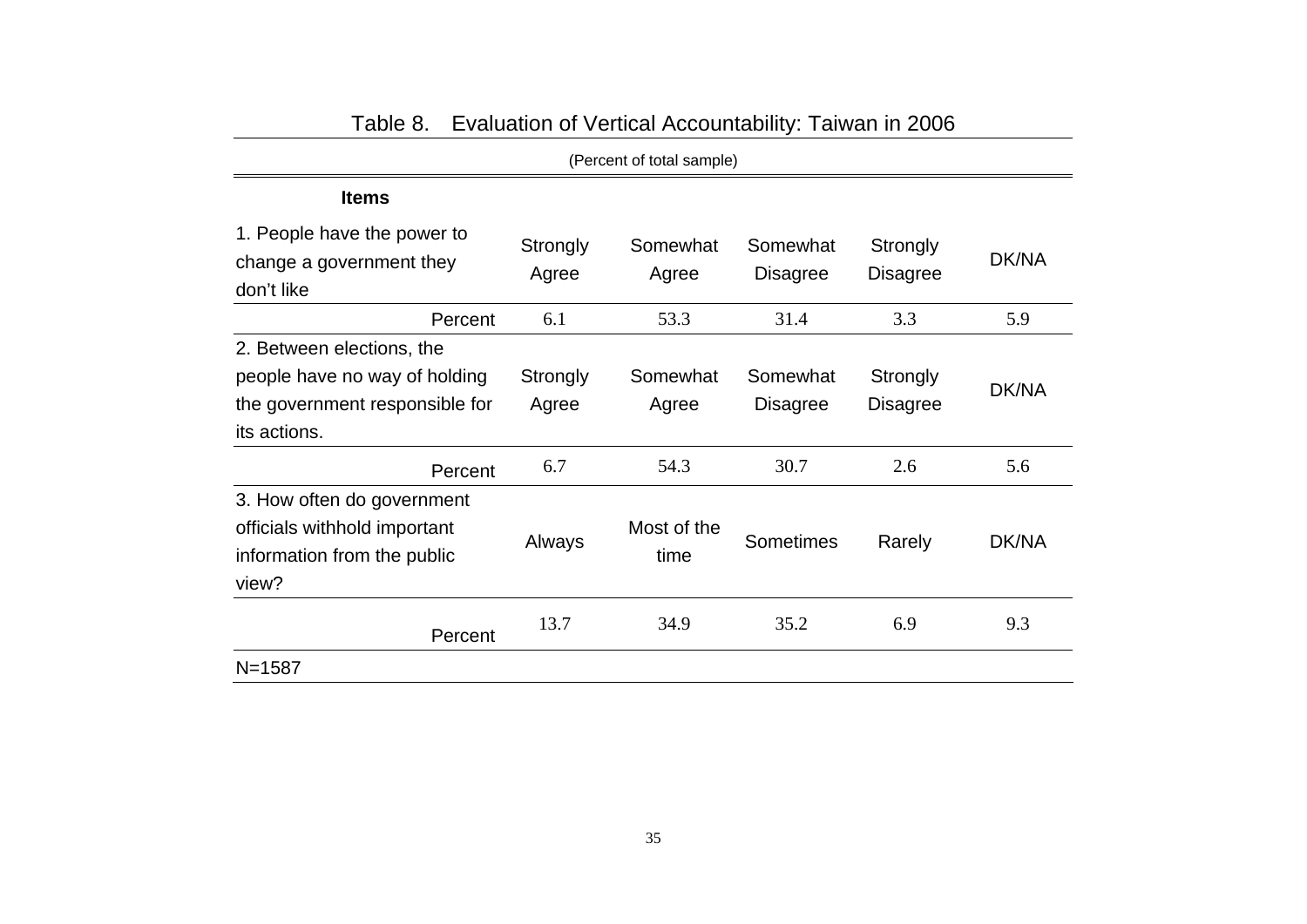| (Percent of total sample)                                                                  |                   |                   |                             |                             |       |  |  |  |  |
|--------------------------------------------------------------------------------------------|-------------------|-------------------|-----------------------------|-----------------------------|-------|--|--|--|--|
| <b>Items</b>                                                                               |                   |                   |                             |                             |       |  |  |  |  |
| 1. When the government<br>breaks the laws, there is<br>nothing the legal system can<br>do. | Strongly<br>Agree | Somewhat<br>Agree | Somewhat<br><b>Disagree</b> | Strongly<br><b>Disagree</b> | DK/NA |  |  |  |  |
| Percent                                                                                    | 6.6               | 48.3              | 35.2                        | 2.7                         | 7.2   |  |  |  |  |
| 2. To what extent is the<br>legislature capable of keeping<br>the government in check?     | Very capable      | Capable           | Not capable                 | Not at all<br>capable       | DK/NA |  |  |  |  |
| Percent                                                                                    | 4.1               | 47.0              | 34.9                        | 5.5                         | 8.4   |  |  |  |  |
| $N = 1587$                                                                                 |                   |                   |                             |                             |       |  |  |  |  |

# Table 9. Evaluation of Horizontal Accountability: Taiwan in 2006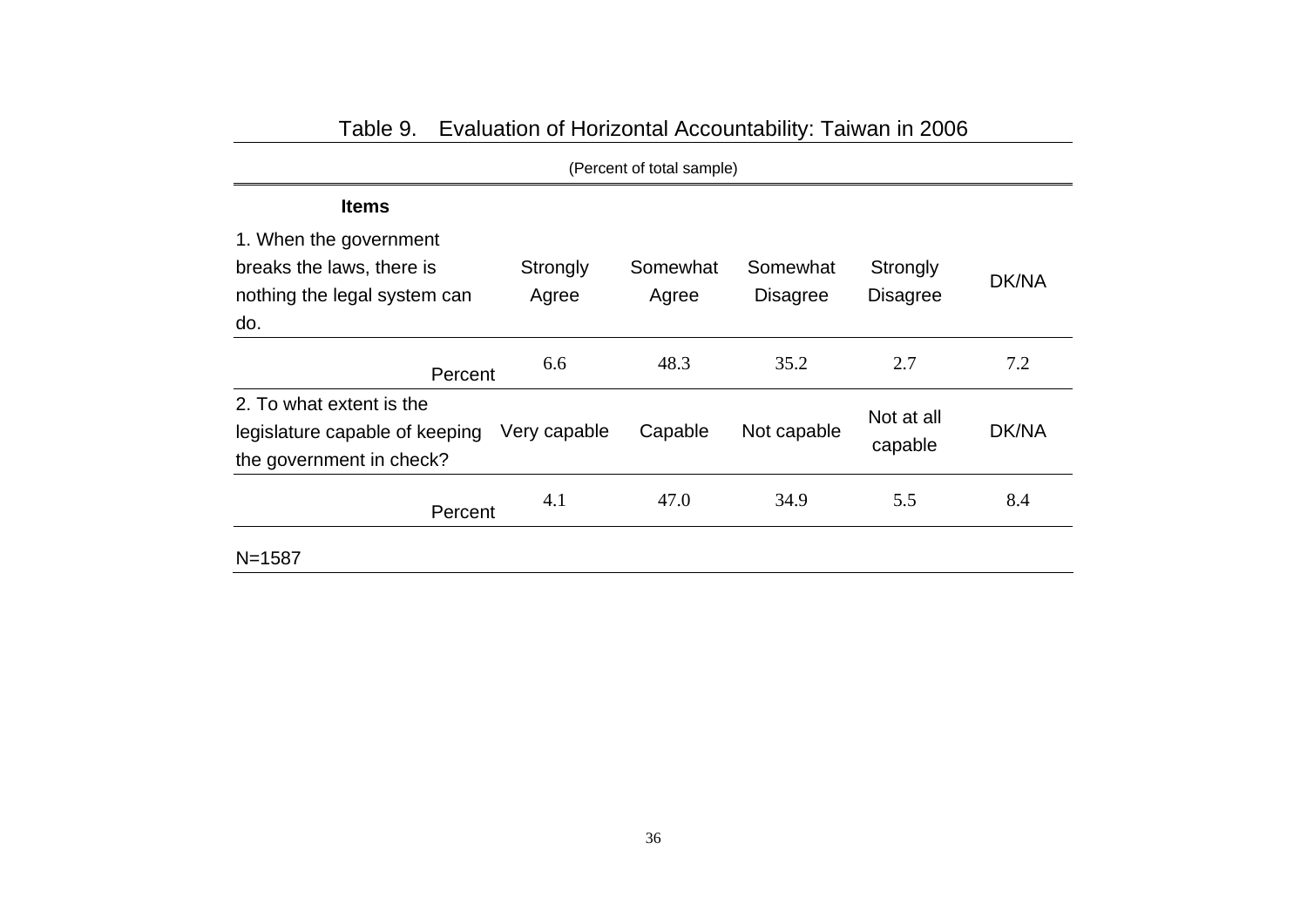|                                                                |                                                                         | (Percent of total sample) |                             |                             |                     |       |  |  |
|----------------------------------------------------------------|-------------------------------------------------------------------------|---------------------------|-----------------------------|-----------------------------|---------------------|-------|--|--|
| 2001 Survey                                                    | Comparing the current regime with the past regime under the Martial Law |                           |                             |                             |                     |       |  |  |
|                                                                | Much better<br>than Before                                              | Somewhat<br><b>Better</b> | Much the<br>Same            | Worse                       | Somewhat Much Worse | DK/NA |  |  |
| 2. Everyone is free to say what<br>they think.                 | 40.4                                                                    | 36.6                      | 9.6                         | 5.5                         | 2.4                 | 5.5   |  |  |
| You can join any organization you<br>like.                     | 32.9                                                                    | 41.6                      | 10.4                        | 2.2                         | 0.7                 | 12.2  |  |  |
| $N = 1415$                                                     |                                                                         |                           |                             |                             |                     |       |  |  |
| 2006 Survey                                                    |                                                                         |                           |                             |                             |                     |       |  |  |
|                                                                | Strongly<br>Agree                                                       | Somewhat<br>Agree         | Somewhat<br><b>Disagree</b> | Strongly<br><b>Disagree</b> | DK/NA               |       |  |  |
| 1. People are free to speak what<br>they think without fear.   | 8.9                                                                     | 64.1                      | 22.1                        | 1.8                         | 3.0                 |       |  |  |
| 2. People can join any organization<br>they like without fear. | 9.6                                                                     | 67.2                      | 17.7                        | 1.1                         | 4.3                 |       |  |  |
| $N = 1587$                                                     |                                                                         |                           |                             |                             |                     |       |  |  |

# Table 10. Evaluation of Freedom under Current Regime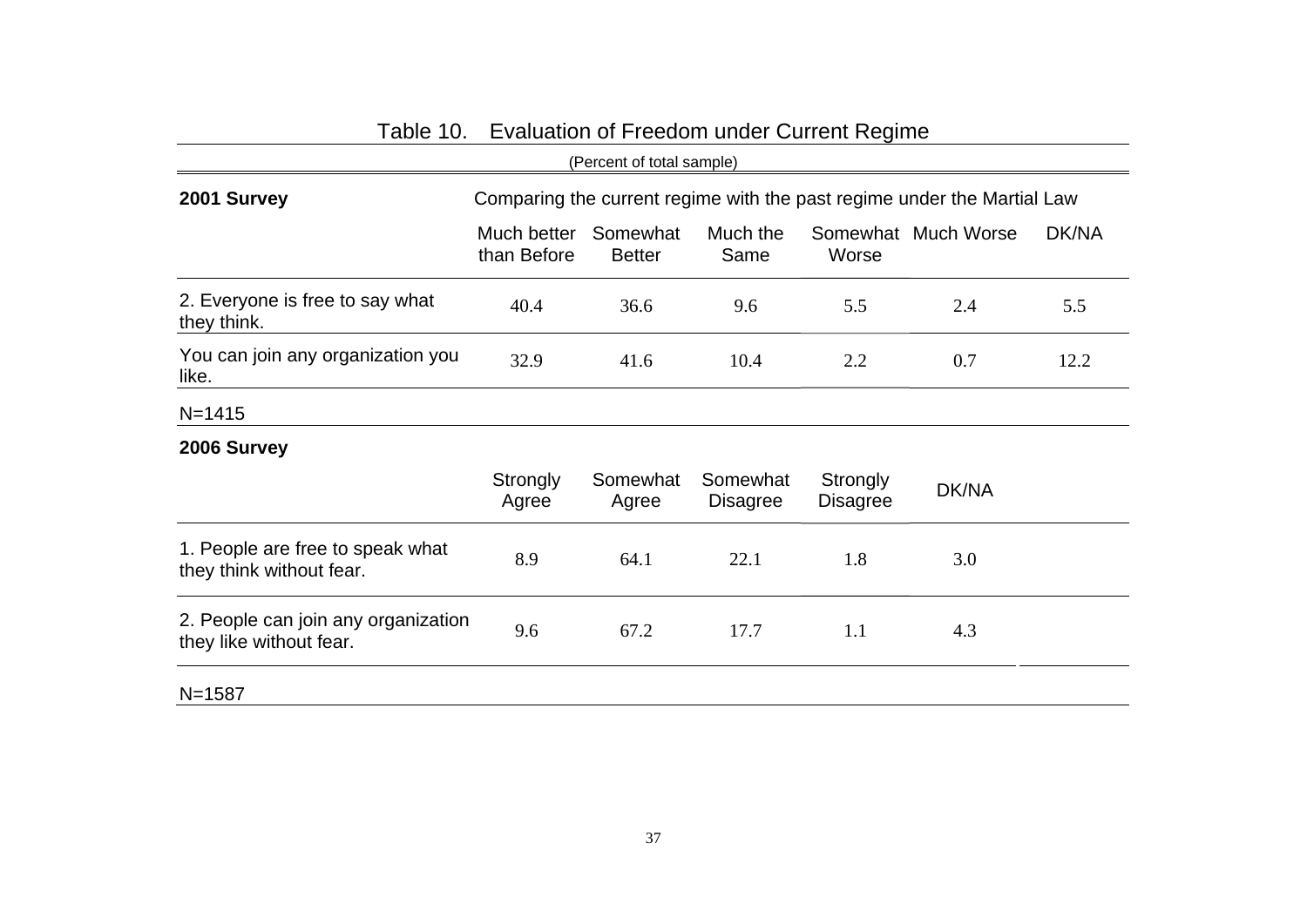|                                       |          |                         |                                                                                                                                                                      |                   | <b>Subjective Social Status</b> |                       |           |                   |  |  |  |
|---------------------------------------|----------|-------------------------|----------------------------------------------------------------------------------------------------------------------------------------------------------------------|-------------------|---------------------------------|-----------------------|-----------|-------------------|--|--|--|
|                                       |          |                         | People sometimes think of the social status of their families in terms of being high or                                                                              |                   |                                 |                       |           |                   |  |  |  |
|                                       |          |                         | low. Imagine a ladder with 10 steps. At step one stand the lowest status and step 10<br>stand the highest. Where would you place your family on the following scale? |                   |                                 |                       |           |                   |  |  |  |
| <b>Equal Treatment</b>                |          | Very high<br>$(9 - 10)$ | Quite high<br>$(7 - 8)$                                                                                                                                              | Middle<br>$(5-6)$ | Quite low<br>$(3-4)$            | Very low<br>$(1 - 2)$ | DK/NA     | Total             |  |  |  |
|                                       | Agree    | 5.8                     | 19.7                                                                                                                                                                 | 54.3              | 11.5                            | 3.8                   | 4.9       | 676<br>$(42.6\%)$ |  |  |  |
| Everyone is treated<br>equally by the | Disagree | 2.9                     | 24.9                                                                                                                                                                 | 53.8              | 9.9                             | 4.3                   | 4.1       | 858<br>$(54.1\%)$ |  |  |  |
| government.                           | DK/NA    | 9.4                     | 3.8                                                                                                                                                                  | 49.1              | 7.5                             | 3.8                   | 26.4      | 53<br>$(3.3\%)$   |  |  |  |
|                                       | Total    | 69                      | 349                                                                                                                                                                  | 855               | 167                             | 65                    | 82        | 1587              |  |  |  |
|                                       |          | $(4.3\%)$               | $(22.0\%)$                                                                                                                                                           | $(53.9\%)$        | $(10.5\%)$                      | $(4.1\%)$             | $(5.2\%)$ | $(100\%)$         |  |  |  |
| $N = 1587$                            |          |                         |                                                                                                                                                                      |                   |                                 |                       |           |                   |  |  |  |

# Table 11a. Social Status and Equal Treatment: Taiwan 2006 Survey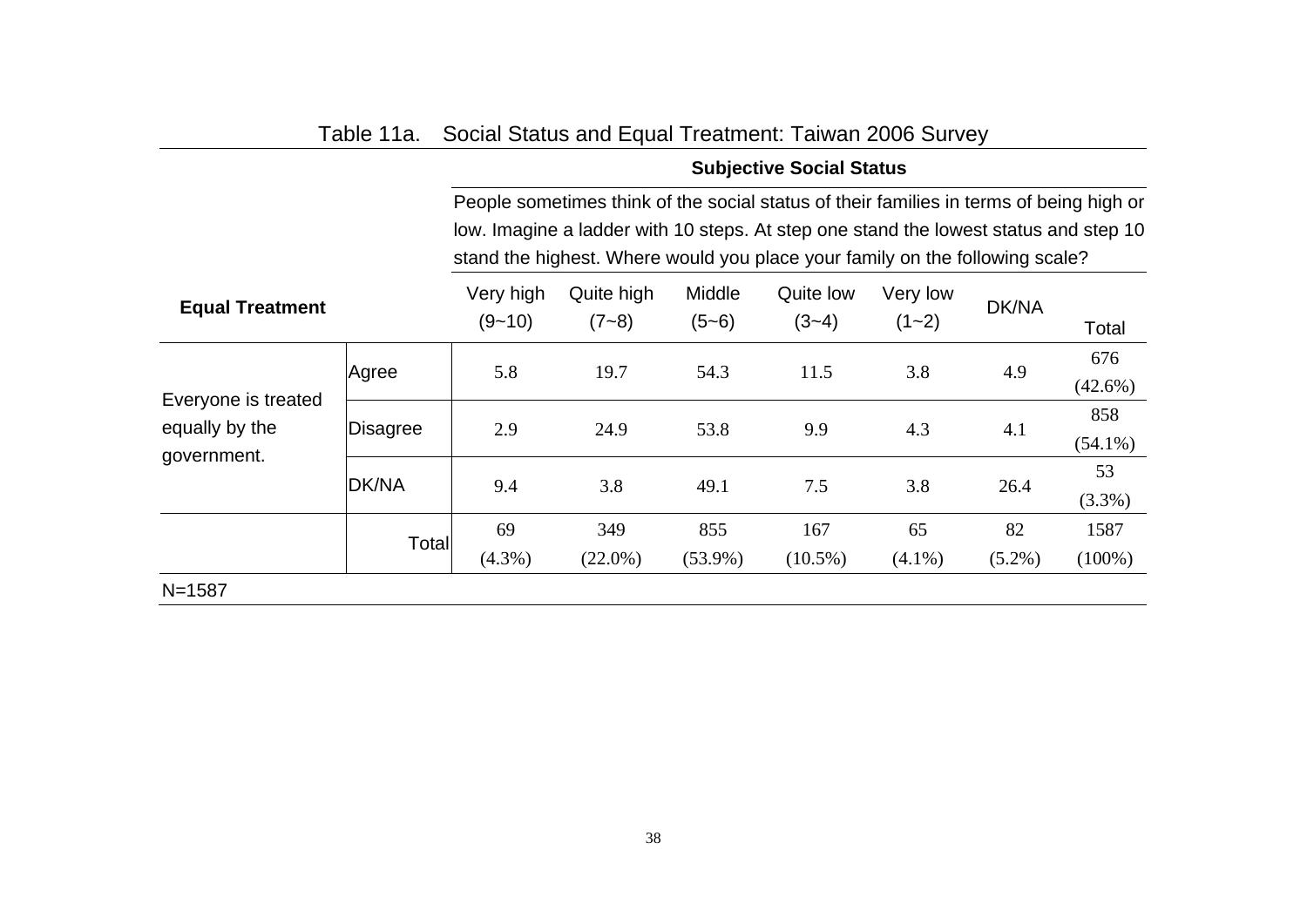|                                             |          | <b>Subjective Social Status</b> |                                                                                                                                                                                 |                   |                      |                       |           |                    |  |
|---------------------------------------------|----------|---------------------------------|---------------------------------------------------------------------------------------------------------------------------------------------------------------------------------|-------------------|----------------------|-----------------------|-----------|--------------------|--|
|                                             |          |                                 | People sometimes think of the social status of their families in terms of being high or<br>low. Imagine a ladder with 10 steps. At step one stand the lowest status and step 10 |                   |                      |                       |           |                    |  |
|                                             |          |                                 | stand the highest. Where would you place your family on the following scale?                                                                                                    |                   |                      |                       |           |                    |  |
| <b>Basic Needs</b>                          |          | Very high<br>$(9 - 10)$         | Quite high<br>$(7 - 8)$                                                                                                                                                         | Middle<br>$(5-6)$ | Quite low<br>$(3-4)$ | Very low<br>$(1 - 2)$ | DK/NA     | Total              |  |
|                                             | Agree    | 5.1                             | 21.5                                                                                                                                                                            | 54.5              | 10.5                 | 3.5                   | 5.0       | 1010<br>$(63.6\%)$ |  |
| People have basic<br>necessities like food, | Disagree | 2.9                             | 23.8                                                                                                                                                                            | 52.9              | 11.2                 | 5.5                   | 3.7       | 546<br>$(34.4\%)$  |  |
| clothes, and shelter.                       | DK/NA    | 3.2                             | 6.5                                                                                                                                                                             | 51.6              | 0.0                  | 0.0                   | 38.7      | 31<br>$(2.0\%)$    |  |
|                                             | Total    | 69                              | 349                                                                                                                                                                             | 855               | 167                  | 65                    | 82        | 1587               |  |
|                                             |          | $(4.3\%)$                       | $(22.0\%)$                                                                                                                                                                      | $(53.9\%)$        | $(10.5\%)$           | $(4.1\%)$             | $(5.2\%)$ | $(100\%)$          |  |
| $N = 1587$                                  |          |                                 |                                                                                                                                                                                 |                   |                      |                       |           |                    |  |

# Table 11b. Social Status and Basic Needs: Taiwan 2006 Survey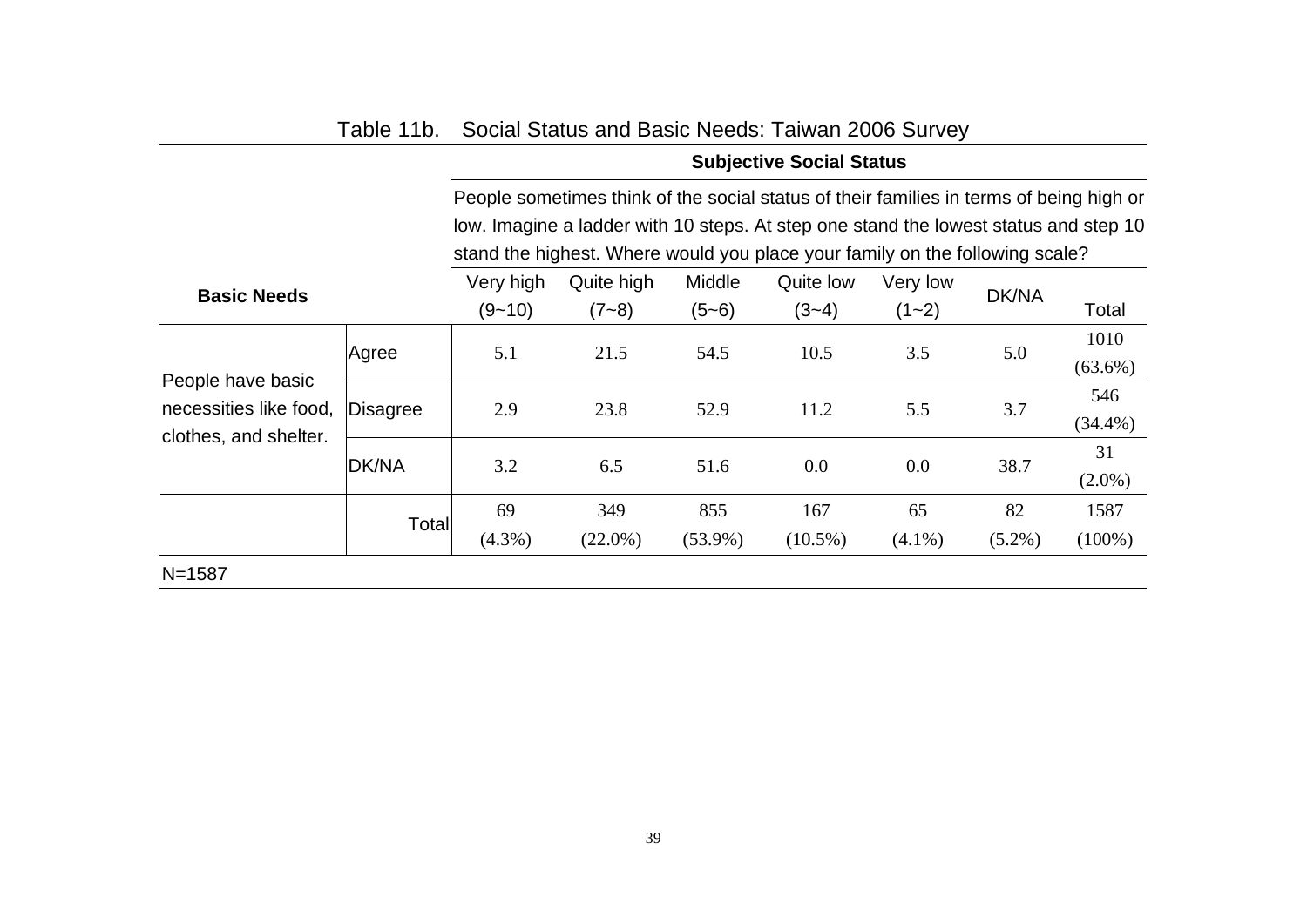|                                    |                          |                                                                                                                          | Percent           |                    |                      |                   |                   |  |  |
|------------------------------------|--------------------------|--------------------------------------------------------------------------------------------------------------------------|-------------------|--------------------|----------------------|-------------------|-------------------|--|--|
| <b>Items</b>                       |                          | How likely is it that the government will solve the most important problem<br>you identified within the next five years? |                   |                    |                      |                   |                   |  |  |
|                                    |                          | Very likely                                                                                                              | Likely            | Not very<br>likely | Not at all<br>likely | DK/NA             | Total             |  |  |
|                                    | Very<br>responsive       | 8.3                                                                                                                      | 30.6              | 30.6               | 5.6                  | 25.0              | 36<br>$(2.3\%)$   |  |  |
| How well do you think              | Largely<br>responsive    | 2.4                                                                                                                      | 37.9              | 33.7               | 5.6                  | 20.3              | 531<br>(33.5%)    |  |  |
| the government<br>responds to what | Not very<br>responsive   | 2.6                                                                                                                      | 24.4              | 48.0               | 9.2                  | 15.8              | 771<br>$(48.6\%)$ |  |  |
| people want?                       | Not responsive<br>at all | 3.0                                                                                                                      | 14.9              | 39.3               | 22.0                 | 20.8              | 168<br>$(10.6\%)$ |  |  |
|                                    | DK/NA                    | 1.2                                                                                                                      | 12.3              | 16.0               | 6.2                  | 64.2              | 81<br>$(5.1\%)$   |  |  |
|                                    | Total                    | 42<br>$(2.6\%)$                                                                                                          | 435<br>$(27.4\%)$ | 639<br>$(40.3\%)$  | 145<br>$(9.1\%)$     | 326<br>$(20.5\%)$ | 1587<br>$(100\%)$ |  |  |
| $N = 1587$                         |                          |                                                                                                                          |                   |                    |                      |                   |                   |  |  |

# Table 12. Evaluation of System Responsiveness: Taiwan in 2006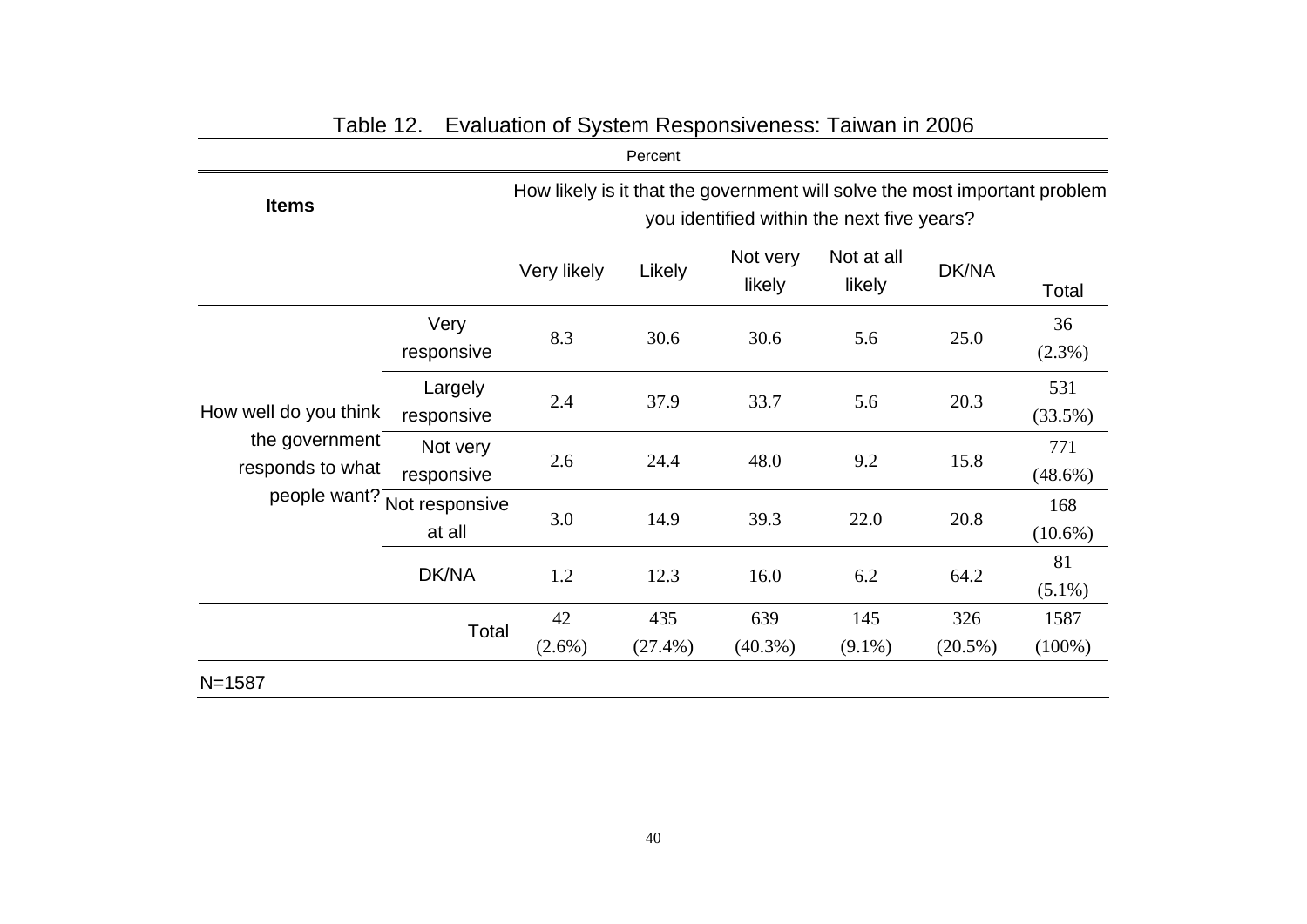# Chart I: Summary of Quality Assessment: Taiwan in 2006



Note: Political Participation is a behaviroal measure and may not be comparable to other indicators.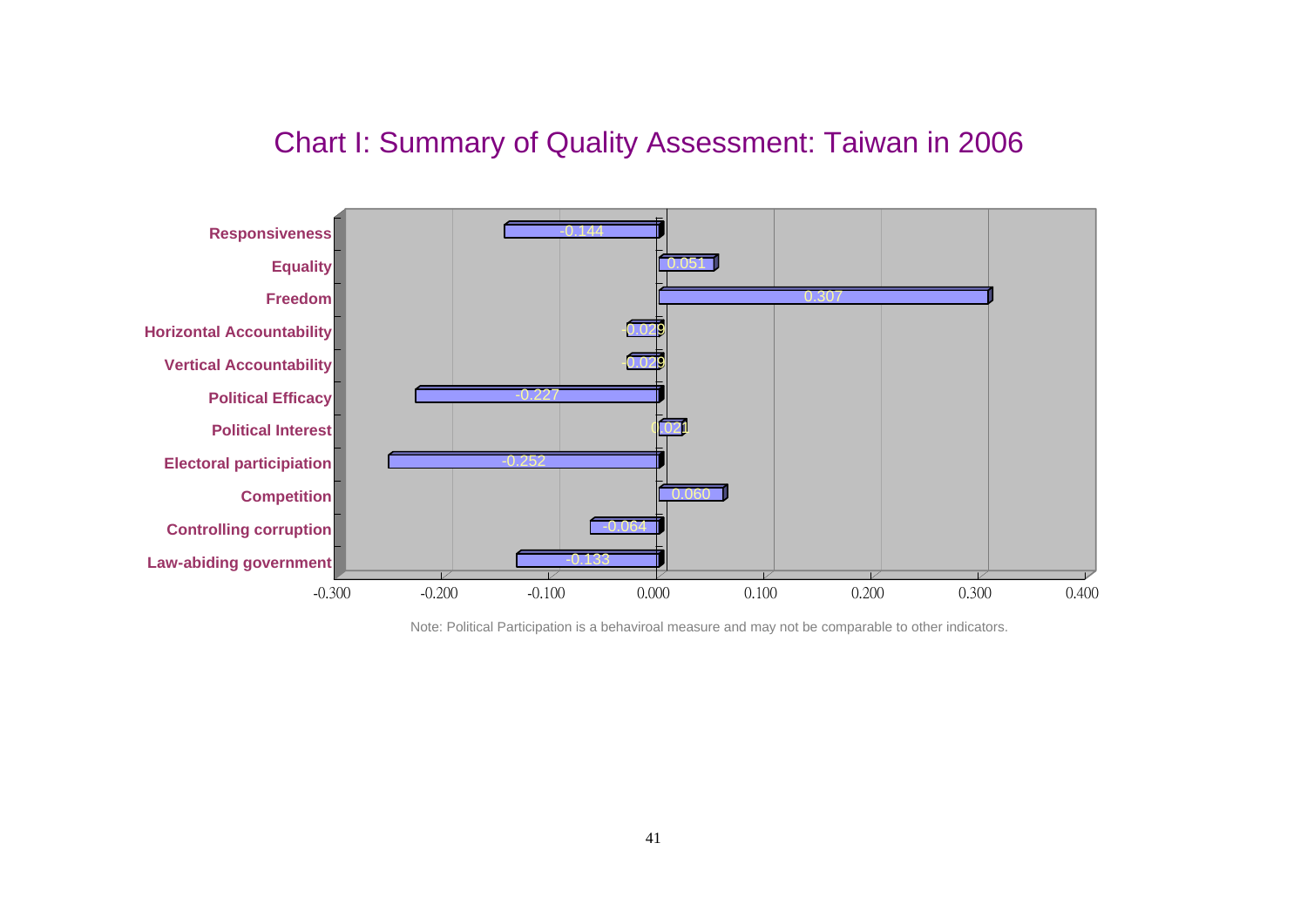Table 13 Cross-tabulation of Perceived Quality of Democracy with Voting Choice (All the figures are the percentage of positive responses)

|           | $\mathbf{u}$ of $\mathbf{u}$ of $\mathbf{u}$                                                                                      |       | 2001 ABS |       | 2006 ABS |       |       |
|-----------|-----------------------------------------------------------------------------------------------------------------------------------|-------|----------|-------|----------|-------|-------|
|           | <b>Law-abiding Government</b>                                                                                                     |       | green    | total | blue     | green | total |
| II-Q104   | Our current courts always punish the guilty even if they are high-ranking<br>officials                                            |       |          |       | 34.85    | 56.28 | 45.45 |
| II-Q113   | How often do national government officials abide by the law?                                                                      |       |          |       | 30.14    | 49.79 | 39.71 |
|           | <b>Controlling Corruption</b>                                                                                                     |       |          |       |          |       |       |
| $II-Q117$ | How widespread do you think corruption and bribe-taking are in your<br>local/municipal government? (I-Q114)                       | 72.40 | 67.65    | 70.31 | 68.67    | 63.10 | 65.96 |
| II-Q118   | How widespread do you think corruption and bribe-taking are in the national<br>government? (I-Q115)                               | 68.83 | 60.18    | 65.13 | 75.52    | 56.48 | 66.48 |
| $I-Q108$  | Corruption in politics and government is under control.                                                                           | 40.96 | 64.56    | 51.65 |          |       |       |
| $II-Q120$ | In your opinion, is the government working to crackdown corruption and root<br>out bribes?                                        |       |          |       | 55.11    | 79.63 | 67.21 |
|           | Competition                                                                                                                       |       |          |       |          |       |       |
| $II-Q114$ | How often do your think our elections offer the voters a real choice between<br>different parties/candidates?                     |       |          |       | 50.90    | 58.63 | 54.68 |
| II-Q105   | Political parties or candidates in our country have equal access to the mass<br>media during the election period                  |       |          |       | 62.50    | 70.63 | 66.42 |
| $II-Q43$  | On the whole, how would you rate the freeness and fairness of the last national<br>election?                                      |       |          |       | 23.20    | 81.41 | 51.73 |
|           | Participation                                                                                                                     |       |          |       |          |       |       |
| $II-Q38$  | Did you vote in the last national election? (2004 presidential election, I-Q27)                                                   |       |          |       |          |       |       |
| $II-Q40$  | Attend a campaign meeting or rally (I-Q29)                                                                                        | 15.34 | 15.27    | 15.31 | 18.99    | 13.32 | 17.99 |
| II-Q41    | Try to persuade others to vote for a certain candidate or party (I-Q30)                                                           | 26.33 | 27.21    | 26.73 | 24.03    | 18.11 | 21.06 |
|           | <b>Political Interest</b>                                                                                                         |       |          |       |          |       |       |
| II-Q49    | How interested would you say you are in politics (I-Q56)                                                                          | 32.95 | 34.66    | 33.74 | 38.64    | 34.18 | 36.42 |
| $II-Q50$  | How often do you follow news about politics and government (I-Q57)                                                                | 78.45 | 72.85    | 75.87 | 80.50    | 71.65 | 76.09 |
|           | <b>Political Efficacy</b>                                                                                                         |       |          |       |          |       |       |
|           | II-Q127 I think I have the ability to participate in politics $(I-Q126)$                                                          | 65.55 | 67.38    | 66.38 | 40.95    | 35.21 | 38.10 |
| $II-Q128$ | Sometimes politics and government seems so complicated that a person like<br>me can't really understand what is going on (I-Q127) | 72.53 | 74.02    | 73.21 | 72.55    | 75.98 | 74.26 |
|           | <b>Vertical Accountability</b>                                                                                                    |       |          |       |          |       |       |
|           | II-Q103 People have the power to change a government they don't like                                                              |       |          |       | 61.43    | 65.52 | 63.45 |
| II-Q106   | Between elections, the people have no way of holding the government<br>responsible for its actions                                |       |          |       | 69.74    | 59.55 | 64.68 |
| $II-Q112$ | How often do government officials withhold important information from the<br>public view?                                         |       |          |       | 65.03    | 41.13 | 53.42 |
|           | <b>Horizontal Accountability</b>                                                                                                  |       |          |       |          |       |       |
|           | II-Q107 When the government breaks the laws, there is nothing the legal system can do                                             |       |          |       | 69.88    | 48.31 | 59.38 |
|           | II-Q115 To what extent is the legislature capable of keeping the government in check?                                             |       |          |       | 48.08    | 63.40 | 55.54 |
|           | Freedom                                                                                                                           |       |          |       |          |       |       |
| $II-Q110$ | Everyone is free to say what they think./ People are free to speak what they<br>think without fear (I-Q105)                       | 80.35 | 86.27    | 83.05 | 67.39    | 86.08 | 76.71 |
| II-Q111   | People can join any organization they like without fear (I-Q113)                                                                  | 84.41 | 88.86    | 86.41 | 77.12    | 87.04 | 82.02 |
|           | <b>Equality</b>                                                                                                                   |       |          |       |          |       |       |
|           | II-Q108 Everyone is treated equally by the government                                                                             | 55.12 | 68.75    | 61.38 | 34.66    | 53.80 | 44.21 |
|           | II-Q109 People have basic necessities like food, clothes, and shelter                                                             |       |          |       | 58.40    | 73.66 | 65.98 |
|           | <b>Responsiveness</b>                                                                                                             |       |          |       |          |       |       |
|           | II-Q116 How well do you think the government responds to what people want?                                                        |       |          |       | 24.36    | 52.47 | 38.14 |
| I-Q102a   | How likely is it that the government will solve the most important problem you<br>identified?                                     |       |          |       | 37.30    | 38.48 | 37.87 |